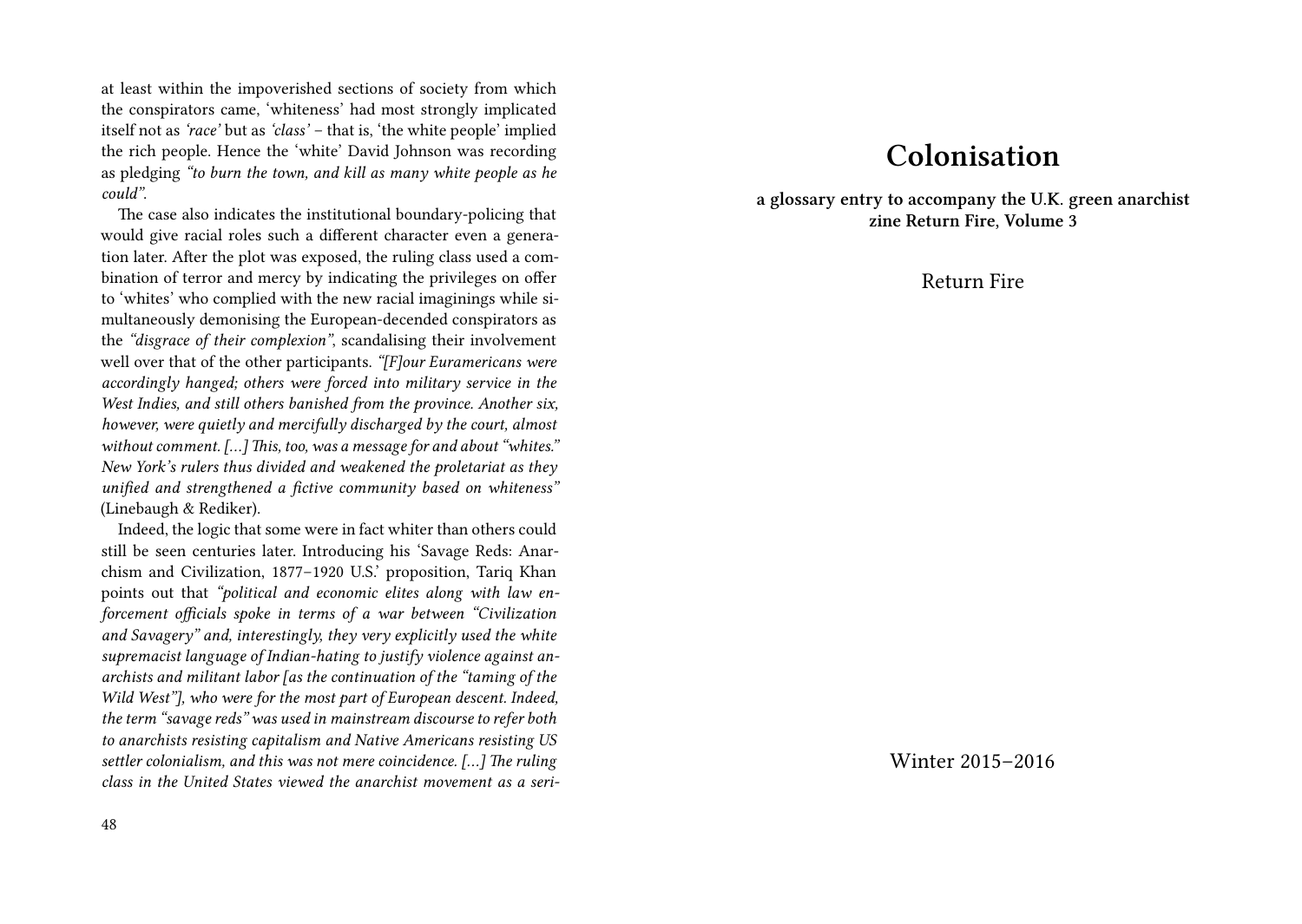less wars with indigenous tribes of North America were causing disputes within the English authorities. However not long before, according to Hilary McD. Beckles, the English parliament was of the feeling that *"the Barbadians, and other West Indians, did not really need white labour any more – black slavery was fully established and proven to be very profitable."* Before this point, slavery in the European colonies had been confined to a number of years – after which a slave could theoretically become 'free'. In 1682, legislation was passed which decreed that, while Europeans transported into servitude could become 'free' after four to five years (if they actually survived that long), and indigenous 'American' tribespeople after twelve, Africans were both to be enslaved for life and any children they bore also born into permanent slavery. After a revolution by slaves in Haiti defeated the armies of no less than three empires, racist rhetoric intensified throughout the shaken European societies. Linebaugh and Rediker link the time after British expeditions against Haiti in 1795–96, with the mounting casualties on the imperial side, with the formation of the new, 'scientific' dissemination of white supremacy in Britain and North America.

While the poison of anti-blackness was nothing new – considering for instance the attitudes of Arabic invaders in Africa around the  $7<sup>th</sup>$  century – this was the first time that a spectre called 'whiteness' was introduced to cut across and unite an array of various ethnicities. To take one case, the people of Ireland had previously like Africans been considered to be a subhuman race of savages by the colonialist ideologies of the day. Although tragically evident in the centuries to follow, leading us to today, it was to take many decades for this spectre to widely take the most divisive form which we know it by. This is well illustrated by the 1740's accounts of a multi-ethnic conspiracy (sailors, slaves, sex workers and more) to burn down first the military fort and then New York City itself; a plot which may only have failed because one over-enthusiastic cell of the conspirators began their assault some weeks ahead of time and gave the wider game away. In these accounts we see that,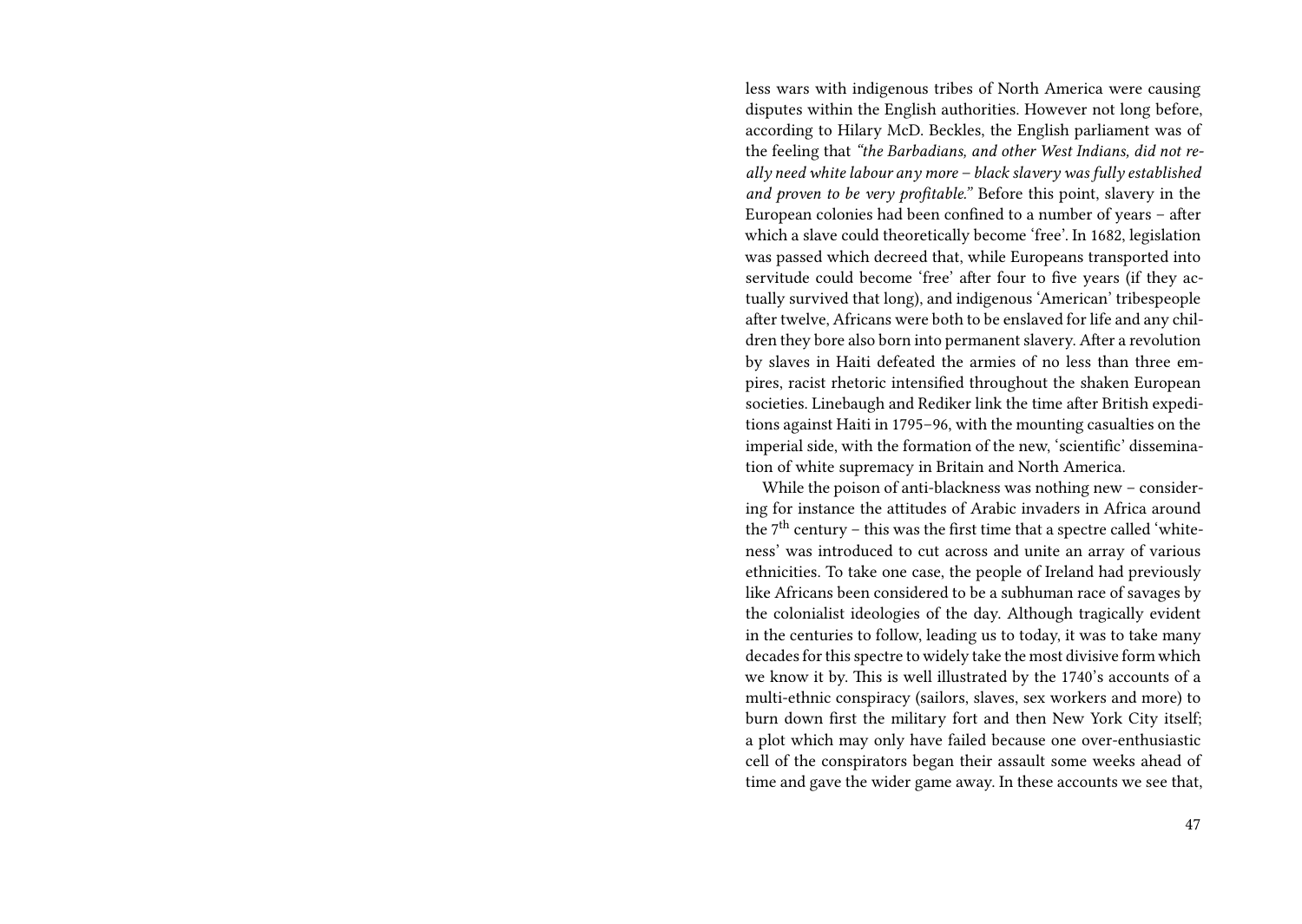*of[…] but we also ignore the violence that is sedimented into such aspects of our lifestyles as the "objective" vision of science, or our own predominantly intellectual orientation, or the domestication of the landscape. This is the violence of imprisonment rather than of warfare, expressing itself in the permanent denial of potentialities, in the accepted suspension of vitality, rather than in the crushing of already flourishing life. It is an imprisonment that confines both the jailers and jailed, for the drastic simplification and ordering of the landscape is reflected in a complementary psychological and spiritual reduction. And if our detachment from the "nonhuman" world was achieved at such cost, what, we might wonder, is the character of the latent emotionality that might be released in their recombination?"*

### **VII.**

When we come to the refinement of ideologies around 'race' as part of Western colonialism, it is as yet another distinct form of this 'separating off' and dehumanising. The specific European doctrine of white supremacy (as to be elaborated by English biologists, and philosophers like John Locke and David Hume) rose to a level that, with the status of 'science' behind it, was ultimately more damning than the simple prejudice of the slave-trader. In many ways this can be seen as developing as *a tool of counter-insurgency*. As cited above, a great many incidents of insubordination and periods of insurrection or desertion characterised the early European settlements and plantations. What we now know as 'race' was not the criteria most in use as a metric of difference – culture was, or religion, whether one was Christian or Mohammedan (Islamic), etc. People from diverse cultures, climates and continents were thrown together to labour and often found common cause in rebellion. Meanwhile, to take Britain again as the example, a Civil War had briefly deposed the monarchy, and by the 1670's the end-

## **Contents**

| Ш |  |  |  |  |  |  |  |  |  |  |  |  |  |  |  |
|---|--|--|--|--|--|--|--|--|--|--|--|--|--|--|--|
|   |  |  |  |  |  |  |  |  |  |  |  |  |  |  |  |
|   |  |  |  |  |  |  |  |  |  |  |  |  |  |  |  |
|   |  |  |  |  |  |  |  |  |  |  |  |  |  |  |  |
|   |  |  |  |  |  |  |  |  |  |  |  |  |  |  |  |
|   |  |  |  |  |  |  |  |  |  |  |  |  |  |  |  |
|   |  |  |  |  |  |  |  |  |  |  |  |  |  |  |  |
|   |  |  |  |  |  |  |  |  |  |  |  |  |  |  |  |
|   |  |  |  |  |  |  |  |  |  |  |  |  |  |  |  |
|   |  |  |  |  |  |  |  |  |  |  |  |  |  |  |  |
|   |  |  |  |  |  |  |  |  |  |  |  |  |  |  |  |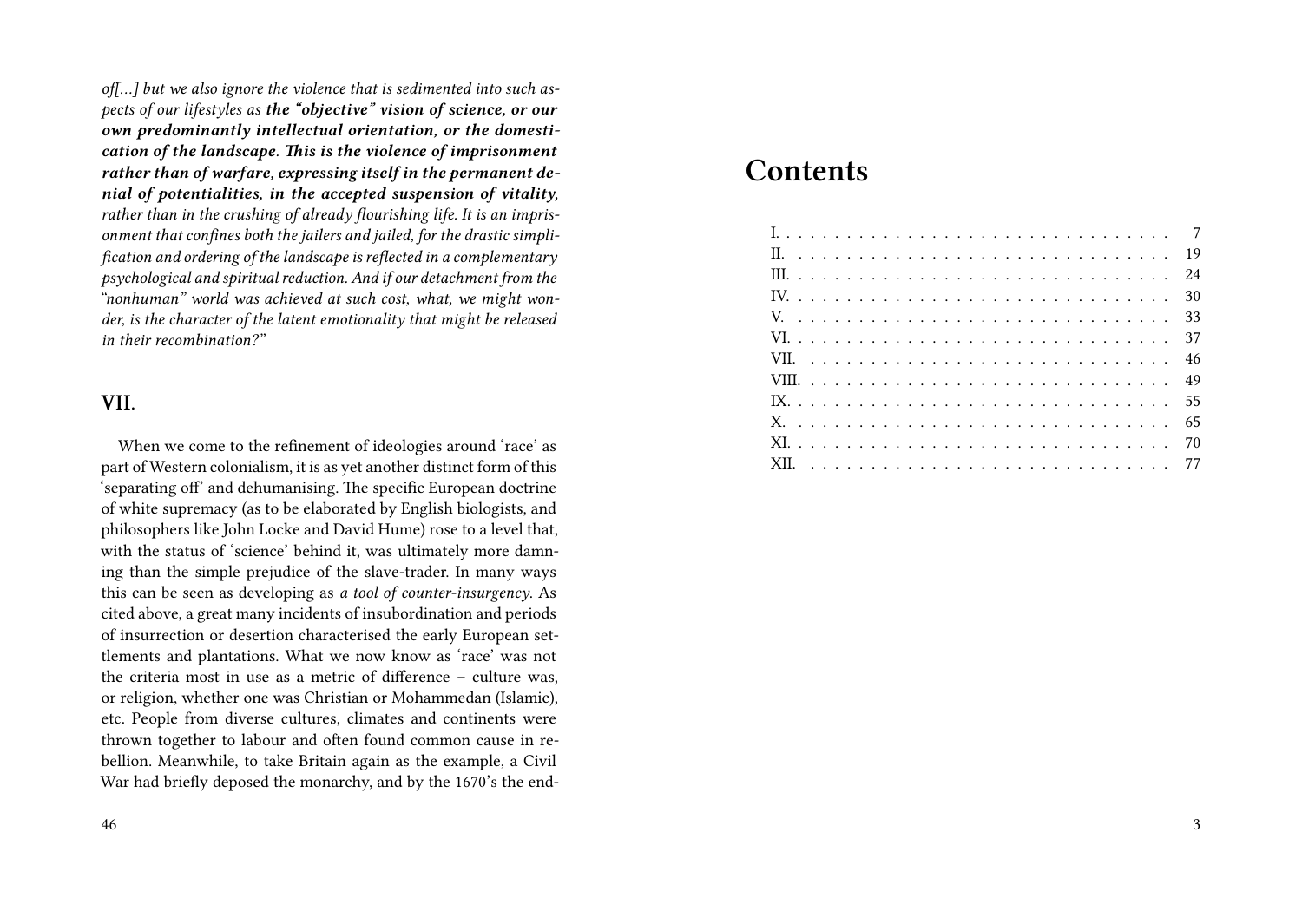the psyche of the Western subject as well as the populations being colonised for 'their' purposes. Following the thoughts of David Kidner; *"today we tend to think of conscious and unconscious, self and other, and particularly culture and nature, as opposites. Comfortably inhabiting a world where these dualisms are taken for granted, those of us who live in industrialized society tend to forget the brutality of its birth – the witch burnings, the Inquisition, the slaughter of animals – which originated in the need to extinguish those concepts, entities, and cultural forms that integrated the poles that were about to become dualistically separated. Barry Lopez, contrasting the integration of the type of world accepted in many tribal societies with the violent persecutions that characterized emerging modernity, recognizes the connection between this violence and the human (and largely masculine) attempt to achieve a distance between the emerging self and what became not-self: "In a hunter society, like that of the Cheyenne, traits that were universally admired – courage, hunting skill, endurance – placed the wolf in a pantheon of respected animals; but when man [sic] turned to agriculture and husbandry, to cities, the very same wolf was hated as cowardly, stupid, and rapacious. The wolf itself [sic] remained unchanged but man now speaks of his hated "animal" nature. By standing around a burning stake, jeering at and cursing an accused werewolf, a person demonstrates his [sic] allegiance to his human nature and increases his own sense of well-being.<sup>10</sup> The tragedy, and I think that is the proper word, is that the projection of such self-hatred was never satisfied. No amount of carnage, no pile of wolves in the village square, no number of human beings burned as werewolves, was enough to end it."*

*Such violence is today [for many in the West] distanced from consciousness conceptually, geographically, and temporally. We forget the violence that still occurs in the modern world, at the unseen fringes [and] exported to places and situations that we prefer not to be aware*

 $10$  The last wolves in England were extirpated in 1700, between the last English and Scottish witch-executions.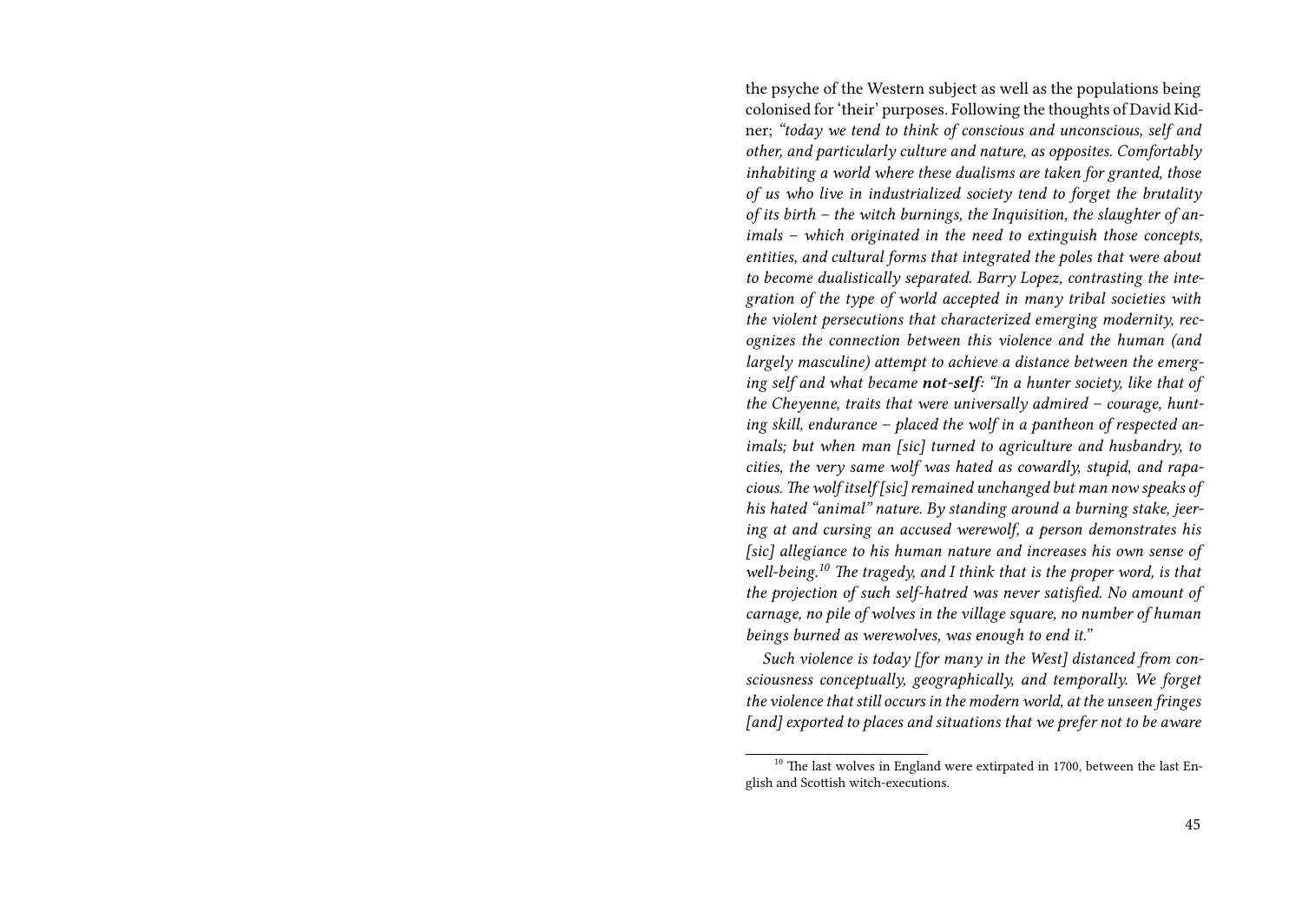ill-health for the vast majority<sup>8</sup>, and once this process of disenchantment and disassociation has gained a foothold it is a mindset that easily perceives itself as threatened by dissimilar approaches; especially those whose beliefs are still more grounded within a home in more-than-human cosmologies<sup>9</sup>. Looking at the history of Western civilisation specifically, the ancient philosopher Aristotle (revered by medieval scholars) asserted that people outside of Greek society had no laws – sadly, this was clearly not the case, as attested by the other ancient civilisations of that part of the world such as Egypt or indeed Greece's rival empire Persia – and therefore, being closer to 'nature' than human society, would in fact benefit from becoming Greek slaves. This specific form of the hallucinatory culture-versus-nature dualism (a colonial drive that accompanies every step of civilisation) could be identified in the latter-day European imperialist rhetoric of 'White Man's Burden', and the myopic humanism or utter cynicism of the modern advocates for 'development'.

Far from something relegated to antiquity, the unrelenting hatred of 'animality', human and especially non-human, has proved to need continual reinforcement, as the horrors of the past resound through the ages to subtly yet implicitly reinscribe themselves in

Imagine existing under occupation. Imagine life after the invasion of your home; the boots on the street, the suppression of differential ways of being, the erasure of potentials. Imagine you, the next generation, the one after, as compelled to abide by new strictures and disciplines, learning to call new and old phenomena by unfamiliar terms, both living in and understanding your bodies and surroundings in set and prescribed ways, contributing daily to a project not your own.

Is this what the term 'colonisation' evokes to you? For many of us, the initial connotations are the same: expropriation, persecution, enslavement, loss of culture and meaning, apartheid. For some, depending on one's starting point, this picture will feel painfully present and fresh; an open sore not given respite to heal, a torment without end in sight, as the circumference of your life shrinks to fit your ghetto, house-hold, reservation, labour-camp or mental ward. For others, the impression would be like traces of a lingering nightmare – collective grief buried under daily survival; echoes of the kitchen-table laments of neglected elders or whispers of half-forgotten rebels. For others still, this will feel like the stuff of wide-screen dystopias or foreign dictatorships; figures from the past, maybe, without bearing on or relation to our 'individually determined' existence in The Free World.

The common usage is deceptively simple; one kind of culture invades and overwhelms another. The basis for this hostility towards the 'other', and the complex mindsets of differentiation and superiority within which it exists, is rooted in the settling of certain concepts and assumptions in the consciousness of its hosts. Often, however, discussion of the phenomena of colonisation stays hemmed into limited readings on the theme of race, or the moves of one specific culture on the stage of History, or even just to shrewd geopolitical calculations set apart from ideology. The truth is that contributions from such discussions continue to inform our perspectives on the matter, yet our use of the term conjures a logic far deeper and wider. **We who are writing feel that opening out**

 $9<sup>9</sup>$  A culture which considers itself immune from the interrelation of being can only clash with those who consciously situate themselves within Earthly rhythms rather than opposed to them. In present times, such grounded cosmologies as well as the flux of species they are constituted through are gravely beleaguered. Freda Huson of the Unist'ot'en in so-called 'British Colombia' recounts their plight. *"We've only got very little left. Everythings been taken up by agriculture, by the municipalities and pretty much settlers have taken over all our lands already and now its settlers who are trying to come in and take what's left. [W]e're thinking of our children. [T]here will be no more clean water for them to drink, and all the fish will be gone, and every other animal. […] Fish need the water, and bears eat the fish and everything is connected and rely on each other. And if we don't sustain all of the earth including the animals if the animal die, we will be the next ones to die because we follow suit with the animals. Everything we do on this earth today, man [sic] has learned that from animals…"* It is precisely this recognition which the colonial ideology could not tolerate.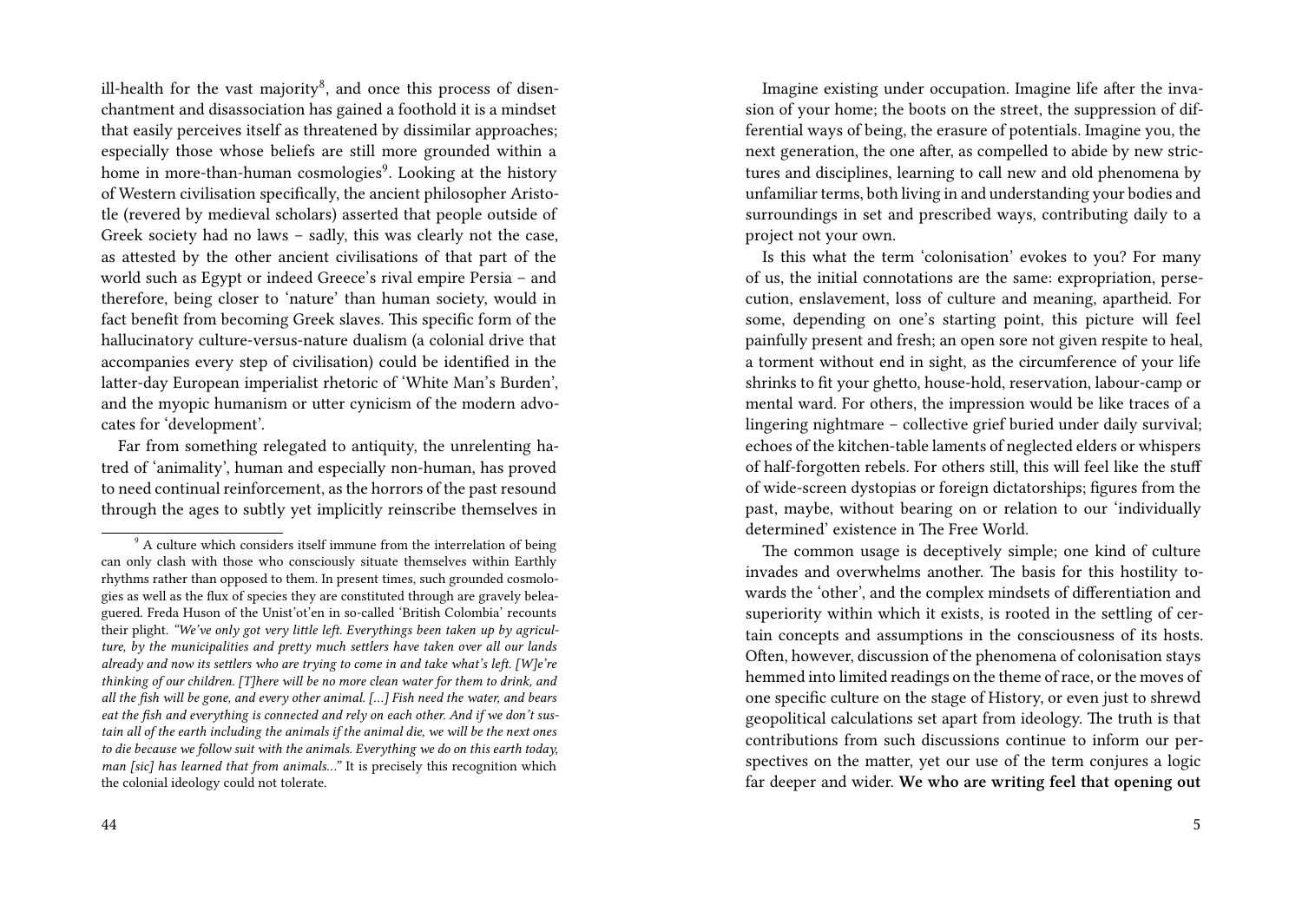**our understanding of this dynamic can equip us to better comprehend the indignities in all our lives, and the axes along which they intersect.** This is why we wanted to dedicate this space to the topic.

Some of the descriptions to follow are straight from our own experiences, or those shared with us by others on a separate footing within the colonisation process, but some will be what has in one way or another been served to us as History (even in its antagonist version). Because this History is a slippery tool to wield, and more than a little implicated in the very process of worldviewshaping we'll critique, we will at least be making more abundantly clear than usual which key sources we've worked from or what conversations we're following in this line of inquiry.

How does a culture develop colonisation? Let's start by disentangling the more general tendency from necessarily being equivalent to its better-known namesake, *settler* colonialism. While the human and more-than-human terrain of much of the world is, or, depending how far back you want to go, has been majorly recast by this dynamic (that is, by the arrival, invasion and entrenchment of a human culture from elsewhere), emphasis on this form alone misleads us. For example, as we'll discuss later, the bulk of the settler populations who arrived in the last few centuries has long gone from much of Africa, southern Asia and the Middle East, yet these regions remain deeply tied into a relationship to other places so that we'd absolutely describe them as colonised; and not them alone. Other colonialisms persist in the sphere of the economic, the cultural, the affective, the psychological, the spiritual and more, as well as material/geographical.

If colonialism finds its source in an urge for domination tending towards expansion and assimilation more than solely selfaggrandisement, possibly it springs from anywhere that communities become subsumed into more abstract and depersonalised society. From such a great distance there must be many facets that are invisible to us, but when we look to the ancient monuments of

this had to first be instilled in the people who became colonists. In the same way, tenacious past cultural tendencies within Europe (to do with our relation to the world; other animals, plants, trees, mountains, rivers, spiritual entities of the Earth, our own bodies, genders, etc.) – tendencies of which residual aspects were to be poignantly evoked by (other) indigenous lifeways later encountered overseas – needed stamping out. It was to cement such brutalisation that repression of indigenous cosmologies was elevated to a moral imperative (and perhaps what colonists like Colonel Seth Eastman intended upon pronouncing that *"[the Indian] is yet ignorant of the greatest victory of which man is capable – the conquering of oneself"*, or relatedly, as the General – and born-again Christian – Ephraím Rios Montt declared after taking power in Guatemala in 1982 and undertaking Vietnam-style village pacification programs to systematically destroy each aspect of indigenous culture; *"all Indians are subversives"*).

**In order to carry out its corresponding (self-)mutilation, the torch-bearers of civilisation desperately need to believe that, in becoming civilised, they have gained something more than they have lost.** The prospects of being successfully colonised with such 'knowledge' have often seemed shaky, having to in the first instance run up against a lived experience of increased drudgery and

<sup>&</sup>lt;sup>8</sup> Besides the obvious toll on wellbeing from labour and, increasingly, pollutants, nutrition is another field in which agricultural societies hardly excel. While good for controlling surplus and empire-building, grain-based diets are high in carbohydrate but a poor replacement for the diverse plants and animals which (mutually-)sustain other cultures. Jason Godesky reminds us how *"with food for the lower classes of civilization, health really takes a back-burner to energy. [I]ndustrial England just literally pumped their working class full of sugar to keep them working. 'Tea-time' developed in the Industrial Revolution to give malnourished workers a mid-afternoon rush of heated sugar-water. It really brings home the horrific realization that agriculture makes sense primarily when we think of human beings not as people but as units of labor. Do you think that's changed to a significant extent or do we see that same thing between today's artificial sweeteners and coffee breaks and vending machines?"*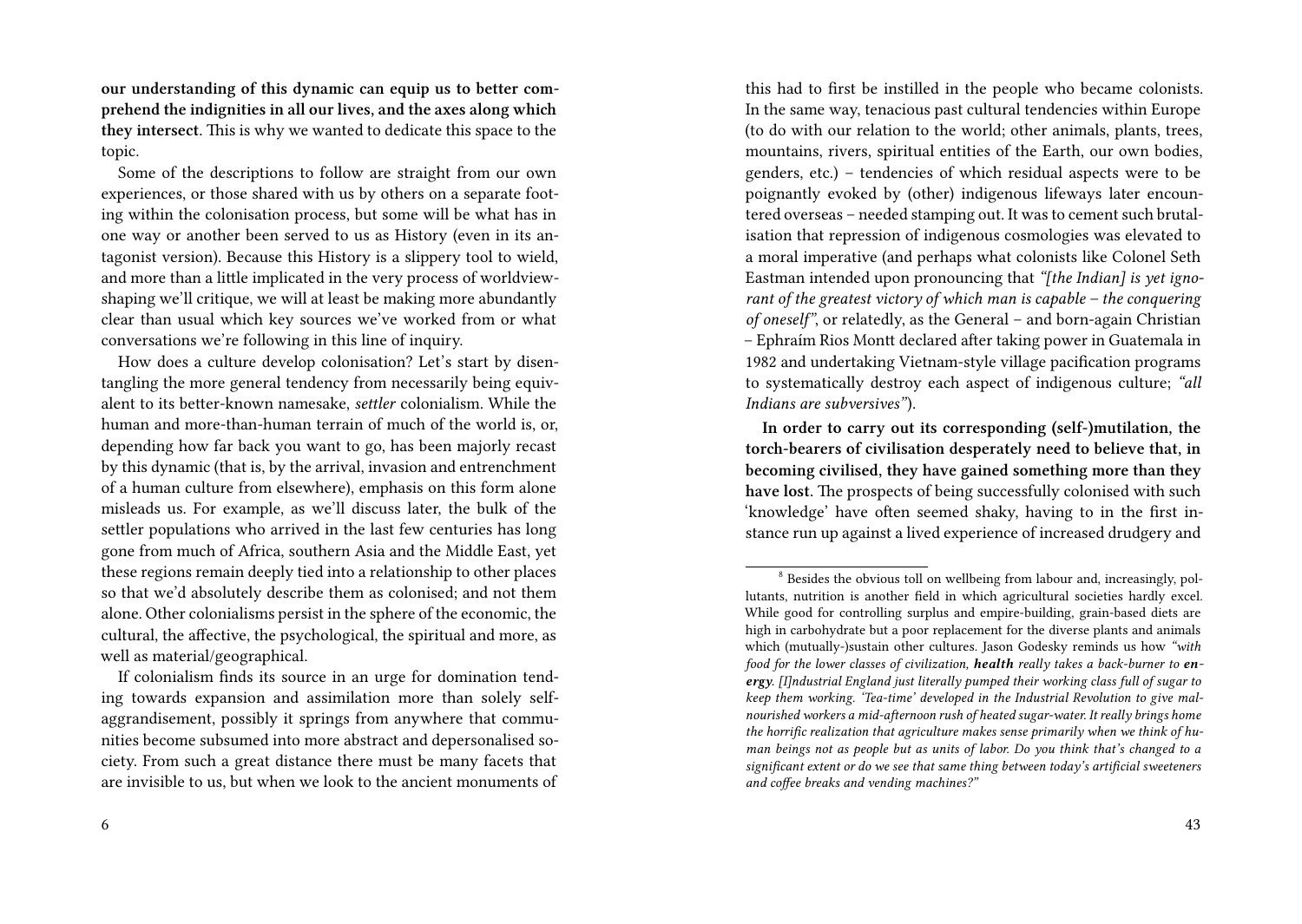*nosis and dissection. This gaze formalised the tame/wild dichotomy emblematic of fences and a disposition necessary for European territorial expansion overseas. [European] Colonisation in particular and the management of taxable subjects in general could not have taken place without the perspective and method of linear vision that created maps, grids, and contributed to a perspective of superiority that fuelled the conquest and colonisation of lands foreign and near. This was the processes known as progress, modernisation, and now development.*

*In the book, Seeing Like a State, James C. Scott demonstrates in detail the power and disaster inherent with the grid that came from an obsession with geometric perfection and order. When the state sees trees it views them 'primarily through the fiscal lens' of utilitarianism, making 'nature' synonymous with 'natural resources'. Forest science, geometry, and state power working in combination became a force of reduction, discipline, and control that transformed beautifully diverse landscapes into agricultural plantations and forest colonies for the utilitarian management of resources for profit. Scott writes, 'practical goals had encouraged mathematical utilitarianism, which seemed, in turn, to promote geometric perfection as the outward sign of the well-managed forest; in turn the rationally ordered arrangement of trees offered new possibilities for controlling nature'. A similar progression happened to people: countries had to be populated if they hoped to be rich and powerful and this began the biopolitical lens that viewed people as populations to be managed or as [Michel] Foucault called it 'the political economy of population' – a resource to be calculated and managed. This relationship of linear vision, the grid, and perfection of things represented by a notion of progress established the foundations for cities and the logic behind continual improvement through urban renewal and architectural design.*"

If it's true that *"[i]n the past as in the present, the push of Western invading cultures has been to organize life along entirely different lines [than practiced there before] – clock time, schedules, goals – in order to increase surplus production"* (Mander), it's just as true that

the Egyptian pyramids, the ceremonial sites of Teotihuacan or the temple mounds and palaces of Mesopotamia, we envisage a great subordination of untold lives in the service of an occupying force: ideologically though not ethnically. During the construction of the Grand Canal, to bring food to the then-capital of China, Peking, and to armies in the north, about half of the five-and-a-half million workers (said to be guarded by 50,000 police) are thought to have died during the work. From these times and onward, we see signs of an immense suffering and exploitation across the world – doubtless also with countless moments of refusal, evasion and resistance – with numerous empires and chiefdoms raising themselves from the blood and toil of countless creatures (among them, humans) who have been torn from their previous lifeways to serve or to feed. In trying to understand what brings us to a point where such vast expropriation of living energies seem viable, we ask first what social organisational forms must first develop upon expansionist lines.

#### **I.**

**Which ways of subsistence necessitate expansionism, despite many other cultural differences their practitioners might have? One major subsistence strategy, one which has now been imposed across much of the available planet in the manner of settler colonialism, it seems to us does just that.** That strategy is called agriculture. Agriculture entails aggressively "clearing" land to make a field, eradicating the undesired species that are present (because no land is just laying there bare and inanimate waiting for humans to control it), and tilling the soil to plant the desired annual crops. Non-agricultural peoples did and, where they exist today, still do cultivate their landbases in many more-or-less subtle ways – including 'swidden' (selective burning) interventions towards the more drastic end in many parts of the world, includ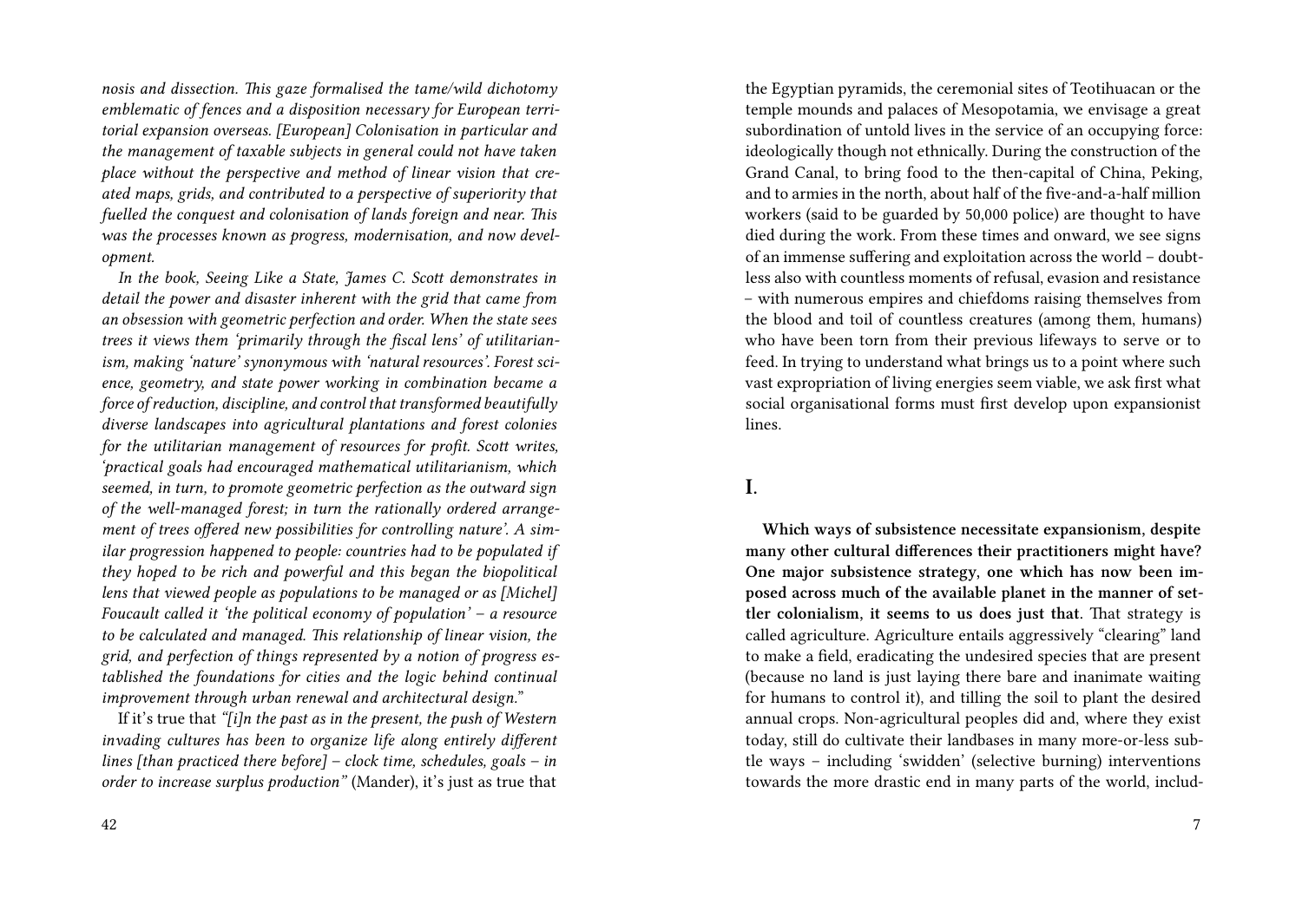ing apparently in post-Ice-Age Britain in order to encourage the growth of foliage for red deer. No species exists in a bubble, without interplay and effects, but rather exists in a mode which shifts through time, through sequential stages of adjustment, temporarly equilibrium, disturbance, and readjustment – just like all relationships shift with time. However, more appropriately than terming any and all cultivation as agriculture, it helps us to be more precise. Jason Godesky has addressed the matter at length. *"Etymologically, "agriculture" comes from the Latin ager, meaning "a field", and cultura, meaning "cultivation" in the strict sense of tillage of the soil. A literal reading of the English word yields: tillage of the soil of a field. Thus, agriculture is a fairly specific (though extremely common) kind of cultivation; to refer to a type of agriculture that does not involve tilling is certainly taking liberties with the term…"*

The vital outlook, conceptually and practically, is that while, say, cultures based around gathering, scavenging, horticulture and hunting instead of agriculture inherently depend on the health of a landbase in wildness and diversity, and hence are highly adaptive and fluid, agriculture depends on controlling and destroying that diversity and habitat for a single species' purposes. In order for that one species to be able to stock the plants and animals they want, the wild purpose of that initial community of life is trashed, and instead of a variety of plants and permanent ground-cover, a small number of crops make only part-time habitation of the space. In his 'A Green History of the World', Clive Ponting articulates the recurrent result. "*The soil is exposed to the wind and rain to a far greater extent than before, particularly where fields are left bare for part of the year, leading to much higher rates of soil erosion than under natural ecosystems. Nutrient recycling processes are also disrupted and extra inputs in the form of manures or fertilizers are, therefore, required if soil fertility is to be maintained. The adoption of irrigation is even more disruptive since it creates an environment that is even more artificial than dry farming, which relies on rainfall. Adding large amounts of water to a poor soil may allow the farmer*

which developed during the Renaissance<sup>7</sup>. In this we can see the cultural body/mind disconnect affecting everything from colonial frontiers to the anatomical perspective in Western medicine (leading us to experience the body as an assemblage of parts instead of an integrated whole).

"*Linear perspective formally originates as a painting technique invented in Italy by Filippo Brunelleschi in 1425, and it discovered the benefits of gridding out and separating a larger picture into smaller pieces. This inspired the use of vanishing points, distancing points, horizontal and vertical line alignment as an artistic method for composition. Using geometric standards, this technique centres on grids and coordinates as a way to standardise and measure the world. Over time, linear vision created standards that enabled a standard of measurement, which began to normalise the 'violence of reductive vision' ([Robert] Romanyshyn, 1989), reducing the world to a quantifiable parts that created new and diffuse possibilities for control and management over the natural environment and people. Cartographer John Harley touching on this violence writes: 'To catalogue the world is to appropriate it, so that all these technical processes represent acts of control over its image which extends beyond the professed uses of cartography. The world is disciplined. The world is normalized. We are prisoners in a spatial matrix.' Used as a method of cartographic construction, linear perspective creates an imagined geography that begins the regimentation of space, the proliferation of enclosures – in practice and metaphor, as well as making people prisoners in the spatial matrix of geometry – structuring the terrain of political and economic investment as well as the imaginations, desires, and possibilities of people. Once the grid is applied to the land, people – human and non-human – are figuratively or literally placed into cells.*

*[…] This vision, possibly as an attempt to make sense of the world, began as the painter's gaze and evolved into a scientific, anatomical, or later biopolitical gaze that renders people, animals, and landscapes into 'the other' to be managed, dehumanised, and subject to diag-*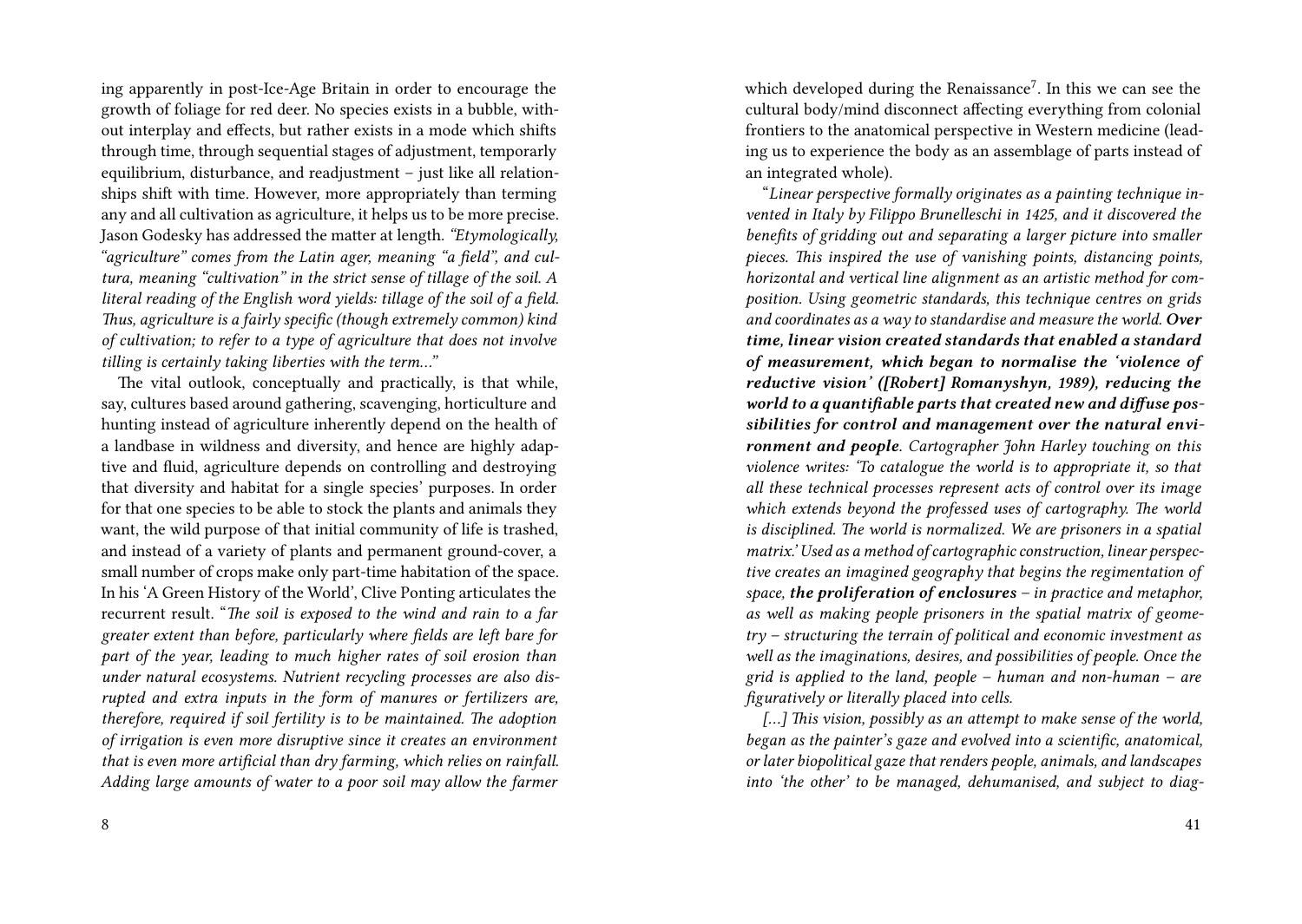*road beds. Ultimately, the whole universe is open – in the European view – to this sort of insanity.*

*Most important here, perhaps, is the fact that Europeans feel no sense of loss in this. After all, their philosophers have despiritualized reality, so there is no satisfaction (for them) to be gained in simply observing the wonder of a mountain or a lake or a people in being. No, satisfaction is measured in terms of gaining material. So the mountain becomes gravel, and the lake becomes coolant for a factory, and the people are rounded up for processing through the indoctrination mills Europeans like to call schools. […] When I use the term European, I'm not referring to a skin color or a particular genetic structure. What I'm referring to is a mind-set, a worldview that is a product of the development of European culture. Peoples are not genetically encoded to hold this outlook, they are acculturated to hold it. The same is true for American Indians or for the members of any other culture."*

Another arm of this creation of the modern rationalist character has been the promotion of an abstract academic conception of knowledge, which denies realities which are not intellectual or discursive to the conscious mind. In this way and more, the Western subject is the target of a systematic impoverishment and stunting of outlook and experience, blinkered and blinded. Tracing this tendency back further, Alexander Dunlap speaks of the psychogeographical terrain of colonisation and relates it to a Western gaze

*to grow his [sic] preferred crop but it can have catastrophic longer term effects. The extra water drains into the underlying water table and will, over differing lengths of time depending on local conditions, cause water levels to rise until the soil becomes waterlogged. The additional water also alters the mineral content of the soil: it increases the amount of salt, and may eventually, especially in hot areas with high evaporation rates, produce a thick layer of salt on the surface which makes agriculture impossible."* One way or another agriculture has consistently desertified regions, from the Huáng Hé basin<sup>1</sup> to the Scandinavian Viking's creation of the now-iconic landscape of Iceland. Today, soil destruction has reached the point that the the UN Food & Agriculture Organisation estimates the world on average as having just sixty years left of growing crops.

Such a mode of subsistence seems not just to cause devastation, but to actually be predicated on devastation to create its necessary environment. "*The crops that we cultivate for food (primarily wheat, corn and rice – most of the food in the world comes from one of those three species): these are all disaster crops. They have a place in biological succession: after a catastrophe [i.e. flood, fire, etc.] they are the ones to move in first. They set up their roots, sprout up quickly, they help maintain the soil from erosion and they provide a cover that other animals and plants can then move in and begin to restore that land that had been destroyed by whatever catastrophe[…] [Y]ou have new growth forests that give way to old growth forests, ultimately ending in large, mature ecosystems with great deals of biodiversity and enormous amounts of life per acre. The initial steps, the catastrophe plants, have the lowest biodiversity; they have the lowest amounts of life per acre. But they set the stage and prepare that land for further life. When we discovered that these plants provided food that was not terribly nutritious but packed a lot of energy into a small, easily-*

<sup>&</sup>lt;sup>7</sup> The Renaissance was a period in Europe, from the  $14<sup>th</sup>$  to the  $17<sup>th</sup>$  century, considered the bridge between the Middle Ages and modern history, with a renewed humanism from the ancient Western canon at its basis (its anthropocentric cleaving off from the world perhaps best encapsulated by words of the Greek philosopher Protagoras; *"Man is the measure of all things"*). The effects in worldview, art, architecture, politics, science and literature were significant. Contrary to its later portrayal as a new 'Golden Age' in European culture, those who were not of the class congratulating itself on their civility experienced a rise in poverty, warfare, religious and political persecution. Regarding the wave of European conquest during the period, Alexander Lee termed the indifference of the new 'high culture' *"the most deadening artistic silence of all time."*

 $1$ <sup>1</sup> The river that birthed Chinese civilisation before topsoil loss clouded its waters, giving it the modern name the Yellow River, and contributing to enormous floods which in the last several centuries alone has claimed up to 11 million lives (and that's just counting humans), earning its colloquial title China's Sorrow.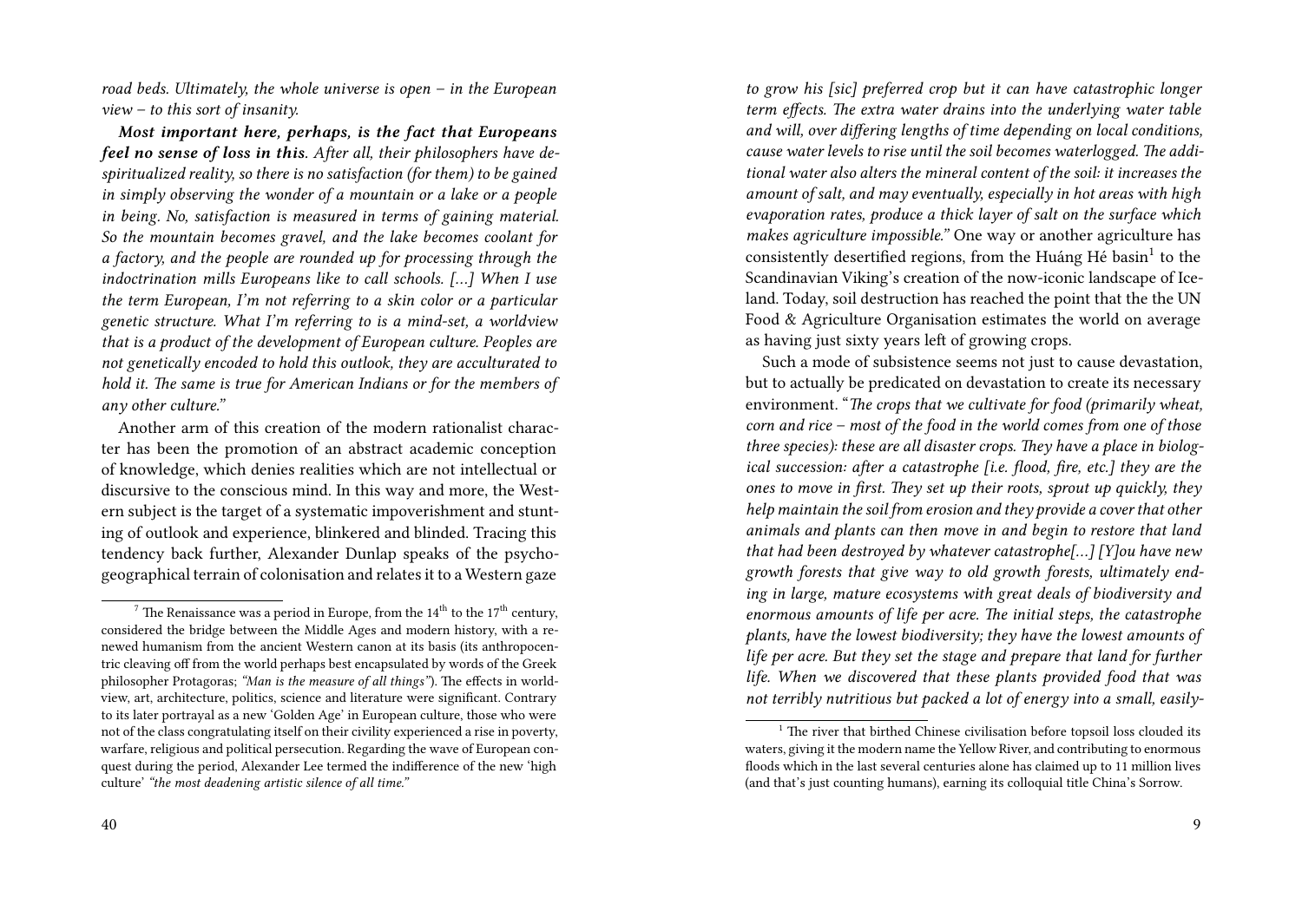*harvested container, we began to cultivate them using an agricultural method that made the environment more like something that they wanted. [I]t started usually in flood-plains where there were floods where these crops grew up regularly, but as agriculture expanded we had to introduce our own catastrophes.*

*The plough is a catastrophe machine. That's what it does. It is meant to destroy living communities in order to introduce a catastrophe that otherwise would not be. […] The ecological devastation which has always been caused by agriculture continues to be caused, only on larger scales[…] Agriculture, at its base, is a system of creating catastrophe; and then opening the wound every year to make sure that it will never heal. […] What divides agriculture and horticulture<sup>2</sup> is less a question of a particular technique or even the intensity of investment, but rather, the ecological effect of their strategies. Horticulturalists in the New World [sic] created the Amazon rainforest [by forest gardening] and the Great Plains [using swidden to encourage savannah]. By the same token, the first farmers laid waste to the cedar forest that once covered the Middle East and turned the Fertile Crescent [modern-day Syria, Lebanon, Jordan, Israel, southern Iraq and northern Egypt] into a wasteland. So here we have a workable definition: agriculture is cultivation by means of catastrophe[,] horticulture is cultivation by means of succession. […] The farm is a unit of human food production. If some plant finds its way into it, it is a "weed"; if some animal, "vermin." "Weeds" and "vermin" must at all costs be eradicated, because cultivation by means of catastrophe creates a situation of constant scarcity and deprivation. Historically, the world's "famine centers" have always been its agricultural centers. By contrast, [horticulture] routinely creates rich habitat for other species, and even encourages it, in large part because, unlike agriculture, horticulture is not self-sufficient [but combines with gathering, hunting, etc.]"* (Godesky).

Hills International Survival Gathering. *"Newton, for example, "revolutionized" physics and the so-called natural science by reducing the physical universe to a linear mathematical equation. Descartes did the same thing with culture. John Locke did it with politics, and Adam Smith did it with economics. Each one of these "thinkers" took a piece of the spirituality of human existence and converted it into a code, an abstraction. They picked up where Christianity ended: they "secularized" Christian religion, as the "scholars" like to say – and in doing so they made Europe more able and ready to act as an expansionist culture. Each of these intellectual revolutions served to abstract the European mentality even further, to remove the wonderful complexity and spirituality from the universe and replace it with a logical sequence: one, two, three, Answer!.*

*This is what has come to be termed "efficiency" in the European mind. Whatever is mechanical is perfect; whatever seems to work at the moment – that is, proves the mechanical model to be the right one – is considered correct, even when it is clearly untrue. […] The European materialist tradition of despiritualizing the universe is very similar to the mental process which goes into dehumanizing another person. And who seems most expert at dehumanizing other people? And why? Soldiers who have seen a lot of combat learn to do this to the enemy before going back into combat. Murderers do it before going out to commit murder. Nazi SS guards did it to concentration camp inmates. Cops do it. Corporation leaders do it to the workers they send into uranium mines and steel mills. Politicians do it to everyone in sight.*

*[T]he mental process works so that it become virtuous to destroy the planet. Terms like progress and development are used as cover words here, the way victory and freedom are used to justify butchery in the dehumanization process. For example, a real-estate speculator may refer to "developing" a parcel of ground by opening a gravel quarry; development here means total, permanent destruction, with the earth itself removed. But European logic has gained a few tons of gravel with which more land can be "developed" through the construction of*

<sup>&</sup>lt;sup>2</sup> Another (though more vague) distinction sometimes made is that, etymologically, agriculture is the culture of the field (monoculture), whereas horticul-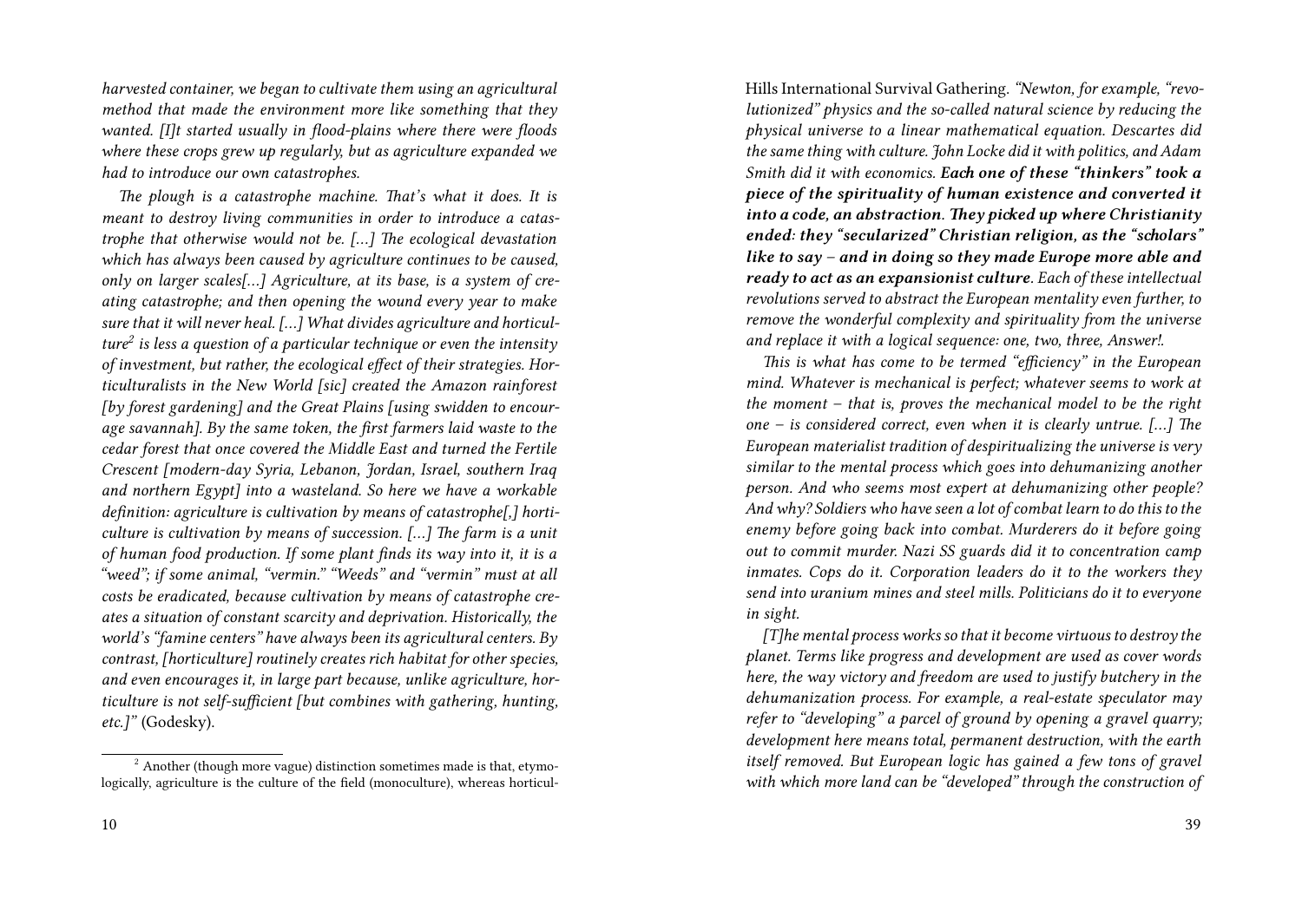*could do no better than write off the rest of the world as the habitat of the devil, failing to provide the needed level of nuance and technical instructions for colonizing and governing diverse peoples and bioregions. [Western] Science thus arose primarily as a system for alienating knowledge into information, classifying it, making it separable from its context, transferrable, mechanical, repeatable."* The foundations laid by this ideology of science serve as a very strong and self-referential colonial tendency today. Western science, in this sense, is much more than the experimental methods or technical knowledge (as problematic as they are), but through scientific realism – the belief that such methods give us literal truths about the world rather than provisional and necessarily partial theories – affects the very self-image and worldview of almost everyone in this culture.

David Kidner posits that, during the European Enlightenment (the radical reorientation of European science, religion, philosophy and politics in  $17<sup>th</sup>$  and  $18<sup>th</sup>$  centuries, towards the fetishization of reductionist 'Reason'), *"there was a shift from emphasizing the contrast between Christian and non-Christian to that between ignorant and nonignorant, and from viewing myths as living or dead to an understanding of them as true or false. Henceforth, a particular form of selfhood, and a particular style of relation to a world defined complementarily, became the grain of sand around which crystallized the European sciences, whether their subject matter was the innermost recesses of the psyche or the most inaccessible lands and peoples; and it is this same crystalization that today objectifies what is "intelligent," "reality oriented," or "valid." "* Framing itself as the bearer of truth, we can see a broader move in Western thought toward a thorough conceptual reworking of the world into something purely material and despiritualised, leading towards the reductionist technologic of our industrial age. This mentality was elaborated by Russell Means at Pine Ridge Reservation – site of the armed uprising with members of more than 75 different indigenous 'American' tribes, and 71-day seige by the colonial military, in 1973 – during the Black

Within the human societies practicing agriculture there have been great variance, yet a consistent accompaniment has been the breaking down of social conventions around sharing land (hence food, water, shelter, medicine, etc.) and introducing the idea of exclusive ownership over it, either by individuals or larger organisations, rather than responsibility to it. Here we can see the essence of a colonial urge; even without geographical expansion (at first), within a certain area the beings – plants, animals, soil, bodies of water, and whatever else – become the fodder for a culture that becomes less a relation than an occupation. Indeed, the root of the English word 'colony' comes from the Latin colonia – 'a place for agriculture'.

As well as instituting a certain kind of monotonous toil, the environment agriculture attempts to enforce is one that is static and compartmentalised. Layla AbdelRahim describes how, because non-agrarian cultures "*do not appropriate the purpose of being of other persons or species, they rely on constant movement and symbiotic relationships for subsistence, which means that moving living beings help to secure the improvisation and diversity of life. Agricultural societies, in contrast, rely on the interrelated concepts of "permanence," "ownership" and "time." [D]omestication instils monotony on life. It needs schedules, curbs imagination and eliminates playfulness and improvisation, because control presumes permanence, predictability and the elimination of the element of surprise. If life means movement through chaos and diversity for the simple pleasure of being, then, in more than one way, rooted in domestication, civilization is a place of stillness and death. Domestication and civilization thus constitute the process of colonization of space and its resources [as]*

ture is the culture of the garden (polyculture).

<sup>&</sup>lt;sup>3</sup> Manichaeism, or the followers of Iranian prophet Mani, posits a good/ evil dichotomy through the cosmology of light and darkness. The reference is often used to describe dualistic worldviews. In this context, it is significant in that colonisation rests on such moralities on the conceptual level ('civilised/savage' etc.) as much as on military might.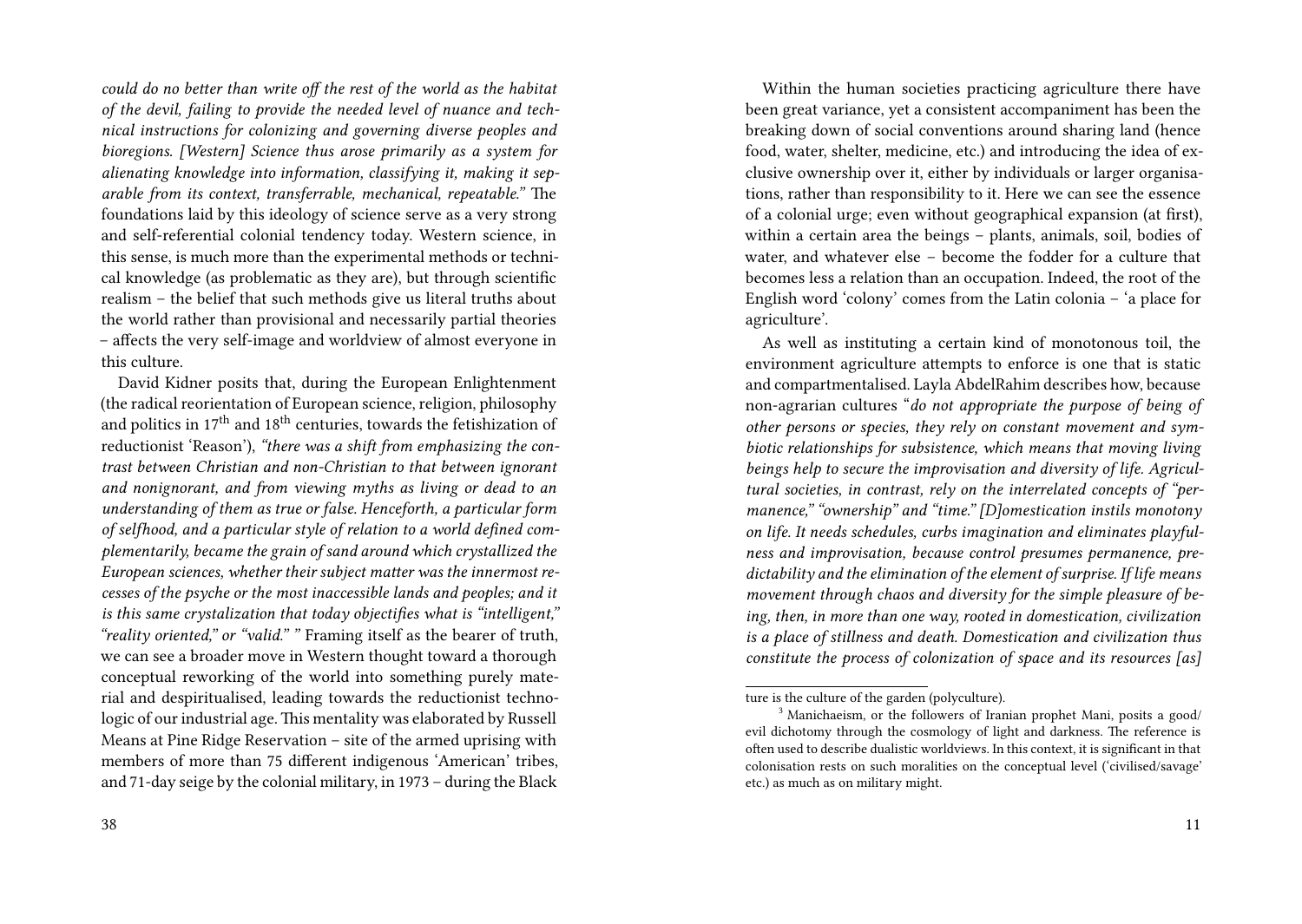*bodies that would enable the colonization of other species and their spaces."* Importantly, the phenomena of 'freezing in' was also identified by the well-known opponent of the former French occupation of Algeria, Franz Fanon. *"A world divided into compartments, a motionless, Manichaeistic<sup>3</sup> world, a world of statues: the statue of the general who carried out the conquest, the statue of the engineer who built the bridge; a world which is sure of itself, which crushes with stones the backs flayed by whips: this is the colonial world. The native is a being hemmed in; apartheid is simply one form of the division into compartments of the colonial world."*

As a result of the previously-described erosive relationship from constant rupture and destruction of the soil community (exacerbated by erosion from the deforestation commonly accompanying the practice), agriculture must steadily begin to gain a foothold in parts of any one specific landbase that are increasingly less favourable for such cultivation. **If we ask what kind of mindset needs to create an 'other' to be colonised, to us it would seem to be one that is** *hungry* **for some 'resource' or another.** (Winona LaDuke related the root of colonisation to digestion and the colon; *"Colonization is the process of being consumed."*) Hence, without feeling we've determined which 'came first' out of the material 'need' which springs from agrarian subsistence strategies or the ideologies which sanctified and prescribed the related worldviews, we see this is the corresponding mania for control which characterises the agricultural frontier. With clear-cutting of woods, draining and 'reclamation' of wetlands, hedging-in of arable land, diversion of water cycles and so on, came the destruction or forced-conversion of the people (of many species) dwelling within forests, steppes or hillsides: whether in Britain, Mesopotamia, Belize or Nepal.

Colonisation in this form almost universally seems to have been elevated to a moral imperative by the demagogues of these expansionist cultures, fostering new definitions of what it is to be human, as delineated by a separation from and opposition to 'nature', encouraging economic and military competition between themselves

*[…] Hunter-gatherers who survive the attacks against them and their territories are given words for agriculture and words for God, words for local government and advisory committees. In recent times, at the outer edges of the administrative frontier, words for migrant labour and heavy-equipment operating. Words in a new kind of language. The old language must be discarded – or, like parklands within frontier development, it may become an island of folk culture, somewhere to be visited and enjoyed that must never be too noisy."*

#### **VI.**

The genocide of these programs is anything but a relic of the past. Bostwana takes a similar view of the so-called 'Bushman' population, whose *"wandering, illiterate, primitive lives"*, deemed a threat, ju*s*tified their internment. The 'residential school' model persisted in Canada until 1996, then abolished in favour of the system of foster 'care' (starting with the 'Sixties Swoop' of social workers apprehending indigenous children *en masse* to warehouse long-term) which is denounced as similarly ethnocidal; and today confines more youth than residential schools did. **Yet alongside the Christian value system, another distinct turn of Western culture fed from the colonial drive and in turn reinforced a cultural chauvinism if anything much more comprehensive.** In the 'Networks, Colonization & the Construction of Knowledge' review, Alex Gorrion looks into the writings of Maōri author Linda Tuhiwai Smith; who *"analyzes the capitalistic production of knowledge in Western society, arguing that the accumulation of knowledge-as-resource during the process of colonialism was in fact the motor for the development of Western science. The religion of the colonizers, although a deterritorialized spirituality, was inadequate for the globalization of the 16th century and onwards because it had no way for assimilating the histories and biologies of the rest of the world. The agrarian, temperate climate economics and regionalistic 5000 year history of the Bible*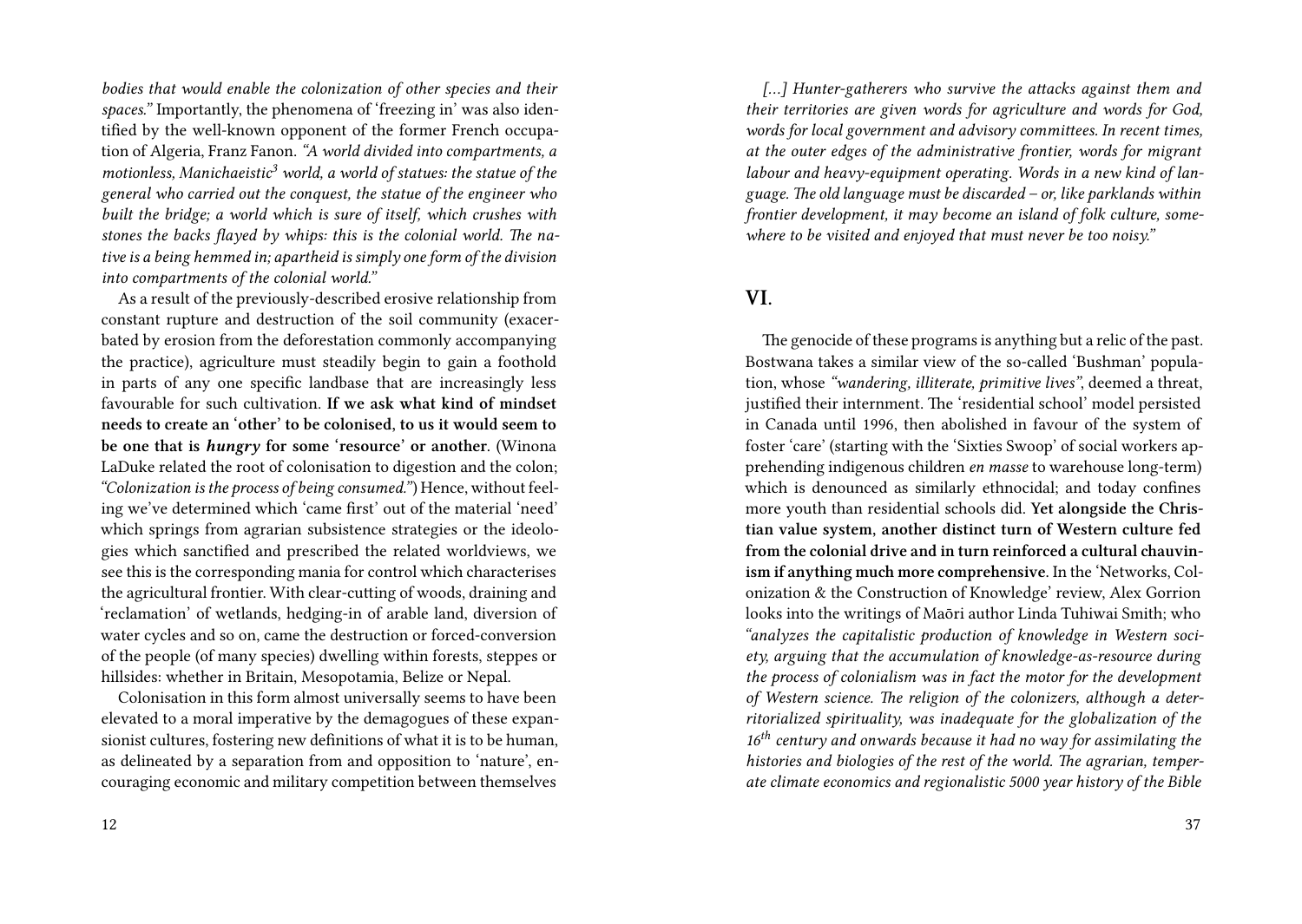*ing presence and deep claims to the place. [I]t was easy for newcomers to speak of open, unfarmed territory as "wilderness" – the wild déor place, realm of the wild deer, a symbol of land that is beyond human habitation, without human voices. In this "wilderness," the voices of the hunting peoples were likened to the calls of the wolf or the hooting owls: resonant, beautiful, haunting, susceptible to much sentimental and nostalgic interpretation, but not quite human. If the wild hunter-gatherers could be made to speak a real language, they, like their lands, could be turned into something of use and value to the settlers.*

*Agricultural settlement and religious evangelism, the endeavours and theories of frontier, treat the sounds of wilderness much as they do the trees or grasslands – by cutting them down, uprooting them, ploughing them under, transforming them from "worthless" to "valuable." Making them yield surplus. […] The residential school was part of a process of ethnocide. The plan that shaped these schools, and the attitudes that informed their daily regimens, emerged from the agriculturalists' need to get rid of hunter-gatherers. These schools represent a dedicated and ruthless attempt to transform the personalities and circumstances of "native people" into… well, what? Farmworkers and industrial labourers? Domestic servants and housewives? All of these, and yet the project is easier to understand as a negative rather than as a positive undertaking. The intention was to stop people being who they were – to ensure that they could no longer live and think and occupy the land as hunter-gatherers. [C]ommunities relate histories, often within their own lifetimes, of extreme loss – of life as well as lands – of genocide and of environmental destruction. This is not the stuff of whimsical nostalgia, the implied image of Grandma and Grandpa in their rocking chairs, sitting on a verandah and yarning their regrets about the way the world is not what it was. To say that accounts of loss are nothing more than the drifting pseudo-memories of the elderly is tantamount to denial of the Holocaust. [I]n "the old days" and "long time ago" their people ate well, lived longer and took better care of one another.*

for 'resources', and strongly stigmatising those who didn't think to subject themselves to such a self-mutilation – or who actively refused to. Records from the time that the domestication of maize was forming the basis of a vast agricultural system, that was consistently resisted on the fringes by the Chichimecas and others, quote the Aztec emperor Motecuhzoma Ilhuicamina pronouncing that "we should erase that past Chichimeca history and construct another: the history of how we are the civilizing people of Mexico, and how we are the builders of the great Tenochtitlan." This sentiment was and still is what lies behind the spiel of domesticators and 'improvers' (also we could say often 'educators' and 'humanitarians'), of settlers and imperialists.

Previously, we have written that, characteristically, civilisation has sought the destruction and sedentary-necessitation of nomadic ways of life. But this needs some clarification. Despite popular stereotypes such as those common in the Western world, nomadic ways of life (such as those of the surviving gatherers and hunters of the Hazda in modern-day Tanzania) are usually a circuit of migration between known seasonal subsistence zones within a cherished bioregion, rather than the aimless or desperate wandering that the term can bring to mind. On the other hand, precisely that depiction of desperate searching and uprootedness could more accurately be described as the corollary to so many agrarian civilisations, which upon despoiling their own habitat reach for that in other bioregions. Hugh Brody argues that this is inherent to agriculture itself, and, looking at the mindset based on these colonising notions of ownership of land, delayed gratification and more in his 'The Other Side of Eden', ties together the religious mythos and contradictory reality of its strategy. He notes that the gaze of History has always *"included great displacements of country people by the concerted efforts and interests of other agriculturalists. The enclosures and Highland clearances are two notorious examples from British history. The movement of Polish and Russian peasants off their lands are examples from Eastern Europe. These drastic processes gave rise to some of the*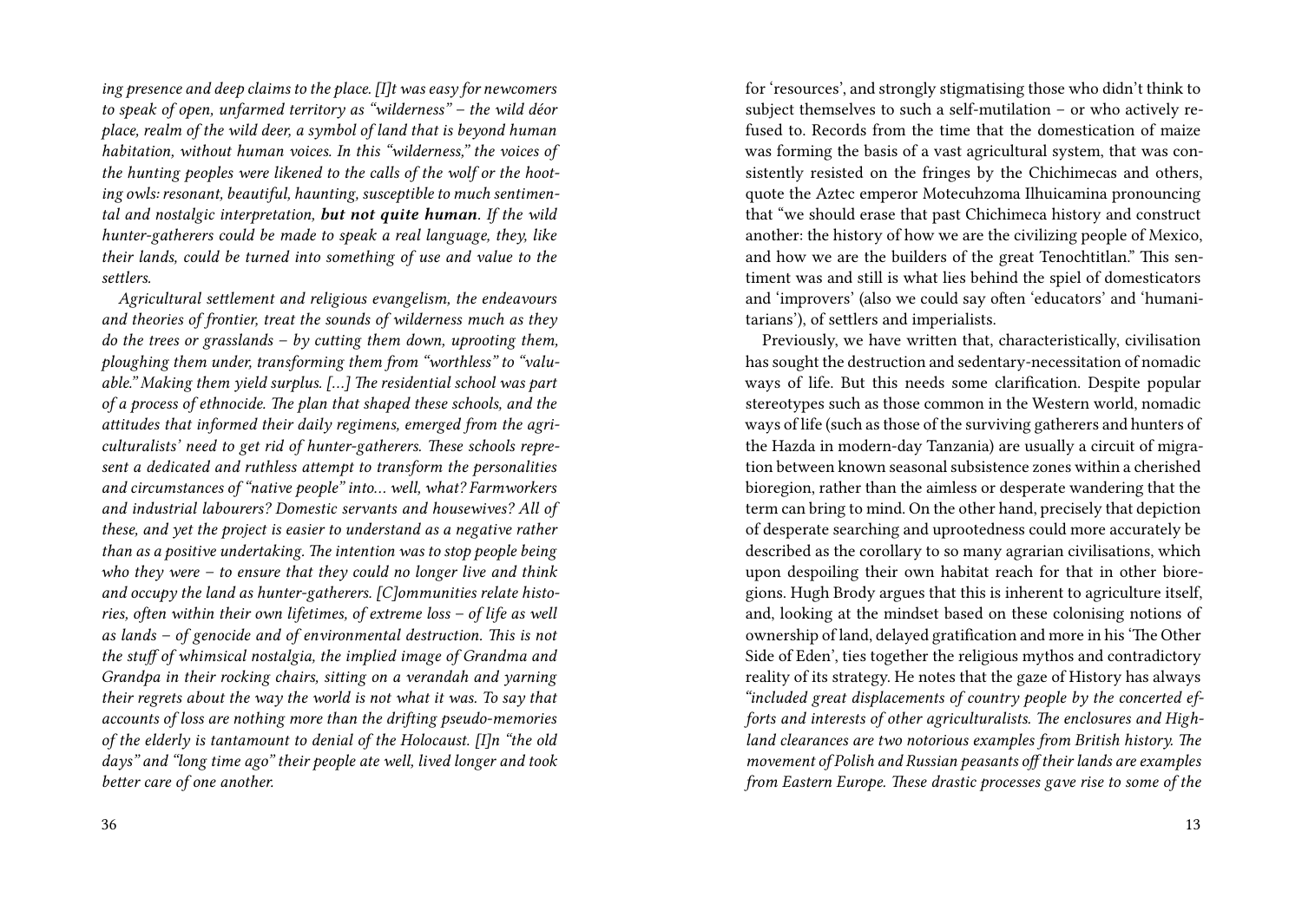*most anguished laments about movement from country to town or from one nation to another, and they have made vivid contributions to the myth of the farm family. These processes have different sets of causes, including internal colonialism and ruthless national political measures. But the flow of emigrants I speak of here is intrinsic to agricultural life, one of its continuous and inevitable long-term consequences. […] Since the beginnings of agriculture, all over the world, on new-found lands, in the terra nullus of colonial frontiers, migrants have made their family farms. There they have many children, who also have many children. These children, in their turn, move on, pushing the frontier outwards until it reaches its limits. Then follows another wave of movement from the frontiers to new towns or to ever wilder regions.*

*Being willing to go to unknown and harsh places, in defiance of aboriginal resentment; taking part in colonial wars of conquest and "pacification"; accepting the relentless need to remake, with Herculean efforts, a land of forest or marsh or rocks or sand into a patchwork of pasture and fields; knowing little comfort and no respite from hard physical work; setting pleasure at the far end, the distant terminus, of a journey of hardship; making the endurance of this hardship a religious achievement – here are characteristics and abilities that have secured the family farm its place in almost every kind of climate and landscape. These are the qualities that define what [expansionist agrarian cultures] see as the signs and successes of civilisation.*

*This success is built on opposites. On the one hand, a passion to settle, on the other, a fierce restlessness; a need to find and have and hold an Eden, alongside a preparedness to go out and roam the world; an attachment to all that is meant by home, and an overriding commitment to a socioeconomic system, to some form of profit rather than to a place. The agricultural system is a form of settlement that depends upon, and gives rise to, the most pervasive form of nomadism. The urge to settle and a readiness to move on are not antagonists in the sociology of our era; they are, rather, the two characteristics that combine to give the era its geographical and cultural character. [I]n the*

*In many regions, therefore, the British Empire dominated agriculturalists – large, sedentary populations whose mode of life was a version of their own, albeit one that the British were ready to stigmatise as "native," "savage" and "backward." In a profound sense, the imperialists and those they conquered spoke the same language. They shared ideas about the exclusive ownership of small parcels of land; they shaped and managed such land to grow domestic plants and support domestic animals; they built relatively durable and permanent villages; their societies were hierarchical. They could locate one another, fight coherent wars and negotiate deals that everyone understood.*

*In much of Africa, India and Southeast Asia, [European conquerors] captured and exported those people they wanted to sell as slaves, and they dispossessed those whose lands they coveted. But the overall project was the extraction of profit from existing populations and societies. In this scenario, pre-existing languages did not pose much of a threat. Indeed, a proliferation of languages meant a complex of societies, each to some extent pitted against the others. The principle of divide and rule invited colonial theorists to welcome diversity of language, rather than to seek its obliteration.*

*[H]unter-gatherers occupied large territories over which they moved with great freedom and ease. New settlers wanted this land, which, through their European eyes, appeared to be empty or, at best, randomly and minimally occupied. They found the hunters' flexible use of land both bewildering and threatening. The Europeans were looking for a place to convert into home – at least for a while, for a generation or two. The hunters seemed to be everywhere and nowhere, making sudden appearances out of the forest or desert or outback or hills, opposing the occupation and transformation of their lands and causing trouble. […] A small family farm, isolated in wild country, is a vulnerable thing: a group of angry hunters could destroy a decade of hard work in a single quick attack. Any opposition to farming had to be checked, make impossible. […] To secure an uninhabited land, there must be no minds in the way, no rival words that imply endur-*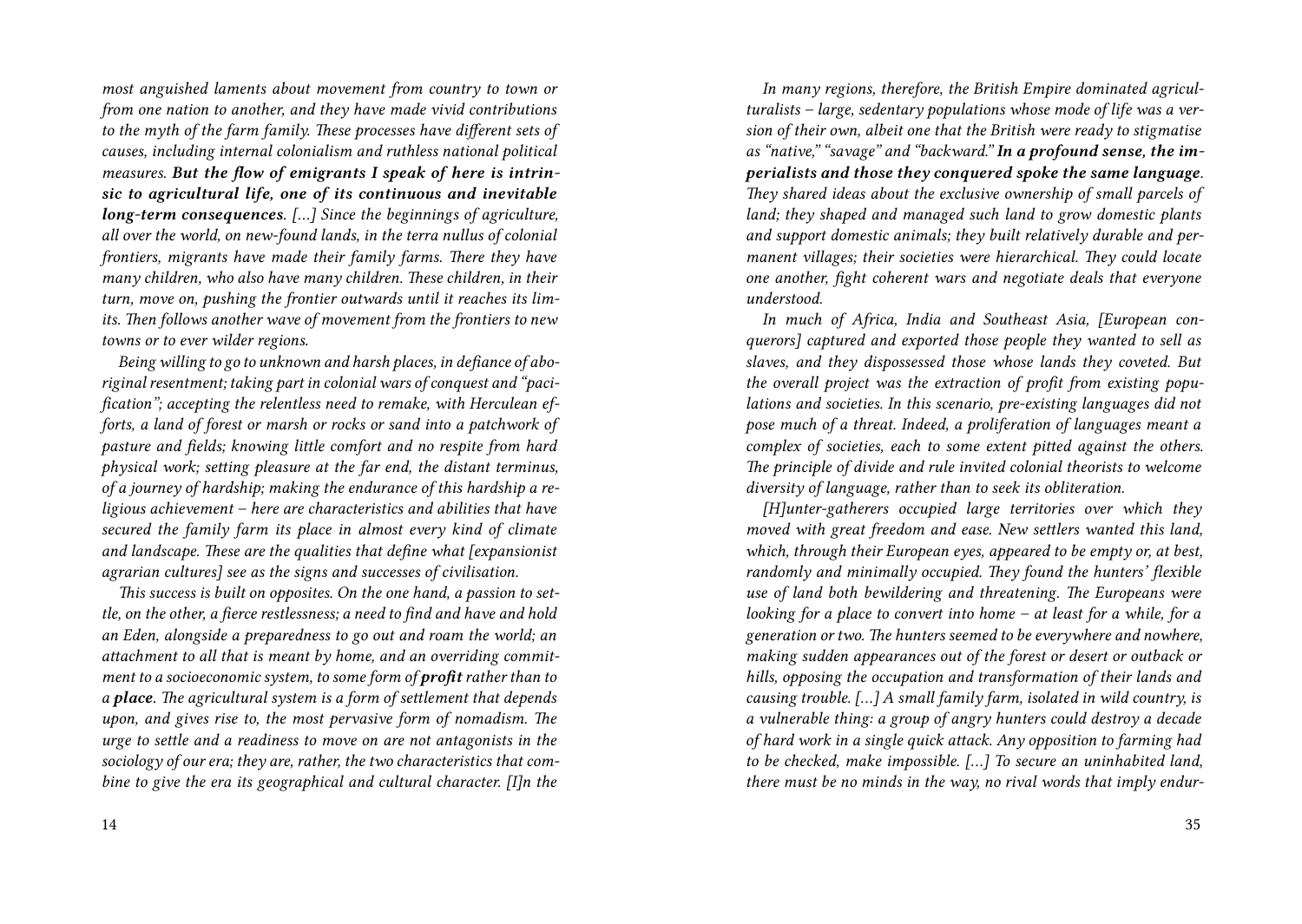tive spirituality, names, clothing and speech subjected generations of children forced thousands of miles from their communities to the fundamental colonial commitment to the eradication of 'otherness'. Sources assert the death-rate to be as high as forty percent. Echoes of the abuses and traumas repeat themselves through indigenous communities today. The U.S. Indian Commissioner, comparing the method to the long and costly 'Indian Wars', remarked in 1882: *"It cost \$1 million to kill an Indian in battle, but \$1,200 for eight years of schooling."* Similarly-brutal 'industrial schools' were already in place in England and other places to domesticate a future workforce, European children of that time being considered *"chattels of the patriarch"* (Kim Anderson), but the intent of the residential school was to break an additional part of these indigenous youth, who were part of cultures in which children generally expressed a great deal of autonomy and freedom as well as receiving abundant love and engagement. Part of the purpose of this project as regarding language in particular is depicted in 'The Other Side of Eden'. *"Administrators in other parts of the British Empire – in India, for example, or in much of Africa – did not seek to eliminate languages they encountered. On the contrary, many British administrators took pride in their ability to speak Swahili or Hindustani. Yet in North America, Australia and some parts of southern Africa, no such use or endorsement of indigenous languages is to be found.*

*[…] What is the difference between a frontier where English is taught as an addition to existing languages and one where English is established and enforced as the only possible language? I suspect that the clearest answer points again towards the nature of the frontier between hunter-gatherers and agriculturalists. In most of India and much of Africa, English-speaking imperialists were not the first conquerors. The spread of farmers through much of Asia and Africa occurred several millennia before the British Empire reached these places. The hunter-gatherers of much of the Old World had long been overwhelmed by farmers and herders.*

*history of agricultural cultures, the combination of settlement, large families and movement has resulted in a more or less relentless colonial frontier."*

And on that frontier, the war to extinguish or cast out alternative ways of human being and relating is a constant. A community which intends to go on symbiotically living the same bioregion for the next 5,000 years like the last will typically want to use very different strategies to one that that essentially sees the land as consumable fodder to be bent to a certain culture-centric will, and then discarded. The spread of agriculture and its civilisation seems to have recurrently been achieved at the tip of the spear before the barrel of the gun; the same means that have kept and do keep the 'peace' within agricultural societies. Agriculture hasn't become dominant because it is most desired and certainly not most sustainable, but because it is expansionist and forces others surrounding to adopt the same strategy and bordering to stand a chance of not being driven from their habitat. Certainly, we don't view agriculture as the root of all social domination – even some of its most ardent critics concede that *"the walls of Jericho were built by gatherer hunters"*, while some Maōri peoples *"had complex kingdoms complete with slaves while lacking agriculture"* (Kevin Tucker) – but while identifying potential starting points for cultures able to act colonially it seems impossible to overlook.

There are many other odious facets of agrarian approaches to the world, but one more worth touching on here in our articulation of agriculture as a root-stock, if you like, of colonialisms is the creation of large-scale food surplus. Once more has been built up than is needed for the individuals of a culture to subsist from their own unmediated activity, it is possible to support the specialists we know today as priests, soldiers, industrial workers, administrators and intellectuals. It is through these religious, military, (proto-)industrial, administrative and cultural forces that colonisation is achieved, and which colonised territories and bodies sustain. Colonised people who (even if they didn't before) produce even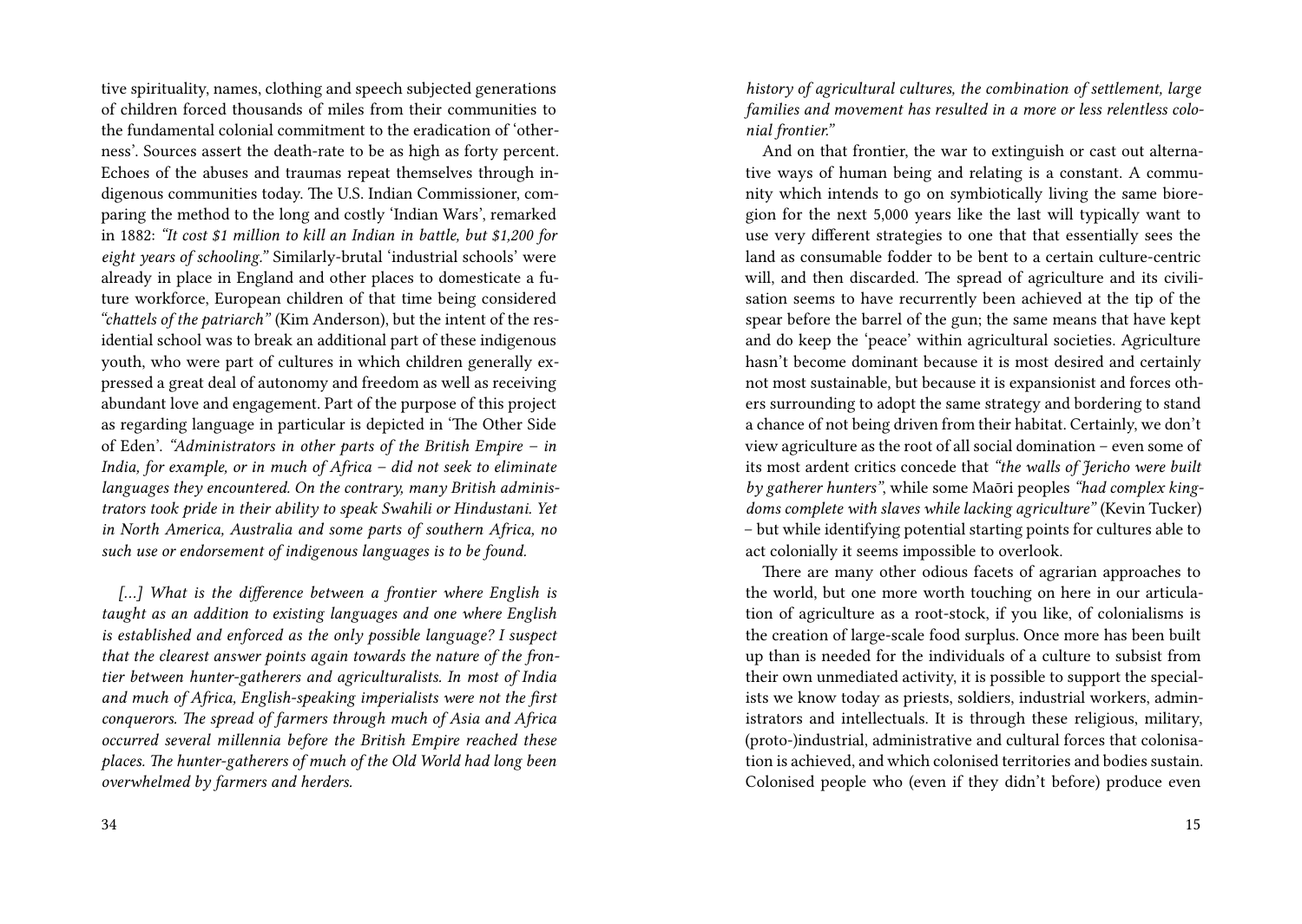the slightest surplus can then be taxed, the basis of empire. An example could be how the Roman empire turned northern Africa into grain-producing 'bread-basket' zones for Italy in general and Rome in particular (before those soils were completely degraded), pre-empting the following European states' policies from the 16<sup>th</sup> century to the present capitalist-run world system. The same occupation was (and is) experienced by countless animal bodies, absorbed into the social order of rape, domestication, production, consumption, expansion and war.

Our point in setting out this way in our analysis of colonialism is that certain socialised worldviews regarding our earthly surroundings of all kinds both facilitate and demand colonisation in certain forms. **On this basis we see colonisation not solely a deployment of racist domination, but rather than as a** *cultural approach to the world* **– a world which, as we shall argue later, it is only the gaze of a specific colonial vantage point that makes us appear apart from.** While colonialism does indeed hinge upon the *"need to identify differences between ourselves and other creatures that confirm our assumed superiority"* (David Kidner), the discourse around racial categories as we who are writing have been taught to understand them fail us here (and when don't they?). Such categories are a relatively recent product of Western imperialism, and in fact became its increasing axis – of which, later in this exploration, we will try to trace the birth.

Clearly, the oppressive structures of civilisation are and have long been perpetrated by many far-flung social groups, but today we reckon with a world largely dominated by the continuing legacy wrought by European imperial colonists, who preside at the top of the industrial civilised pyramid. We will also speak in more detail about this distinct legacy of colonialism, not because we can for sure know it to be qualitatively the most intensive (although quantitatively its spread and influence seem unprecedented, and its innovative gifts to the world abominable), but because we can speak **rain develops. People can become attracted to, negotiate with, and develop dependence upon those attempting to change and expropriate them.** Meanwhile, like in any oppressed population, despair and anger can be turned inwards toward self-destruction, or against one another. (Fanon wrote hauntingly of the psychological affects and traumas he saw playing out in and between other Algerians under French occupation, as one source to mention.) Especially in cases where Christianity had bound itself in some ways with native spiritualisms while simultaneously undermining them (as it was adept at from having already displaced various pagan traditions in Europe while usurping their festivals and such; while pagans were the first whose slavery was authorised by the Pope), many colonised people began to console themselves with a religion that only deepened their colonisation. For a whole complex of reasons many also collaborated with the arriving powers, or played politics via agreements with one or another rival colonial force (siding with Britain against France, the U.S.A. against Mexico, vice versa, etc., as well as tribal feuds) before themselves being over-run by their 'allies'.

One way or another, the common result and goal of these colonial regimes is that, in a downward spiral of dispossession and demoralisation, people lose confidence in their own indigenous ways of subsisting, of raising children, of speaking, of thinking, of feeling the world.

#### **V.**

A striking instance of the lengths deemed necessary to eliminate other ways of life can be found in the so-called 'residential schools' program. There, a church-and-state-run indoctrination via military discipline into Christian thought, law, industry, morality, dress and custom, enforced by wanton violence, neglect, starvation and torture including rampant sexual abuse, banning of na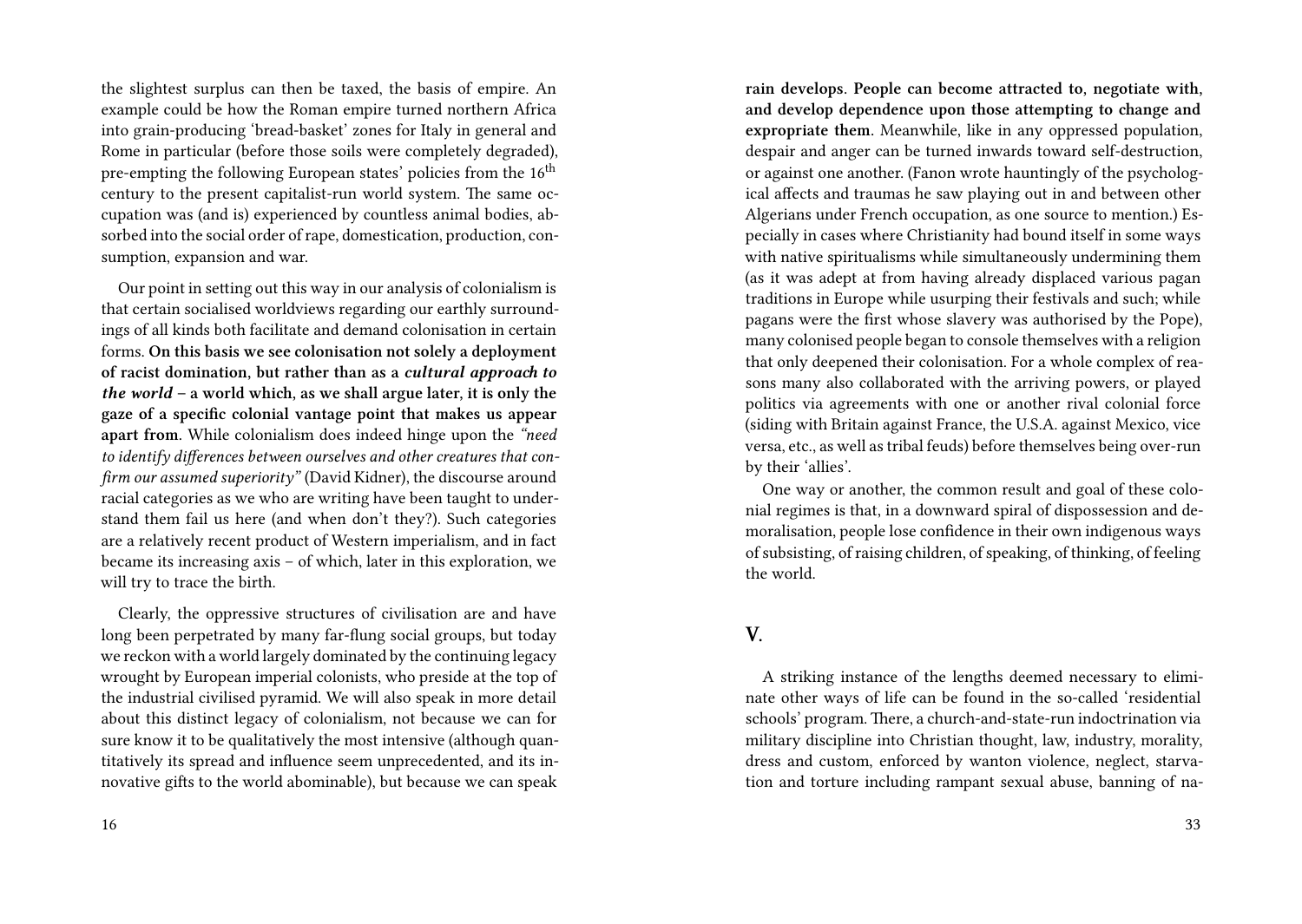eries (which continues to this day) or the ruthless slaughter of bison; *"a bison dead means an Indian dead"* was the propaganda slogan in settler society. The first 'reservations' were established on that end of the continent by the  $17<sup>th</sup>$  century to remove indigenous peoples from land coveted by the settlers, and all along the eastern seaboard their numbers were in steep decline. Like with other expansionist empires such as the Zulu under King Shaka, the Asante empire in what is now Ghana, and the Aztecs, under European colonisation the tribes most similar to the invaders in social structure, willing or able to adapt to the conditions that they imposed were the ones most likely to survive, and those that were not often were exterminated.

With the stigmatisation or outright criminalisation of native dress, custom, language and ritual, missionaries brought floggings and introduced jails for those who broke Christian laws. On top of casual slaughter by settlers and their authorities, or military conflicts and campaigns of extermination, the soaring death-rates were brought about by labour exploitation, denial of traditional diet and subsistence practices, disease (sometimes deliberately introduced by Europeans), or encouraged use of alcohol. Many died in other ways from the sheer rupture from land-based ways of existing and cosmologies that were the process of millenia in a certain bioregion, especially under the influence of missionaries (who wanted their souls, but also their bodies for work – such as the Jesuits in Brazil who organised slaving expeditions, branded their native captives and forced them to work in their sugar or cattle plantation 'missions').

Aside from these particular methods of subjugation, countless others make up the pantheon of colonialism, and took effect in force where Western powers conquered. **Many kinds of process work towards the transformation and destruction of lifeways; the relations between colonist and colonised can be intimate and multifaceted – along with the economic and social conditions of utter disparity and racial classing, an intricate psychologial ter-**

32

of the more tangible lived experiences of the nuances of thisparticular colonist culture from our place within it.

The major wave of European empire-building outside of the Eurasian landmass had taken hold by the  $16<sup>th</sup>$  century, and the ideologies which informed it have colonised the outlooks of many across the globe, following the increasing ability of those empires to impose drastic changes on the rest of the world. Before this wave were the Romans as mentioned above (the latter of the colonial powers of antiquity, such as the African empires which birthed the Egyptians, the Phoenicians, etc.), while although Viking settlements were established across the north Atlantic their imperial ambitions for their settlement on the eastern seaboard of North America ran afoul of the sustained resistance of natives more ferocious than they'd encountered on their disastrous occupation of Greenland. The last 'classic' European war of conquest was Italy's defeat and occupation of the long-lived empire of Ethiopia in 1935. However before any of this could be achieved, the populations within Europe had to first be divisioned, pacified, domesticated, and enlisted: colonised.

While agricultural colonialism didn't originate in Europe, and empires in its north were slower to initiate themselves than some places elsewhere in the world, the combination of farming cultures spreading from the Middle East and the Roman Empire moving north from the Mediterranean (having defeated their own previous conquerors, the Etruscan civilisation) obliterated countless diverse and unsubmissive European indigenous peoples; cast too into oblivion by a History that remembers success in terms of aggressive ambition. (Today, after centuries more of imperial and religious then nation-state and industrialist aggression, the pre-Russian Nenets and pre-Scandinavian Sami tribals remain; not incidentally on lands mostly unsuitable for agriculture, although as well as the pressure of mining and energy extraction industries, global warming may additionally put their futures into uncertainty by increasing the scope of cultivation northwards.) The research of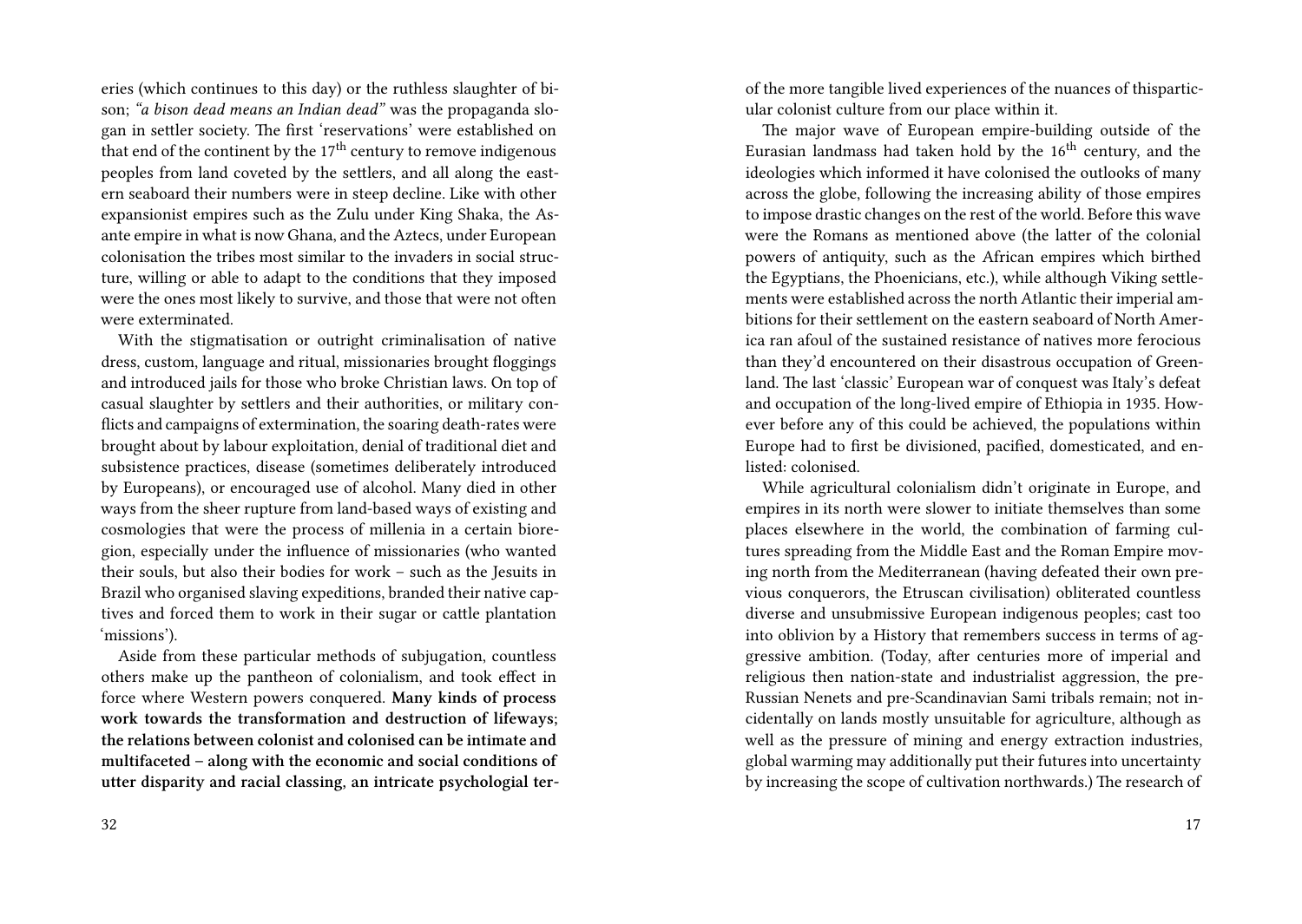Clive Ponting asserts that once woodland *"covered about 95 per cent of western and central Europe. By the end of the great period of medieval colonisation this had been reduced to about 20 per cent."* Farming cultures started to move into more marginal lands, with the monasteries already at the forefront of extensive forest clearance most remote from the population centres – the Christian heritage, with its latent malice, will play an increasingly important part in European colonisation from here on in, such as eliminating hundreds of prior cultures in the name of the Crusades even before reaching overseas. In the late  $13<sup>th</sup>$  century, upon arrival to the new German settlements about to begin major grain production to export to western Europe via the Baltic Sea, the abbot of Fellarich declared *"I believe that the forest which adjoins Fellarich covers the land to no purpose, and hold this to be an unbearable harm"*. After agricultural colonialism reached the shores of the Atlantic, further expansion seemed impossible, and a timber crisis threatened the survival of European civilisation, while the soil *"had been used over and over again for generations, and was beginning to die under the burden of agricultural production"* (Godesky).

It was the invasion of the so-called 'New World', with its rich soils, sylvan and animal populations to exploit which may have pulled it back from the brink.

Eventually European expansion reached towards the Americas from the Western Empires, as well as to India, Southern Asia and Oceania, carved up Africa between different European factions in the 19th century, and (mainly via Britain and France) took dominion over the Middle East after the Second World War. In parallel, since the mid-16<sup>th</sup> century, Russia expanded from Moscow along the Volga river, drove out the nomads of the the grass steppes around the Black Sea with grain farmers, headed eastwards over the Urals and across Siberia – reaching the Pacific coast and, by the mid-18<sup>th</sup> century, settling parts of Alaska (managing to enslave some indigenous peoples they met to carry out furring operations for them, but halted by stern opposition from others).

*ines of Hokkaido. Like other laws with similarly friendly titles in the United States, Canada, Australia, and other places, it was anything but protective. [The law] outlawed traditional Ainu hunting, salmon fishing, and even the gathering of wood. It offered the Ainu individually allotted homesteads – another assault on communal land ownership – and demanded that the Ainu become farmers. If allotted land was not used for farming, it was confiscated"* (Jerry Mander).

In the West Indies and parts of the continental Americas, Western expansion was more explicitly fueled by human slavery (until 1937, Californian law still stipulated that 'Indians' could be indentured and/or killed by any white, propertied citizen). *"After the conquest of the Incas in Peru in the 1530s the native population fell to about a quarter of its pre-conquest level under the pressure of the forced extraction of food, slaughter of the flocks of llamas, new European diseases and labour exploitation by both the Spanish civil and religious powers. The natives were forced into two highly dangerous occupations. The first – cultivation of the coca plant – took place in the lowlands where the natives from the Andes found it very difficult to live. About half of the workers died during their spell at the plantations, most from 'mal de los Andes', a wart-like disease spread by an insect, that destroyed the nose, lips and throat. The second area where the Spaniards exploited native labour was in the silver mine at Potosi, 12,000 feet up in the Andes. It was discovered in 1545 and forced labour was introduced in 1550, after the Spanish found that African slaves could not live at this height. By the early seventeenth century about 60,000 Indian labourers were employed at any one time in wretched conditions. They were forced to stay underground for a week at a stretch without coming up to the surface. Not surprisingly such treatment, together with the miserly rations they received and the use of highly toxic mercury in processing the metals, produced a very high death rate"* (Ponting). Even where they were not directly enslaved, indigenous lifeways were deliberately and systematically undermined – in North America, often by either starving them or forcing them to take up farming by damming rivers used as fish-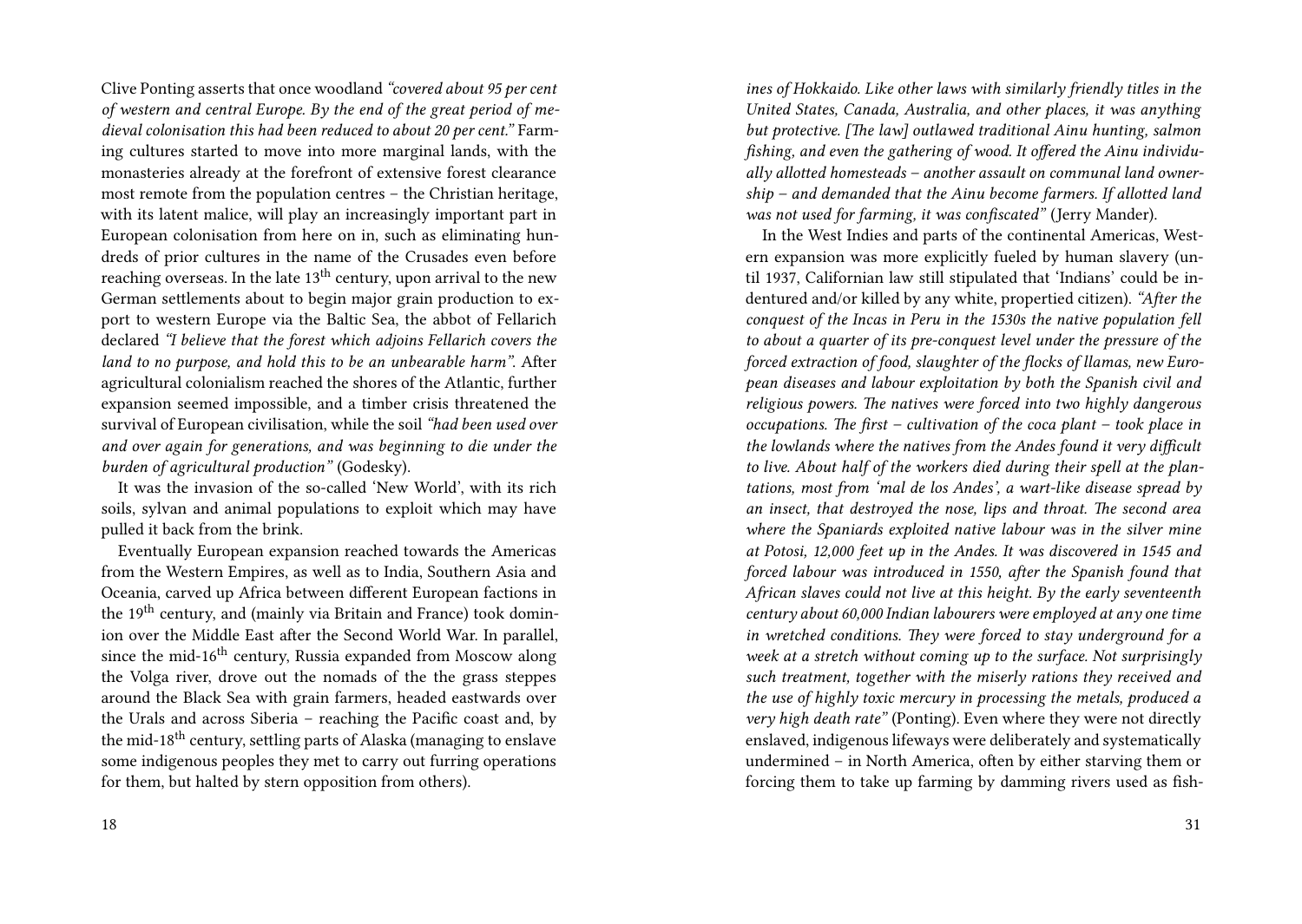Nevertheless, eventually the havens were destroyed, discipline won out on the high seas, and for countless indigenous peoples the end result was genocide in the most comprehensive sense of the word. John Gray summarised the result of European arrival to what became the British colony of Tasmania, in 1772, in terms of the indigenous population.*"By 1830 their numbers had been reduced from around five thousand to seventy-two. In the intervening years they had been used for slave labour and sexual pleasure, tortured and mutilated. They had been hunted like vermin and their skins had been sold for a government bounty. When the males were killed, female survivors were turned loose with the heads of their husbands tied around their necks. Males who were not killed were usually castrated. Children were clubbed to death. When the last indigenous Tasmanian male, William Lanner, died in 1869, his grave was opened by a member of the Royal Society of Tasmania, Dr George Stokell, who made a tobacco pouch from his skin. When the last 'fullblood' indigenous woman died a few years later, the genocide was complete."*

On the face of it there appear many similarities between Western imperial conquest and other forms of settler colonisation that persist into the present. Take the out-competition and displacement of the Ainu, the population of Japan before the currently-dominant culture there invaded the islands. *"Their culture and story closely resemble that of some American Indian societies: They have a totemorientated religion, in which bears, owls, and other animals are considered sacred; lineage is reckoned matrilineally; and their traditional economy is based on hunting, gathering, and fishing from stable villages. They lived in that manner for some 4,000 years before the invaders arrived in great numbers from Central Asia 2,000 years ago. By the seventeenth century, a series of bloody wars forced the Ainu to abandon all of Japan except Hokkaido in the North, where they were able to maintain their traditional life for several hundred more years, until the 1899 Law for the Protection of the Former Aborig-* **II.**

One picture of the world at the dawn of this era is painted by Fredy Perlman in his imperative overview of the history of nationalism. *"It has been convenient, for various good reasons, to forget that, until recent centuries, the dominant powers of Eurasia were not nation-states but empires. A Celestial Empire ruled by the Ming dynasty, an Islamic Empire ruled by the Ottoman dynasty and a Catholic Empire ruled by the Hapsburg dynasty vied with each other for possession of the known world. Of the three, the Catholics were not the first imperialists but the last. The Celestial Empire of the Mings ruled over most of eastern Asia and had dispatched vast commercial fleets overseas a century before sea-borne Catholics invaded Mexico. The celebrants of the Catholic feat forget that, between 1420 and 1430, Chinese imperial bureaucrat Cheng Ho commanded naval expeditions of 70,000 men and sailed, not only to nearby Malaya, Indonesia and Ceylon, but as far from home ports as the Persian Gulf, the Red Sea and Africa. The celebrants of Catholic conquistadores also belittle the imperial feats of the Ottomans, who conquered all but the westernmost provinces of the former Roman Empire, ruled over North Africa, Arabia, the Middle East and half of Europe, controlled the Mediterranean and hammered on the gates of Vienna. The imperial Catholics set out westward, beyond the boundaries of the known world, in order to escape from encirclement. […] Would imperial Chinese or Turks have been less lethal had they "discovered America"? All three empires regarded aliens as less than human and therefore as legitimate prey. The Chinese considered others barbarians; the Muslims and Catholics considered others unbelievers. The term unbeliever is not as brutal as the term barbarian, since an unbeliever ceases to be legitimate prey [once] she or he is made over by the civilizer."*

Before European overlords began colonies overseas to ship 'resouces' back, the early wealth for the proto-capitalist order had to be *"squeezed out of internal colonies, out of plundered peasants whose lands were enclosed and crops requisitioned, out of expelled Jews and*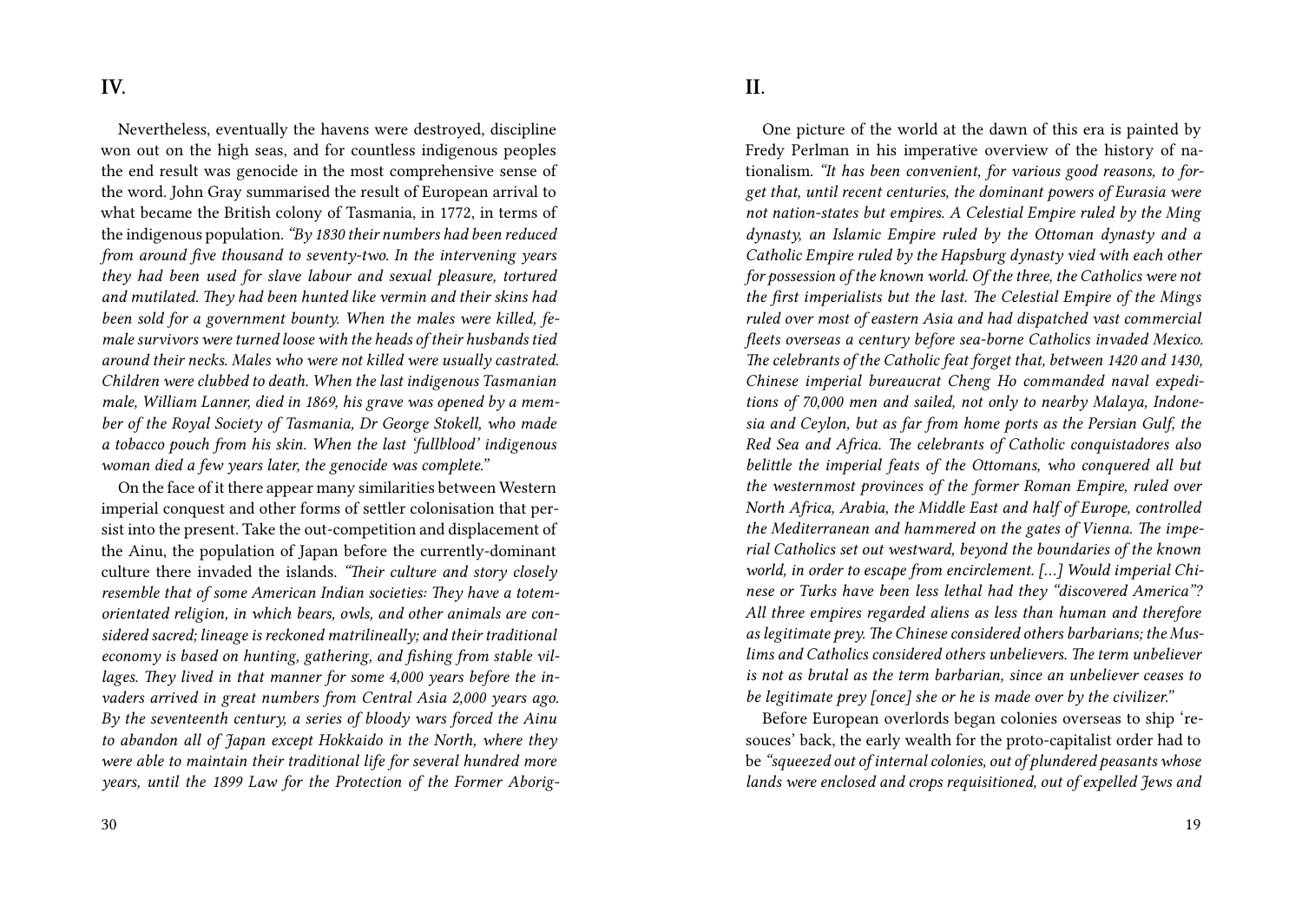*Muslims whose possessions were expropriated"* (Perlman), while Peter Linebaugh and Marcus Rediker report that in England *"[u]nder Edward VI (1547–1553) [vagabonds] had their chests branded with the letter V and were enslaved for two years…"* Colonisation of the individual body – chattel slavery – was, like since the first settled societies, present in Europe long before the direct occupation of faraway lands. Enslaved Europeans were exported to the Near East, and *"in the fourteenth century a major part of the trade of Venice for example consisted of the transport of Slavs and Greeks as slaves to Tuscany and Catalonia. From the twelfth century slaves provided the labour force for the sugar plantations on Cyprus and Sicily as they did in the later European colonies"* (Ponting). The Africa-centred slave trade which virtually every European country was involved with began in earnest from the 1450 transport of 150,000 captives to the overseas territories claimed by Portugal. The European trade focused on west Africa (Arab slavers controlled that of the east), with African collaborators in charge of the first stages; indeed, with African states such as Dahomey and Asante rising to prominence from this role.

Important to partly contextualise the brutality within Western civilisation of the time is the bloody cycle of wars, plague, persecutions and quelled uprisings throughout European societies, but just as important for our purposes here is the imperialist Christian mindset which set out over that ocean – and its associations with English peasants and African villages alike, and native American tribes showed a tangible example of living with those lands without states, money, churches or prisons. *"Some who fled slavery recovered the commons in Roanoke, located in the Albemarle Sound. To the dismal swamp flew European and African American slaves (with and without indentures), felons, landless paupers, vagabonds, beggars, pirates, and rebels of all kinds, who beginning in the 1640s lived there under the protection of the Tuscarora Indians. They all fished, hunted, trapped, planted, traded, intermarried, and formed what their main chronicler, Hugo Leaming, has called a Mestizo culture. The members of the community included Nathaniel Batts, who was also known as Secotan, war chief [of the Tuscarora]; African-Americans Thomas Andover (pilot) and Francis Johnson (coastal wrecker); and John Culpeper, who had left Charleston, South Carolina, because "he was in danger of hanging for laying the design and indeavouring to sett the poore people to plunder the rich." Culpeper had also taken part in Bacon's Rebellion and yet another rising in New England before returning to Roanoke to lead armed mobs of former plantation workers, sailors, "Indians, Negros, and women" against the effort to establish proprietary government in 1677. The people of Roanoke, known for their "enthusiasm," opposition to oaths, anticlericalism, emphasis on the "inner light," and devotion to "liberty of conscience," were antinomian and abolitionist, calling for an end to slavery as early as 1675. The very existence of the multiethnic maroon state was a threat to Virginia, whose governor worried that "hundreds of idle debtors, theeves, Negros, Indians, and English servants will fly" to the liberated zone and use it as a base for attacks on the plantation system. It would take years for the colonial authorities to tame Roanoke and to constitute North Carolina as an official colony, after which the struggle for the commons would shift to the seas, with sailors and pirates the new maroons"* (Linebaugh & Rediker).

<sup>4</sup> "Indian" in this context derives from from the Italian *"in dio"* or "in God" as the genocidal explorer Christopher Columbus termed the inhabitants of the Americas, and not a reference to or comparison with the Indian subcontinent, which at the time Europeans knew as Hindustan. The term is in any case rejected by many because it is European in origin; however, so is 'Native American' or 'America' itself – there is no indigenous word for the collected peoples of that continent. Appropriately, there are only names for specific tribes, subgroups of specific tribes, etc. While we ourselves don't use the term Indian as a short-hand for the aggregate of many peoples due to it feeling loaded from our perspective, it's worth noting that a great many indigenous of North America at least do describe themselves as Indian.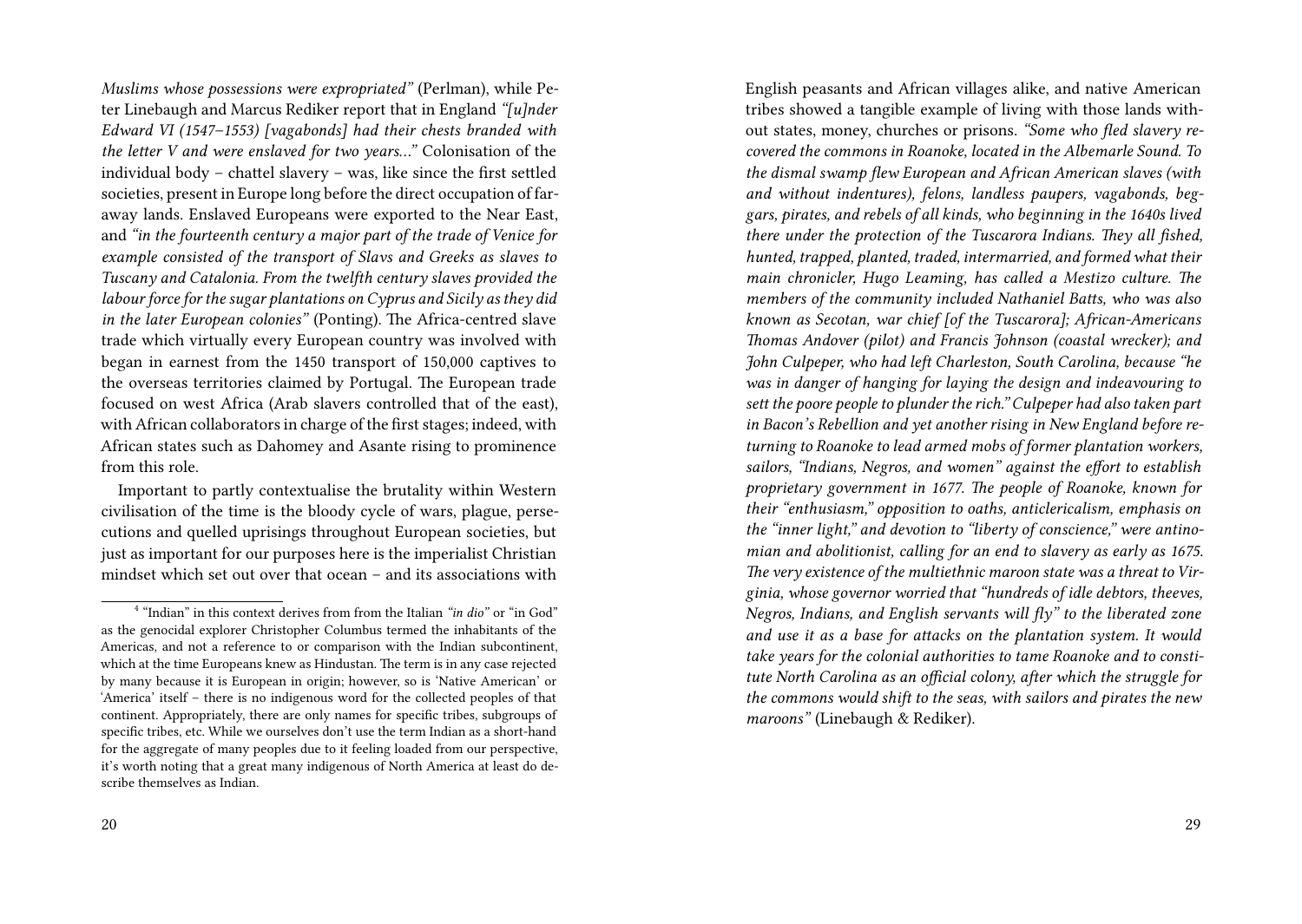clandestine effort in England and Ireland to raise a rebel army to overthrow the monarchy, spoke on his way to the gallows in 1803 of the indebtedness of his ideals to those who held the *"highest ideas of freedom"* – the Miskito of the Nicaraguan coast. Of course, elsewhere you could also see the early contours of the continuing Western tendency to exoticise other cultures in the process of (or having undergone) expropriation in a way that simply assimilates divergent culture aesthetically without challenging the wider operation of European society, rather than turning an inspiration into a weapon against the subjugation of both parties by the dominant civilising logic. **Yet at the dawn of consolidating European imperialism, active collaboration across cultures often took aim at the common enemy.** The trans-Atlantic trade, with (the regimentation of human beings on) sailing ships as the engines technologically-driving the development of early capitalism, also brought unexpected results. Both African slaves and Europeans 'press-ganged' (forced into naval service) absconded or mutinied, joining multi-racial pirate vessels often self-organised along egalitarian lines (across genders, classes and cultures) to wage vengeful war on the colonial merchants and navies before retreating to island- or ship-based sanctuaries with radically divergent social structures – often *"a merry life and a short one"*. It's heartening whenever we see relationships and actions that cut across the lines demarcating colonial outlooks and divisions, and stories like these suggest that our contemporary struggles at their better moments find some resonance with those of days gone by.

The early colonial authorities punished desertion so severely because they were well aware of the explosive mixture of the various dispossessed and discontented by nascent 'globalisation' when categories and divisions began to appear more permeable, compared with the disciplinary power people were later to imbue them with. Compared to the more-or-less utopian imaginings radicals of today usually deploy, communal self-sufficiency rather than proletarian dependency was a living memory for those from lines of

what it found. *"While the Indians<sup>4</sup> typically welcomed the Spanish colonists with a good deal of generosity and courtesy – at least until the murderous character of their mission became clear – Christian dogma experienced any form of otherness as a threat and a challenge; and so the terrorization of the native inhabitants of the Indies was matched by the equally brutal suppression of those traditions and practices which challenged Christian orthodoxy at home[…] the massacre of the Cathars<sup>5</sup> in the thirteenth century, through the long years of the Inquisition, and continuing in the torture and burnings of "witches" that persisted into the eighteenth century. Christianity had become a cornerstone of the new anthropocentric order that counterposed the natural to the "spiritual"[…] becoming a measure of humanity's "ascent" from the "lower animals." […] Indians and their culture represented that conjugation of the natural and the cultural which was so energetically being dissolved in Europe[…] [T]his embodiment of a taboo association was the principle sin that justified their violent extermination"* (Kidner). This was a qualitative shift from Roman colonialism, for example, where so long as an occupied society coughed up their tax they were largely left to practice their own culture; no longer, with the arrival of the Christian state. Note that we're not positing Christianity as the primary ideological engine for Western colonisation of indigenous lands (Hugh Brody reminds us that *"in imperial systems that are not monotheist – as with Hinduism in the Indian subcontinent and Confucianism (or indeed Communism) in China – the domination of indigenous peoples, and especially hunter-gatherers, has had an absolutist character"*), but it's hard not to see its influence in almost all aspects of the cul-

 $5$  Cathars were diverse Christian heretics – often with a focus on gender parity, and against taxation by the Catholic Church – against whom in the south of France a crusade was launched by the Pope in 1209; playing a role in the creation and institutionalization of both the Dominican Order and the Medieval Inquisition. The term can be seen to encompass rebellious elements in the newlyurbanised areas of southern Europe, some only nominally connected to the religious tendency.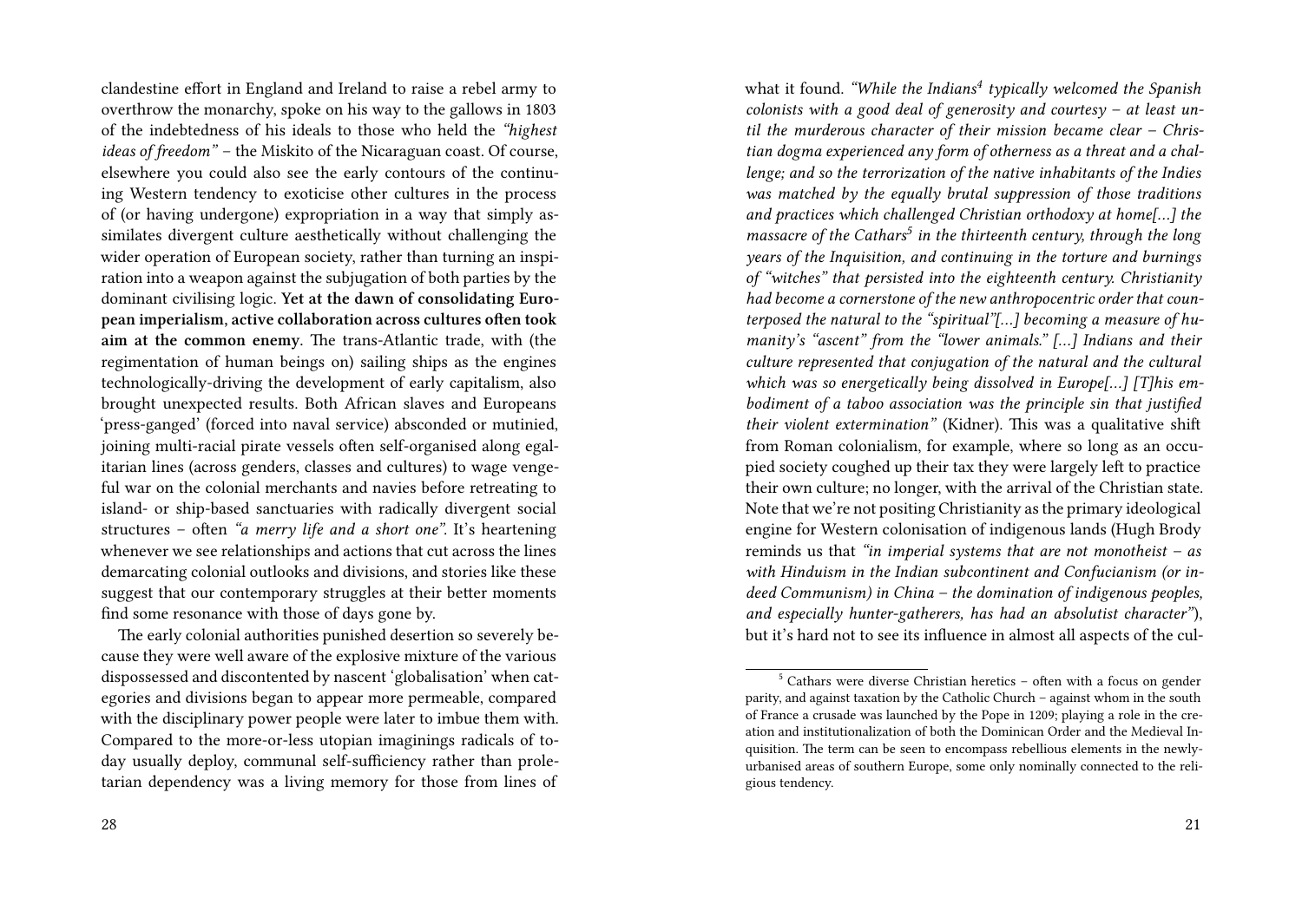ture, and even when not through the direct manouverings of the Church most of Western colonialism's nefarious agents or dynamics have made use of it.

**While the European colonial mindset has hugely informed by Christianity – and then, as we shall see, reductionist science – another major driver and justification was pressures of the European 'home-front'.** The same year as the conquest of Peru, a bitter peasant rebellion against serfdom was only just being crushed in central Europe (said to be one of the biggest mass movements in human history; yes, before Twitter…), and many rulers were in fear *"that an international conspiracy was underway to overthrow their power"* (Silvia Federici). Not all of the population was subdued by a long shot (Joseph Winogrond notes that *"Celtic guerillas were officially disarmed by the English c.1600, coincidentally at the same time as the [attempted] disarming of the American Indians"*), and those who relatively were still proved problematic for governance. We'll use Britain as our main example of this. The *"swarmes of idle persons"* who had been expropriated from commonly-held lands during the enclosures and shunted into city slums and grinding poverty were actually viewed as a blessing in disguise by some of the main protagonists of overseas settlement. England was a later entry into the scramble for 'New World' colonies; but now, unlike Portugal, Spain, Holland or France, there was a huge and desperate population that could be deployed overseas. Cast off the land to force them to work (in cases, as with the violent clearances of people from the Scottish Highlands, so they could be replaced by sheep to provide Britain's budding textile industry), former peasants and craftsfolk were proletarianised and became nothing but expendable labour power. Yet not all could be absorbed into the hellish factories, wage market, or military that was stationed in the new colonies. Dispossessed masses could, however, for the slightest transgression against the laws and property of the wealthholders, be 'transported' and forced to work on overseas plantations – prisons without walls.

*roughly fifteen hundred warriors. […] In search of food and a way of life that many apparently found congenial, a steady stream of English settlers opted to become "white Indians," "red Englishmen," or – since racial categories were as yet unformed – Anglo-Powhatans. […] In 1611, a few of those who "did Runne Away unto the Indyans" were retaken by a military expedition. Sir Thomas Dale "in A moste severe mannor caused [them] to be executed." Of these, "Some he apointed to be hanged Some burned Some to be broken upon wheles, others to be staked and some to be shott to death." These "extreme and crewell tortures he used and inflicted upon them" in order "to terrefy the rest for Attemptinge the Lyke." When he caught a few others pilfering goods from the Virginia Company's supplies, Dale "cawsed them to be bownd faste unto Trees and so sterved them to deathe." Terror created boundaries.*

*Thus did popular anticapitalist traditions – a world without work, private property, law, felony, treason, or magistrate – find their perfect antithesis in Thomas Dale's Virginia, where drumbeats called settlers to labor and the Laws Divine, Moral, and Martial promised terror and death to any who dared to resist. Military men transformed Bermuda and Virginia from places of "liberty and the fullness of sensuality" to places of bondage, war, scarcity, and famine. By 1613 colonists on Bermuda were starving to death as their bodies, bent and blue, spent their vital forces laboring on fortifications that would make of the island a strategic military outpost in the early phase of English colonization. One unnamed man refused to give in to the new reality, preserving the older vision of Bermuda as he "hid himself in the Woods, and lived only on Wilkes [whelks] and land Crabs, fat and lusty many moneths." "*

While the Church and much of European society by most accounts treated the human cultures they encountered with contempt (that is, once those cultures had taught the colonists what they needed to know to survive in unfamiliar lands), some radicals within Europe seem to have been directly inspired by them from the beginning. Irish-born Edward Despard, part of a failed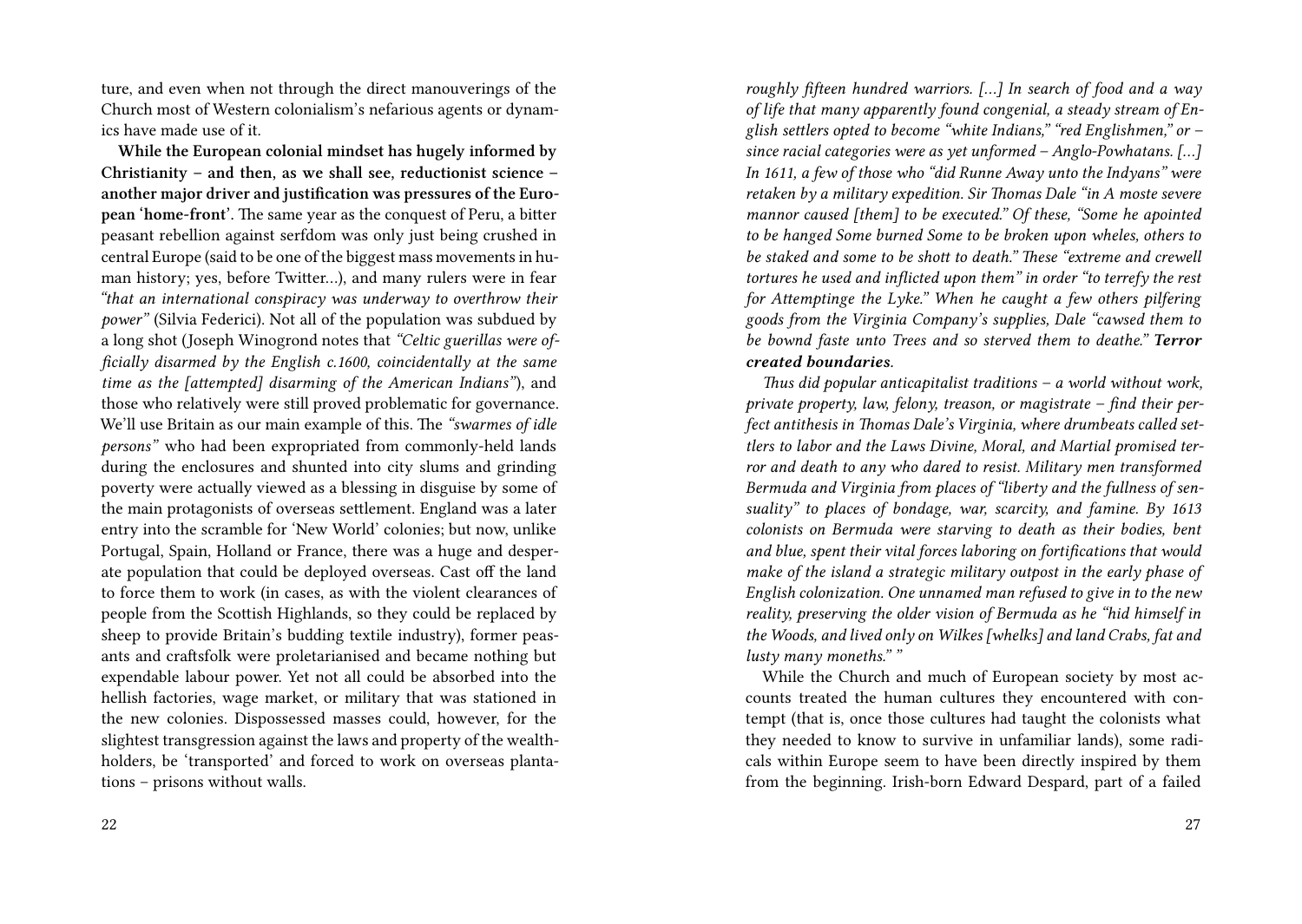*faced the same problems in Ireland, where English soldiers and settlers had deserted the plantations to join the Irish. As an anonymous observer wrote of the year 1609 in Virginia, "To eate many our men this starveing Tyme did Runn Away unto the Salvages [sic] whom we never heard of after." Some desertions thus began with an urgent question in the native tongue: "Mowchick woyawgh tawgh noeragh kaquere mecher?" ("I am very hungry, what shall I eat?"). One in every seven settlers at Jamestown deserted during the winter of 1609– 10. Henry Spelman, a youth who had lived among the Powhatans in order to learn their language, returned to the tribe in 1609 "by Reason that vitals [i.e., victuals] were scarse with us." Yet hunger was not the only issue, for English colonists regularly fled to the Native Americans, "from the moment of settlement in 1607 until the all but total breakdown in relations between English and natives following the 1622 massacre." Captain John Smith knew that the principal attraction for the deserters was the opportunity "to live idle among the savages."*

*[The people to whom the colonists deserted] were a Tsenacommacah, or loose alliance, of thirty-odd smallish groups of Algonquians [inhabiting] a rich ecological zone made up of mixed forest and Chesapeake waterways, on which they exercised an economy of collecting and horticulture. They hunted (Virginia white-tailed deer, bear, wild turkey, goose, quail, duck); they fished (herring, shad, sturgeon); they captured eels and shellfish (crabs, clams, oysters, mussels); they gathered (fruits, berries, nuts); and they practiced tillage (maize, beans, squash). They were nourished upon a better all-around diet than the Europeans. [The Tsenacommacah] consisted of smallscale societies without ownership of land, without classes, without a state[…] They pursued little economic specialization and attempted little trade; they were self-sufficient. Their society was organized around matrilineal descent [individuals considered to belong to the same descent group as their mother, hence more woman-centered culture], and both men and women enjoyed sexual freedom outside marriage. There existed no political/military bureaucracy for their*

26

Thus, arguments that the *"matter of sedition"* threatened by the *"rank multitude"* might be *"removed out of the City"* were held in favour of colonising both Ireland (the first colony of the British Empire, model and precursor for much that was to come) , in 1594, and Virginia, in 1612. The private capitalist enterprise the Virginia Company mounted a support campaign throughout England which also cited the obligation of 'good Protestants' to help convert the 'savages' as well as to fight the Catholic enemies abroad, in the interests of English national glory, but their most persistent and resonant argument was the *"public service"* it would provide for domestic social tensions. After the first batches of convicts, homeless street children were the next to be rounded up and shipped to the farms and factories abroad. Even those who travelled voluntarily were effectively enslaved for seven years to pay for their 'passage' (liable to be extended for petty infringements of regulation), and very few in the early years lived this through. Many Irish rebels or intractible Catholics were shipped as slaves, and worked to death on the sugar plantations of Barbados and the like. Pauperised masses created by similar processes of privatising commonly-used land in other European countries undertaking the blight of industrialism were unwillingly dispatched to their colonies too. Later, after the mid-19<sup>th</sup> century there was a mass migration of poor Europeans to places like North America, Brazil or South Africa. **'Transportation' has also historically been a form of enforced political exile;** as in the case of Scots shipped to the plantations after the Jacobite uprisings, or, later, banishments to the South Pacific 'New Caledonia' archipelago after the crushed insurrection of Parisian 'communards' from 1871, where it was hoped that the insurgents would reconcile themselves to Christian values and 'civilise' the indigenous Kanak. (This follows a repeated tactic of using defeated peoples for further conquest; such as the much earlier English utilisation of conscripted Welsh archers, who had wrecked high damages on their Anglo-Norman invaders, during the campaigns further north into Scotland under King Edward I: 'the Hammer of the Celts'.)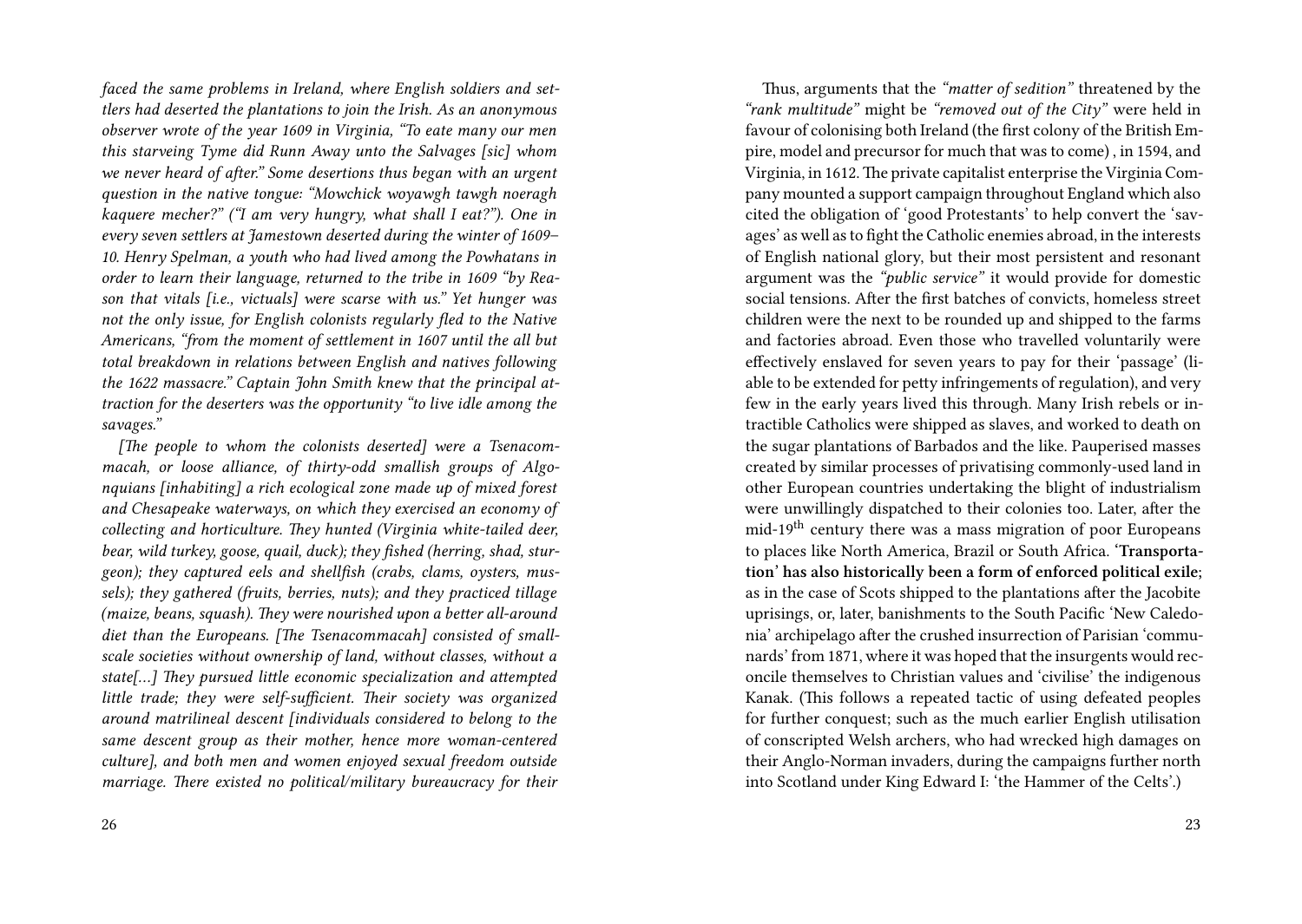#### **III.**

Colonists have always faced a number of problems in their imperial ventures (famines, weather, challenging terrain, diseases in the tropics), not least the free beings who they arrived to dispossess and enslave. Europeans were no exception, and although great slaughters quickly diminished populations of many native species (including humans) the fight was – and is to this day – anything but one-sided. Contrary to the racialised myth of an uninterrupted march around the world by the 'White Man', sustained resistance in many times and places put paid to the imperialist's designs (sometimes, by a few of those who would become known as 'white' themselves). Any account which didn't recognise these indomitable spirits would feel lacking as well as boring to us. For example, nomadic tribes in the arid north of Mexico warred for decades with complete success against Spaniards and their enlistment of subjugated, Christianised indigenous allies – as they had against Mesoamerican civilisation before. Small bands of Apache warriors used deadly strikes, and forced the closure of multiple U.S. military forts and outposts across the south-west and tied up a quarter of the American army for decades. Numerous native cultures were martially on par with the colonists, and were only defeated by European-introduced diseases, divisions and doubledealing. Europeans often could not have won without adopting certain native techniques and skills, as throughout the centuries invaded peoples also adopted those of Europeans (for example the domestication of the horse), with all the problems we'd say they entail in methodology and worldview.

**As well as such indigenous cultures defending their social and spiritual habitat and gathering, hunting and horticultural ways, rebellious slaves escaped and fought to maintain their** **new-found freedom.** As a typical case, following the repeated defeat of Dutch military excursions to recapture the Saramaka (a 'maroon'<sup>6</sup> group of plantation slaves living communally in the interior jungle of Suriname) and his return to Holland, an ex-governor waxed lyrical about the problems they faced:

"There you must fight blindly an invisible enemy Who shoots you down like ducks in the swamps. Even if an army of ten thousand men were gathered, with The courage and strategy of Caesar and Eugene, They'd find their work cut out for them, destroying a Hydra's growth Which even Alcides [Hercules] would try to avoid."

While dissent from within the European establishment structures concerning slavery or the colonial project was very marginal, though not unheard of, a great many of the impoverished masses and lower troops deserted that project early on. Aside from 'political' or 'ethical' reasons, it's not hard to see why those fresh from the misery, hardship and exploitation of agrarian civilisation opted out at this first opportunity. The research of Linebaugh and Rediker holds many illuminating quotes from the time. *"The resistance that first appeared on Bermuda persisted in Virginia as colonists refused to work, mutinied, and often deserted to the Powhatan Indians. Here continued the "tempest of dissention: euery man ouervaluing his own worth, would be a Commander; euery man vnderprising an others value, denied to be commanded." Here were the "license, sedition, and furie [which] are the fruits of a headie, daring, and vnruly multitude." Soldiers, sailors, and Indians conspired to smuggle guns and tools from the Virginia Company's stores and held "night marts" to sell the appropriated goods. Many of Virginia's leaders had*

<sup>6</sup> 'Maroon' was a term used across the 'New World' for such escapees and their communities, derived from *'cimarrón'* meaning 'wild; fugitive; gone feral' in Spanish.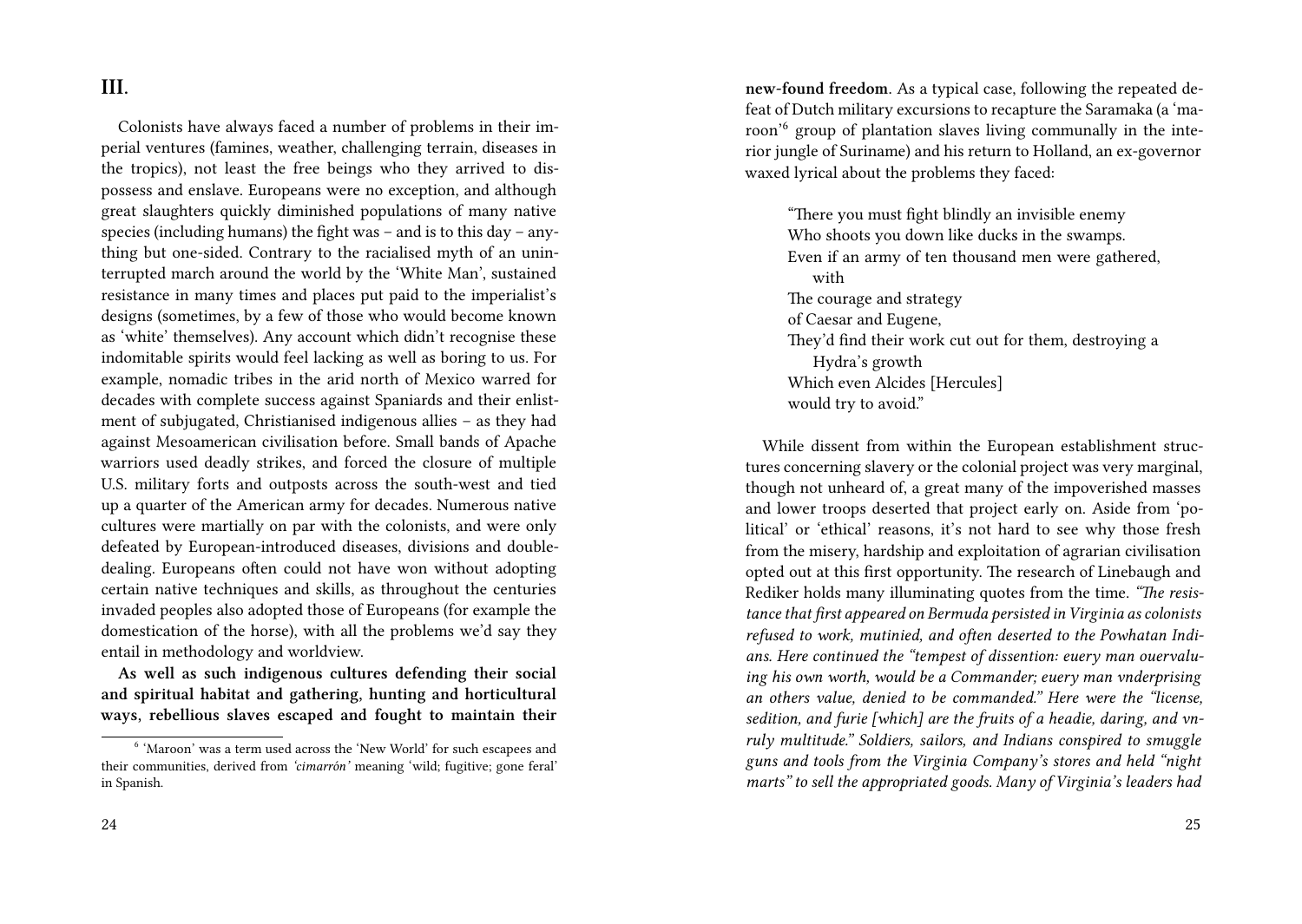Anarchist library Anti-Copyright



Return Fire Colonisation a glossary entry to accompany the U.K. green anarchist zine Return Fire, Volume 3 Winter 2015–2016

Return Fire vol.3 PDFs of Return Fire (including the volume this was written to accompany) and related publications can be read, downloaded and printed by searching actforfree.nostate.net for "Return Fire", or emailing returnfire@riseup.net

**en.anarchistlibraries.net**

*ous threat from below*<sup>11</sup> *and employed counter-insurgency techniques developed in the "Indian Wars" to suppress anarchism and militant labor."*

The vicious purposes of colonisation as a tool for pacifying domestic populations in the 'home country' could hardly be more apparent than in the following passage, from 1909. *"A right of the natives, which could only be realised at the expense of the development of the white race, does not exist. The idea is absurd that Bantus, Sudan negroes and Hottentots in Africa have the right to live and die as they please, even when by this, uncounted people among civilised nations of Europe were forced to remain tied to a miserable proletarian existence, instead of being able, by the full use of productive capacities of our colonial possessions to rise to a richer level of existence themselves and also to help construct the whole body of human and national welfare."* These were the words of the head of the German settlers' commission (shortly after the systematic military, economic and cultural genocide of the Hereros by Germans in south-west Africa after they had risen up along with the Nama tribes against their proto-apartheid conditions). Divide-and-rule, the categorisation of 'human' and 'subhuman', and the hollowing-out of more earthly cosmologies to mould subjectivities more in line with the needs and assumptions of imperialist force, are the legacies that have accompanied the formation of modernity.

#### **VIII.**

One more aspect in which European expansion fomented division, in this case along lines already burned into the colonists' psy-

 $11$  Indeed, the U.S. banned them from entering the country in the Anarchist Exclusion Act of 1901 (shortly after Polish anarchist migrant Leon Czolgosz assassinated the President), while a 1904 White-House-composed nursery tale recommended them to be *"shot like rabid dogs, Mexicans, mountain lions, and such animals"*. Hundreds of suspected anarchists and radicals were arrested and deported, peaking during the first 'Red Scare' round-ups of 1919–20.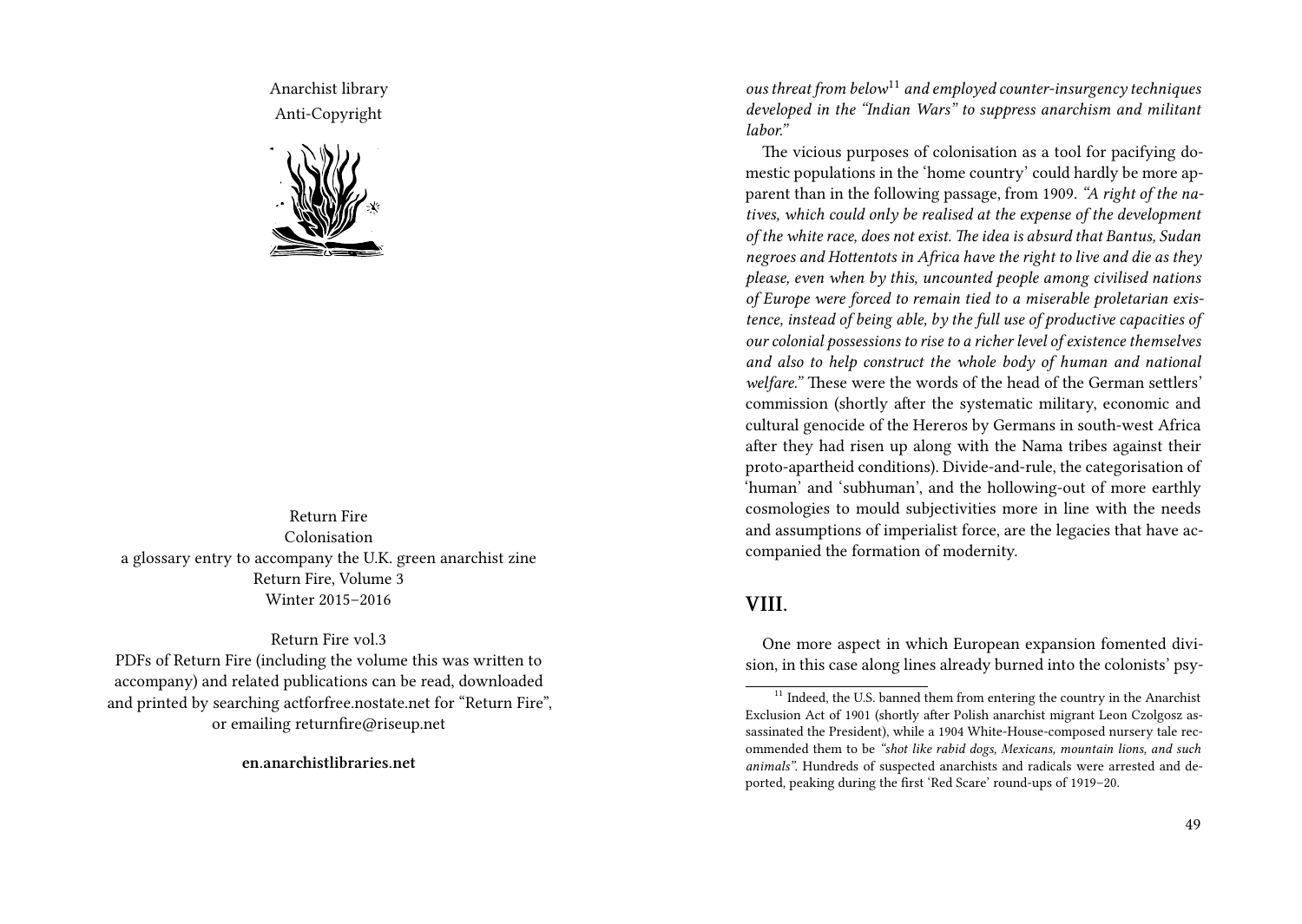ches in their blood-soaked near-history, was in the field of gender. Patriarchy being one of the primary and deepest disciplines of Western culture, theorists like Maria Mies have identified it as its own pernicious sphere of 'internal' colonisation that enabled the forms of social organisation leading to others. *"Since the beginning of the modern nation-state (the fatherlands) women have been colonized. This means the modern nation-state necessarily controlled their sexuality, their fertility and their work capacity or labour power. Without this colonization neither capitalism nor the modern nation state could have been sustained. And it is this colonization that constitutes the foundation of what is now being called 'civil society'."* Many of the same formulas previously deployed to implement a new understanding of the body and social roles based on the further polarisation of 'man' and 'woman' were amended and recapitulated by the missionaries and conquistadors to better fit their newest victims, upon contact with cultures where gender could in some cases be regarded as something resulting from conscious choice or even from one's own dreams.

María Lugones points out that *"as Paula Gunn Allen and others have made clear, intersexed individuals were recognized in many tribal societies prior to colonization without assimilation to the sexual binary. It is important to consider the changes that colonization brought to understand the scope of the organization of sex and gender under colonialism and in Eurocentered global capitalism. […] Allen argued that [many Native American tribes] recognized more than two genders, recognized "third" gendering and homosexuality positively, and understood gender in egalitarian terms rather than in the terms of subordination that Eurocentered capitalism imposed on them."* Clearly, this had subversive implications for the Western imperialists. Oyéronké Oyewùmí maintains that *"[t]he imposition of the European state system, with its attendant legal and bureaucratic machinery, is the most enduring legacy of European colonial rule in Africa. One tradition that was exported to Africa during this period was the exclusion of women from the newly created colonial*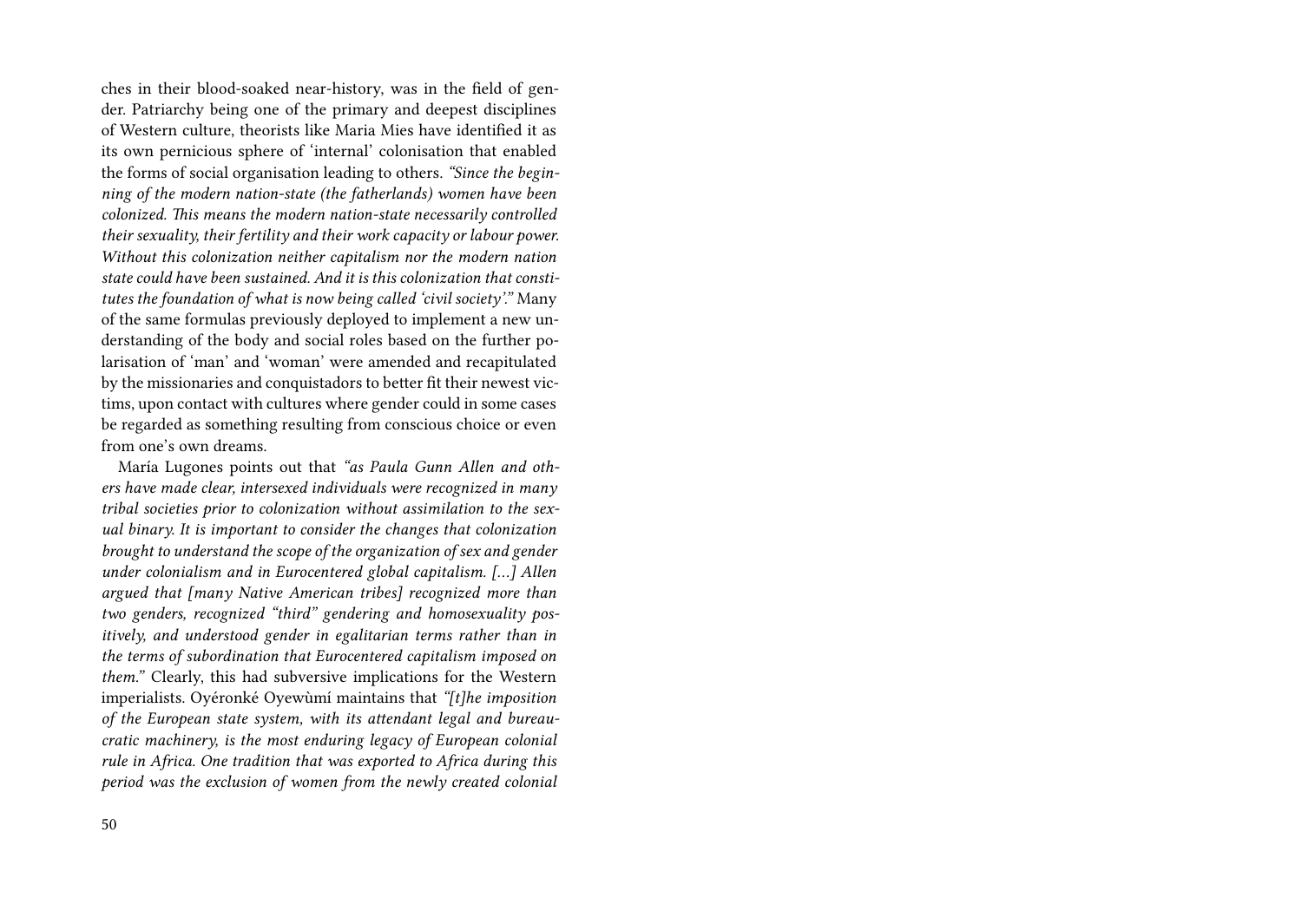*public sphere. […] The very process by which females were categorized and reduced to "women"[,] [t]he emergence of women as an identifiable category, defined by their anatomy and subordinated to men in all situations, resulted, in part, from the imposition of a patriarchal colonial state. [In this aspect] colonization was a twofold process of racial inferiorization and gender subordination. The creation of "women" as a category was one of [its] very first accomplishments…"*

This was used both as a means of conquest and a way of breaking down resistance thereafter. In terms of the former; consider the case, relayed to us by the Bædan journal, of *"the interaction between colonizing French Jesuits and the indigenous Montagnais-Naskapi in 17th century Canada, as recounted by Eleanor Leacock[…] She describes how it became necessary for the Jesuits to 'civilize' the Montagnais-Naskapi in order to ensure they'd be disciplined trading partners. This endeavor started with the introduction of hierarchical gender roles. "As often happened when Europeans came in contact with native American populations, the French were impressed by Montagnais-Naskapi generosity, their sense of cooperation and indifference to status, but they were scandalized by their 'lack of morals;' they saw that the Naskapi had no conception of private property, of authority, of male superiority, and they even refused to punish their children. The Jesuits decided to change all that, setting out to teach the Indians the basic elements of civilization, convinced that this was necessary to turn them into reliable trade partners. In this spirit they first taught them that 'man is the master,' that 'in France women do not rule their husbands,' and that courting at night, divorce at either partner's desire, and sexual freedom for both spouses, before or after marriage, had to be forbidden."*

*The Jesuits succeeded in convincing the newly appointed chiefs of the tribe to implement male authority over the women. Several Naskapi women fled such novel and offensive constraint, causing men (at the encouragement of the Jesuits) to chase after them and threaten to beat and/or imprison them for their disobedience. One Jesuit mis-*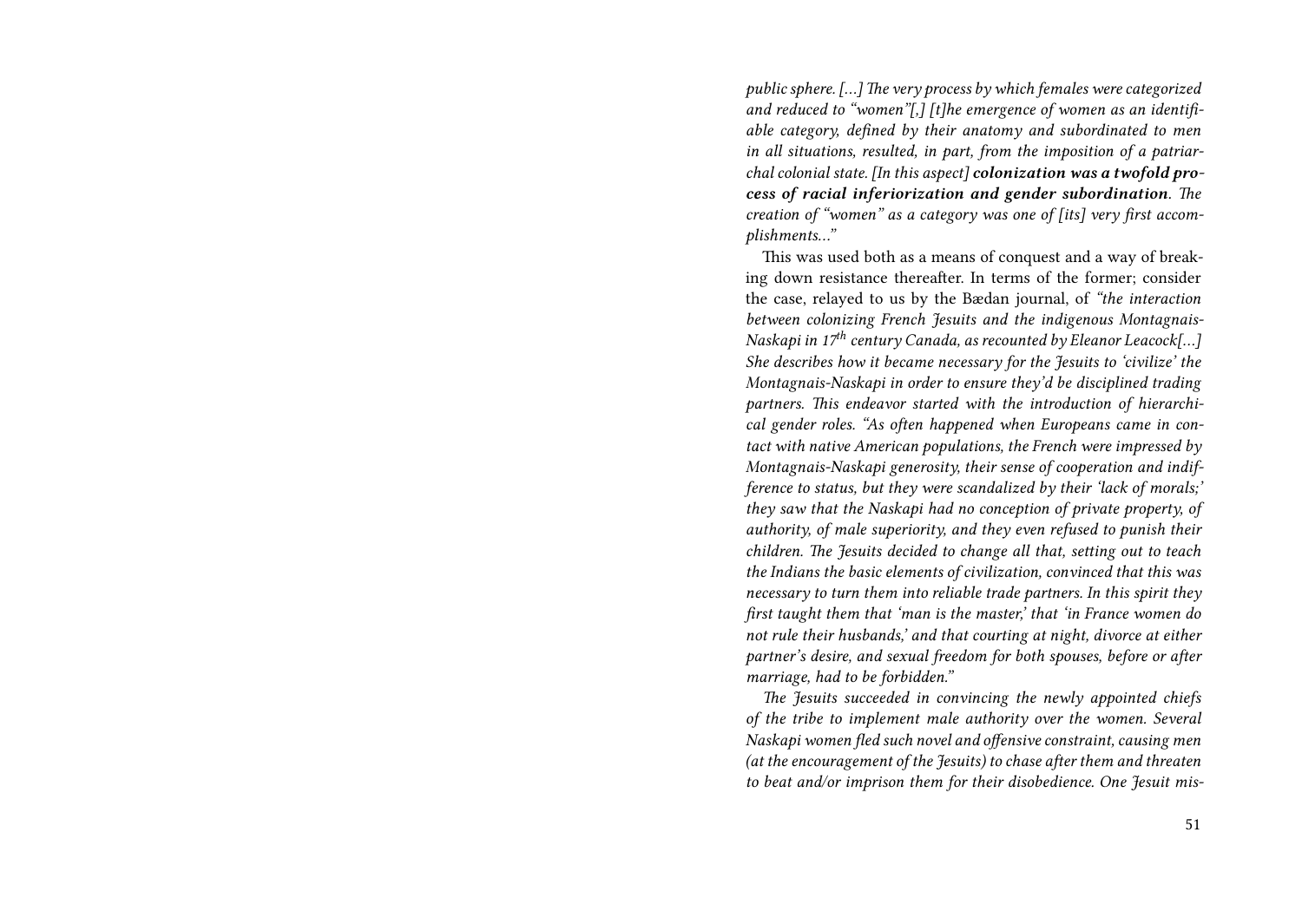*sionary's journal proudly includes an account of the incident: "Such acts of justice cause no surprise in France, because it is usual there to proceed in that manner. But among these people[…] where everyone considers himself [sic] from birth as free as the wild animals that roam in their great forests[…] it is a marvel, or rather a miracle, to see a peremptory command obeyed, or any act of severity or justice performed." "*

As for the latter, breaking down resistance post-conquest; as intended by the European witch-hunt genocide against perceived threats or actual deviants from the emerging form of updated patriarchy that birthed capitalism (and was exported to annihilate 'witches' overseas since at least the late  $16<sup>th</sup>$  century), control over the reproduction of a conquered people was as important abroad as at home. *"Almost all indigenous cultures,"* according to Miles Olsen, *"had effective, natural birth control practices that allowed them to decide when, or if, they would have children. This knowledge appears to be one of the first things colonizers seek to eradicate when assimilating traditional peoples."* A good illustration is contained in a report issued a few years ago about the commendable smashing of the 1791 statue of Saint Joseph at the globally-pilgrimaged Chapel of the Holy Cross Church, in the context of the area. *"The padres [church 'fathers'] [were concerned] about the continuing catastrophic decline in the number of babies born to their neophyte charges [in the Santa Cruz area of what became known as 'California']. Often, the Ohlone (and other subjugated peoples) would refuse to procreate, knowing that their children would be born into near-slavery. When a padre at Santa Cruz Mission named Ramon Olbés came to the conclusion that one particular married couple was behaving with excessive sexual inhibition, thereby depriving him of another child to enslave and another soul to offer up to Christ: "At this point the woman resisted the padre's attempted forced inspection; for that impertinence she received fifty lashes, was "shackled, and locked in the nunnery." He then gave her a wooden doll and ordered her to carry it with her, "like a recently born child," wherever she went." These anecdotes of*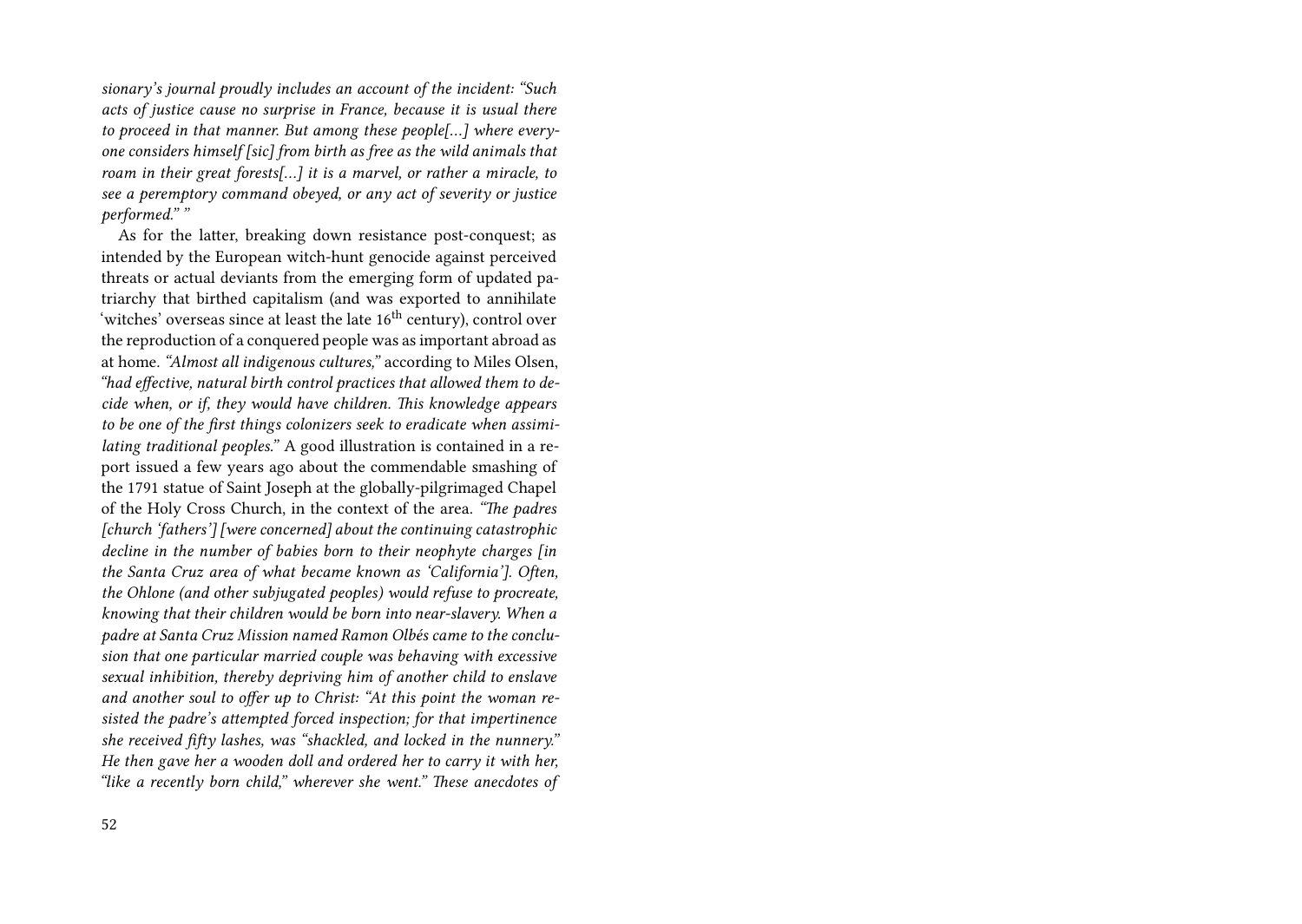*place could look like living in one area for all of your life. It could look like living only in areas that are heavily wooded, that are near life-sustaining bodies of water, or in dry places. It could look like traveling through these areas. It could look like traveling every year as conditions, or desire, dictated. It could look like many things from the outside, but it would be choice dictated by the subjective experience of those living in place and not the exigency of economic or political priorities. Location is the differentiation that is crushed by the mortar of urbanization and pestle of mass culture into the paste of modern alienation."*

The task is immense, but the challenge is clear. Towards the proliferation of indigenous anarchies…

*genocide, torture, and resistance are only broad strokes on a large canvas. […] The first mission in Santa Cruz was built in 1791. Two years later, indigenous people from the Ano Nuevo area burned it down, presumably motivated by the kidnappings and forced relocations. […] 19 years later, in 1812, Father Andrés Quintana was beaten to death and his body disfigured by natives angry over his use of a metal-tipped whip in the punishment of mission laborers."* The breaking up of clan structures to be replaced, in fact if not in theory, by the atomised nuclear family model may have been another cardinal goal of the colonists, but with hostility like this it was not achieved easily.

Picking up momentum as it rolled forward, the Western powers brought more horrific traits into the world, and of these, new approaches to warfare are strongly significant. *"It is only in Europe, with the rise of the practice and theory of 'total war' that much of European expansionist history can be understood. […] While The Art of War [5th century B.C. Chinese military treatise] and A Book of Five Rings [Japanese text of the 17th century] concern the techniques of the battlefield, they did not relate war to a particularly functionalist worldview. War was not an application of imperialist power as much as the practice of a certain class of citizenry amongst themselves. Military strategy was as connected to the spiritual understanding of being a warrior as it was to placing men in power. […] As opposed to the general outlines of relationships between military and civic leaders given in the ancient texts, [modern military strategists] were specific. Total war is military conflict in which the contenders are willing to make any sacrifice in lives and other resources to obtain a complete victory. […] The formation of the differentiation between total and limited war gave texture to the behavior of the Europeans that colonized the New World, Africa, and institutionalized the Crusades"* (Aragorn).

Advances in the fields of military or social control have often 'returned' to be deployed against the population 'at home', in what has been called the 'boomerang effect. Alexander Dunlap follows other thinkers in locating this as early as *"Charles V's conquest of the West Indies. This was justified by the purported 'right to coloniza-*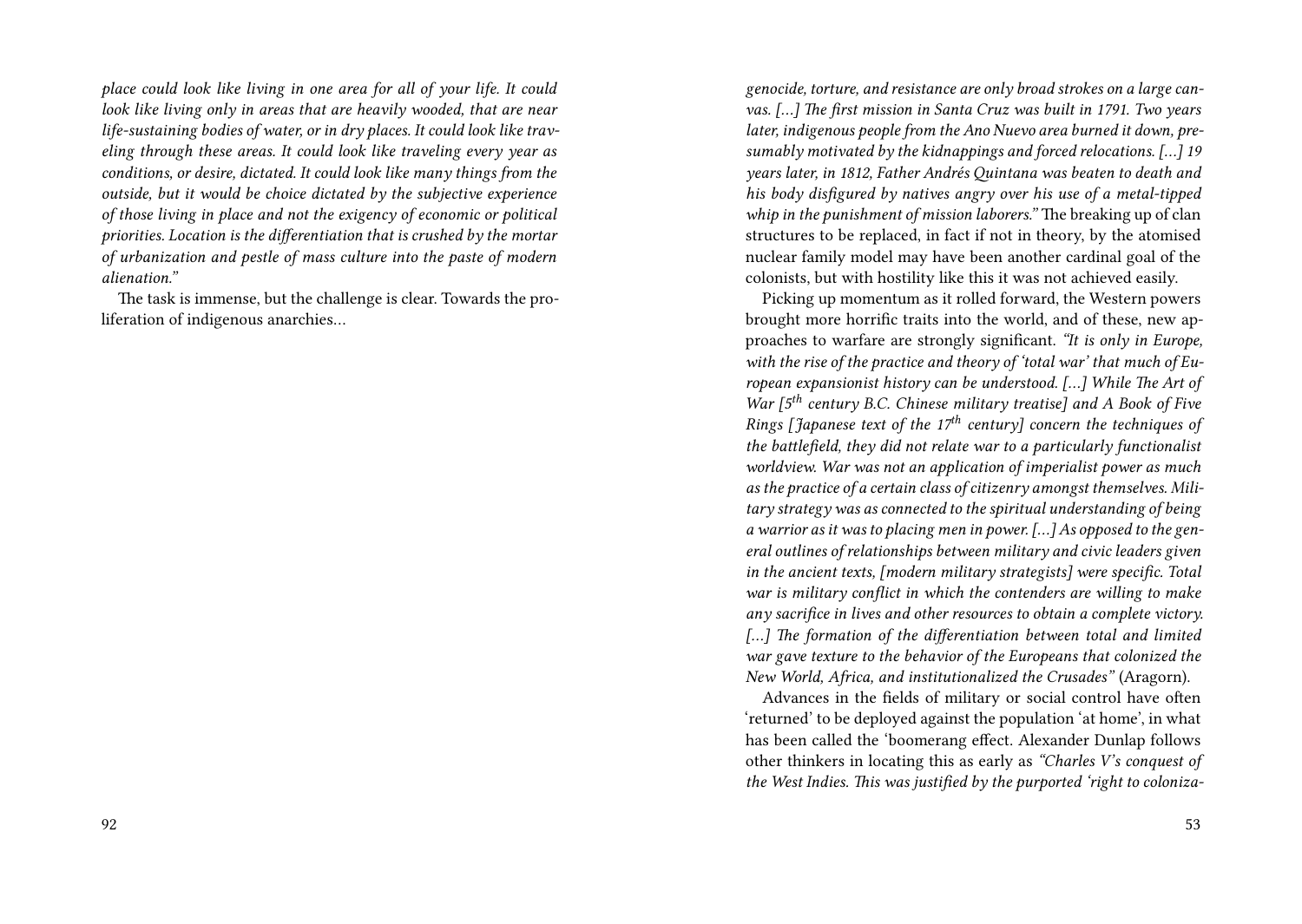*tion' established by William the Conqueror's invasion of Saxony. The boomerang effect is a process of developing, justifying, and legitimizing repressive techniques, traditionally through colonial invasion, which spin back to be applied in home countries. [D]istinctions between war/peace, civilised/savage wars, and the generalised civilised/savage dichotomy justified without remorse the campaigns of utilitarian rule, extermination, and the construction of concentration camps (Herero peoples, South Africa) during German colonialism. [T]he United States Indian Removal Policy proved a practical model and inspiration for Hitler's programme of internal extermination of Jews, Gypsies, Slavs, and all other opponents. In [Patricia] Owen's words, 'totalitarianism, total war, and the Holocaust – brought the horrors of imperialism home to roost'. This separation emblematic of walls and fences also enabled boomerang effects – intentionally or not – to reflect the processes of external and internal colonisation as they developed as two sides of the same coin to maintain political order in their respective contexts. […] This technique of separation, categorisation, and organisation, characteristic of linear vision, remains a fundamental technique of war.*

*[T]echniques used against native peoples in colonies were the same techniques used in Europe during the seventeenth, eighteenth and nineteenth century when ideas of peace and development (progress)* *What we do have is not enough to shape this world, but is usually enough to get us by.*

*If we were to shape this world (an opportunity we would surely reject if we were offered), we would begin with a great burning. We would likely begin in the cities where with all the wooden structures of power and underbrush of institutional assumption the fire would surely burn brightly and for a very long time. It would be hard on those species that lived in these places. It would be very hard to remember what living was like without relying on deadfall and fire departments. But we would remember. That remembering wouldn't look like a skill-share or an extension class in the methods of survival, but an awareness that no matter how skilled we personally are (or perceive ourselves to be) we need our extended family.*

*We will need each other to make sure that the flames, if they were to come, clear the area that we will live in together. We will need to clear it of the fuel that would end up repeating the problems we are currently having. We will need to make sure that the seeds, nutrients and soil are scattered beyond our ability to control.*

*Once we get beyond the flames we will have to craft a life together. We will have to recall what social behavior looks and feels like. We will have to heal.*

*When we begin to examine what life could be like, now that all the excuses are gone, now that all the bullies are of human size and shape, we will have to keep in mind many things. We will have to always keep in mind the matter of scale. We will have to keep in mind the memory of the first people and the people who kept the memory of matches and where and when to burn through the past confusing age. For what it is worth we will have to establish a way to live that is both indigenous, which is to say of the land that we are actually on, and anarchist, which is to say without authoritarian constraint.*

*[…] An indigenous anarchism is an anarchism of place. This would seem impossible in a world that has taken upon itself the task of placing us nowhere. A world that places us nowhere universally. Even where we are born, live, and die is not our home. An anarchism of*

 $12$  A movement at its height during 1811–1817 in (mostly northern) England, composed of textile artisans (and their accomplices) who violently opposed the machinery introduced during the Industrial Revolution that made it possible to replace them with less-skilled, low-wage labourers. Many wool and cotton mills were destroyed, and in at least one case a mill owner was assassinated, while attacks spread to magistrates and food merchants. At a point more British soldiers were fighting the Luddites than were fighting the Napoleonic Wars (this was during their height on the Iberian Peninsula). Many (suspected) Luddites were executed or 'transported', and the English Parliament subsequently made "machine breaking" (i.e. industrial sabotage) a capital crime.

<sup>&</sup>lt;sup>13</sup> Rioting and arson in 1830–1831 southern England, from Sussex to Kent, targeting landlords and landowners along with their new industrial threshing machinery which was replacing winter work. 600 rioters were imprisoned, 500 sentenced to transportation, 19 were executed and 9 were hanged.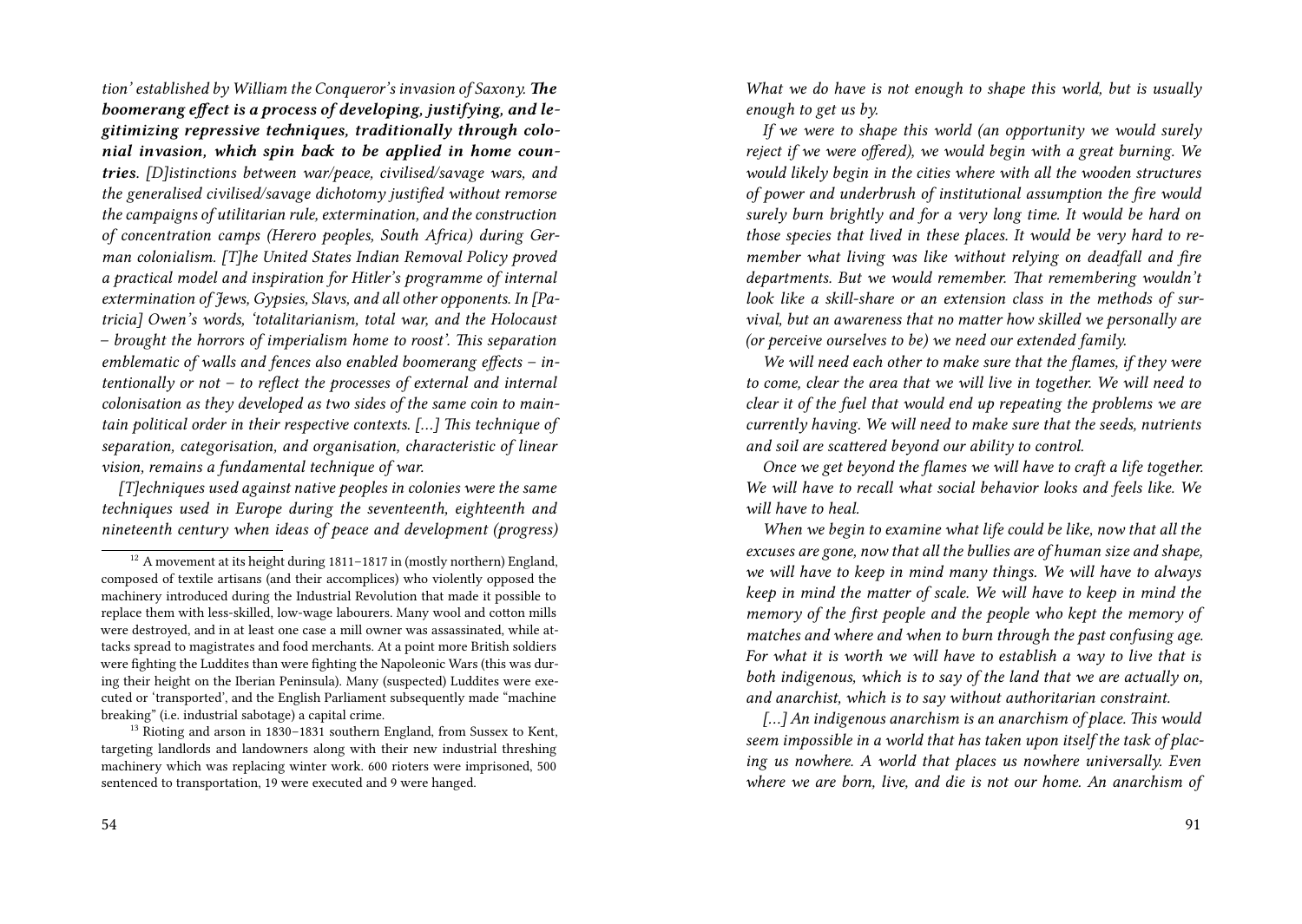*those who fled from famine, or the majority of people who no longer remember their people's creation story.*

*The spectacular genocides of the twentieth century have put a bad taste into the mouths of people (politicians) who otherwise totally agree with the strategies employed but who, politely, believe that they should be practiced over generations and with many of the trappings of consent. What is the difference between forced migrations and concentration camps other than the size of the body count? Or between a Native American boarding school and a reeducation camp, except for the use of charitable language around helping poor children? What is the difference between blood quantum laws<sup>19</sup> (contemporary, United States) and Genetic Health Courts (1933–45, Germany), other than which side of the historical moment we are on? What is the difference between Americanization and genocide?*

*For most of us, reaching back in time (behind the systematic removal of our memories of ourselves, our choices, and our terrains) can only be done through the mechanisms introduced by European Enlightenment thought. Discussing "home", anarchy, or any sort of better world is done through literature, anthropology, or religious texts that, for all their positive traits, are also designs conceived of after our multicultural social forms have been destroyed. The ground that our memory is built upon is post-apocalyptic. The path from there to here is not only a story of horror; complicating matters is that it has now become invisible because we have been convinced that this story isn't true, that it never happened. […] So for me the challenge to anarchists is, what does anarchism look like if it doesn't use the word?*

*[…] We should start with what we have, which is not a lot. What we have, in this world, is the memory of a past obscured by history books, of a place clear-cut, planted upon, and paved over. We share this memory with our extended family, who we quarrel with, who we care for deeply, and who often believe in those things we do not have.* *supported constant invasion and conquest of people during Empire, continual peasant revolts against enclosures, the Luddite<sup>12</sup> rejection of industrialism, the swing riots13, and the chronic problem of insurrection in cities, which required new architecture, urban renewal, and an expansion of military and police powers."*

#### **IX.**

So it is that, to understand the composure of the modern world, we must understand colonialism as a central dynamic within it, and the story of Europe as an elaboration of that. **Neither capitalism nor its corollary, modern European science, could have ascended between the 16th and 19th centuries without the labour and wealth robbed from the European colonies, as diamonds and oil, silk and cotton, timber and fur. Europe as we know it, its culture, history and power, is literally the creation of the colonised world.** With its growing ability to control an increasing share of the world's 'resources', after many generations of agriculture's recurrent famines the European food situation was revolutionised after about 1850. Food could now be imported from the rest of the world, as could fertilizer for domestic crops (such as guano from Peru, dug by thousands of Chinese indentured labourers who were brought in to replace the Hawaiians who previously had died during the toil).

Also attributable to European colonisation was the shift in power from absolute sovereigns to include their jealous *"money-lenders, spice-vendors, military suppliers and colony-plunderers",* as Fredy Perlman put it. *"Later known as the bourgeoisie or the middle class, these people had become rich and powerful since the days of the first westward-bound fleets. A portion of their wealth had come from the plundered colonies, as payment for the services they had sold to the Emperor; this sum of wealth would later be called a primitive accumulation of capital. Another portion of their wealth had come from*

<sup>&</sup>lt;sup>19</sup> To ascertain 'Indian' heritage.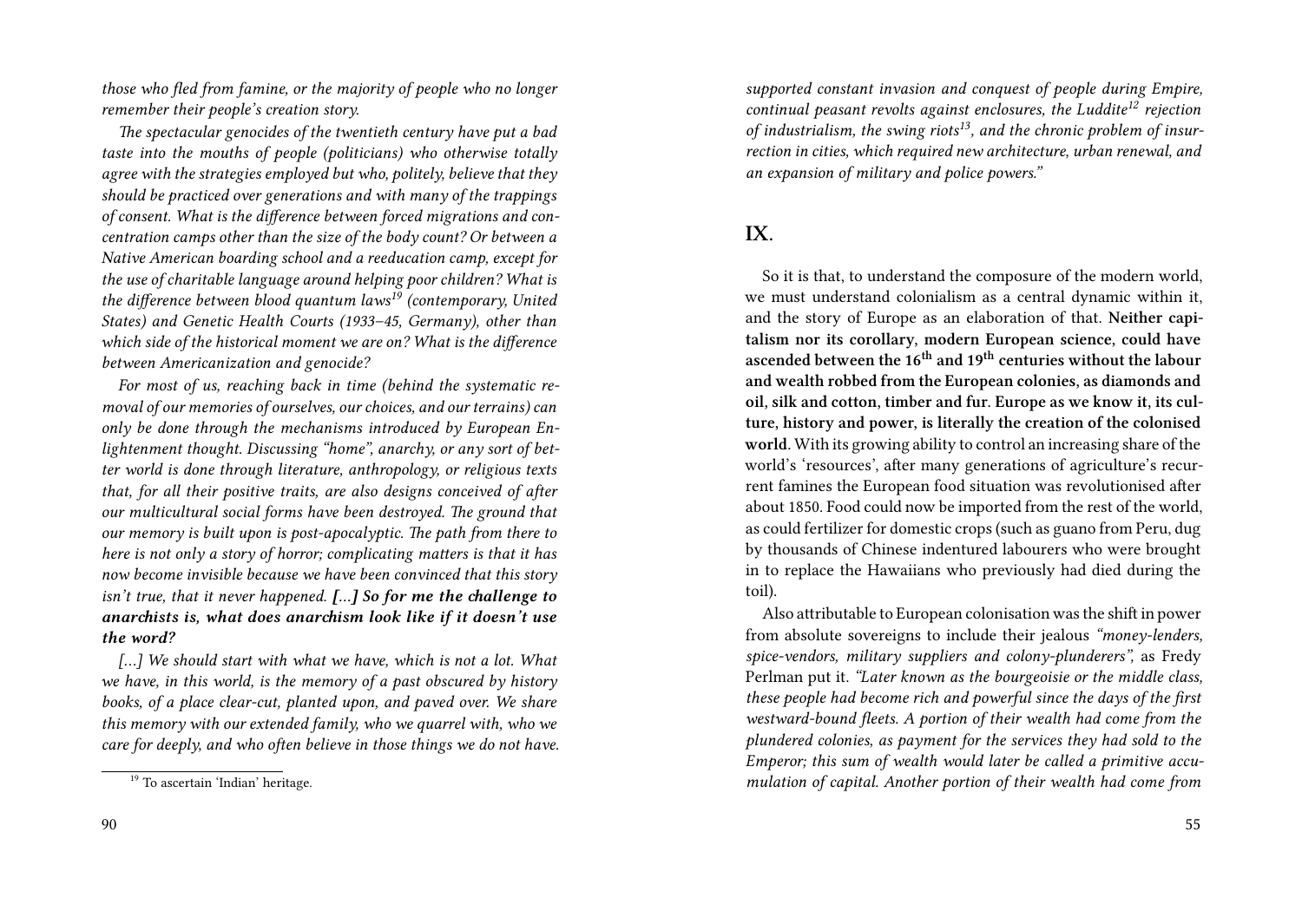*the plunder of their own local countrymen [sic] and neighbors by a method later known as capitalism; the method was not altogether new, but it became very widespread after the middle classes got their hands on the New World's silver and gold."* In the period after about 1500, European power gradually began to create the modern world economy by forcing integration of different regions into a single system. (Before the expansion of Europe and the intensification of industrial output we can't see any major differences in wealth between the main agricultural societies in different parts of the world, minus obvious internal inequality – prior to being forced onto the world market.) In what became the 'third world', this meant being forced, by a mixture of political control, economic pressure, investment and market forces, into diverting from food self-sufficiency into providing resources for the European or North American factories or luxury markets (monocrops of sugar, coffee, tea, cocoa, bananas), therefore becoming dependent on imports to feed their populations – as well as a becoming a dumping ground for surplus goods from European manufacturing. To this day most 'third world' countries are net exporters of food, despite the right-wing begrudgement of Western 'aid' programs we hear in the Global North.

By the  $20<sup>th</sup>$  century, nation-states were replacing previous forms of imperial governance. *"The first world war had left two vast empires in a quandary. The Celestial Empire of China, the oldest continuous state in the world, and the Empire of the Tsars, a much more recent operation, hovered shakily between the prospect of turning themselves into nation-states and the prospect of decomposing into smaller units, like their Ottoman and Hapsburg counterparts had done[…] When bourgeoisies with different languages and religions, such as Turks and Armenians, claimed the same territory, the weaker were treated like so-called American Indians; they were exterminated. National Sovereignty and Genocide were – and still are – corollaries"* (Perlman). During the last decades of the nineteenth century, Western colonial theorists justified the continued expansion of the

be ready to eject all these spectres from our lives, of nation, law, race, civilisation, supremacy?

It would seem foolish not to highlight the destructive aspect that our own anti-colonial struggle demands. Many forces will cross the path of anyone attempting to break from this conceptual and social prison, as they will for those attempting to breach borders, the walls of internment camps and ghettos. Our courage and determination will ultimately face this test, and the more practiced our martial force will be (in its many diverse dimensions) the more confident we would be to rise to the challenge. Again, personally we find the indigenous cultures which hold a martial element in high esteem – while not at the expense of other aspects of individual or community life – to be instructive, after our own years of trying to balance the varied urges for resistance, existence and connection. What we see as the best moments of our own anarchic legacy (obviously not limited to self-described anarchists!) are precisely the moments when ruptures occurred in the fields of the cultural, the conceptual and the social peace simultaneously.

**Obviously in this essay we have have only described European colonialism and colonisation in general in the broadest strokes, but for now these are our thoughts.** To close this exploration, we'll end with some of the collected thoughts of Aragorn on bridging the gap between his native upbringing under occupation and the anarchist direction his life has taken, in an effort to 'locate an indigenous anarchism', what it would require, and how ill-equipped we are by European culture. *"What is the experience that distinguishes nearly all of us and could, and should, rightfully be called the origin story of this civilization? This experience is genocide, the deliberate destruction of a multi-generational social body. Especially on this continent [North America], every social body has a story of systematic violence, amnesia, and denial that has shaped them into a form that can be called civilized. This is true of those who were captured, enslaved, and brought here to live in servitude for generations, those who escaped to here only to be assimilated within generations,*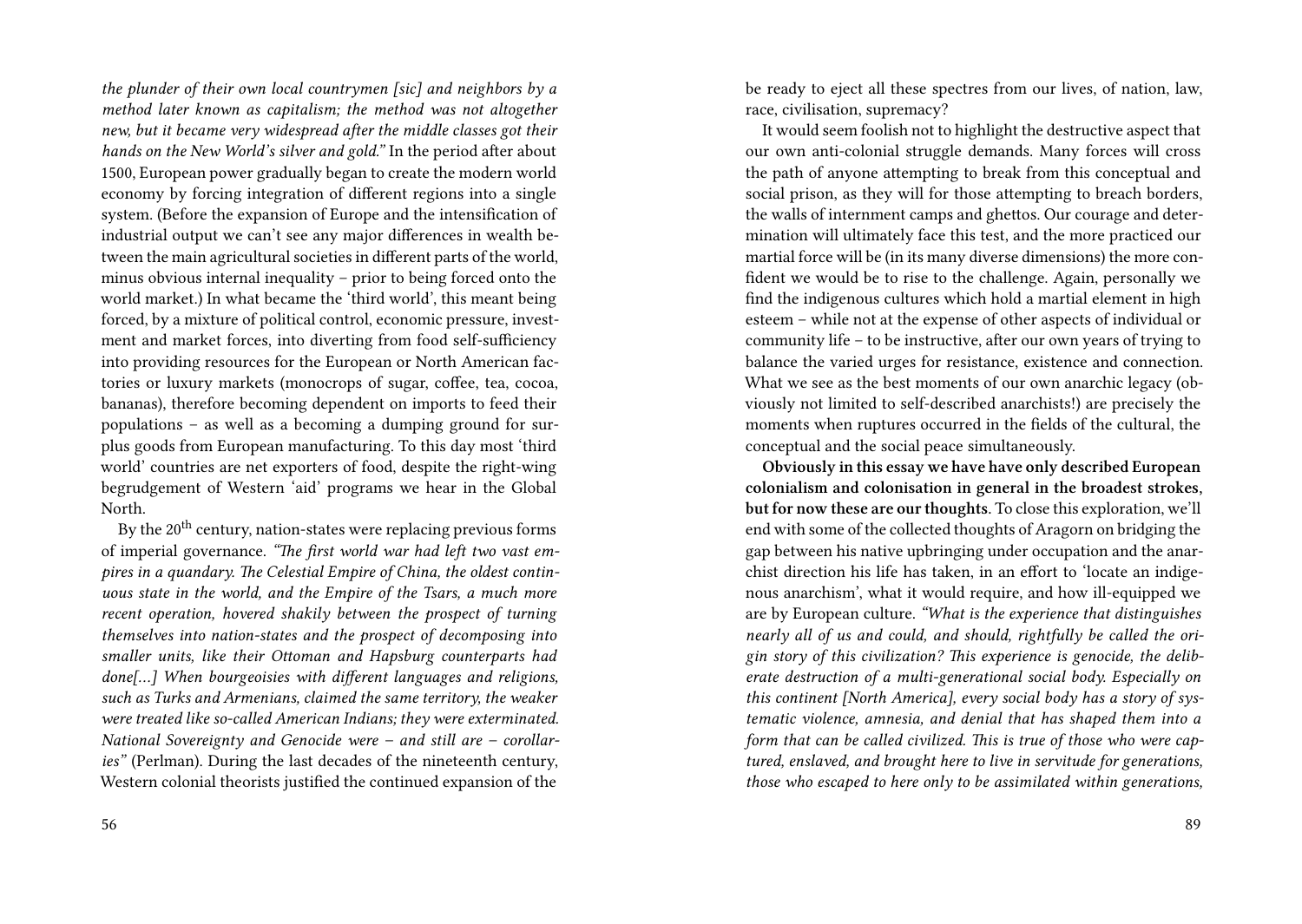indigenous people, continuing the Western assimilationist political structures of representative democracy. According to Benally *"part of the whole Zapatismo [hype around the mainly-indigenous 'Zapatista' uprising since 1994 in southern Mexico, often including uncritical support of some bureaucratic and media-savvy organisations within it] fed into that to some degree; they were very smart about using that to their tactical advantage…"*

Obviously there are other articulations of decolonisation which don't sit well with us; for instance the framing of it (often by European-thought radicals) as a personal project of self-revelation, outside of a more entwined relational context, and/or as something that can co-exist with the dominant power structures. In this way we'd concur with the author in the journal Modern Slavery who writes that decolonisation to them, as an anarchist, *"calls for breaking every possible chain of control: ideological, political, military, economic, police, professional, educational, religious, media, masscultural, technological and, especially, the fail-safe control exerted by recuperative pseudo-radical oppositional institutions. These latter are the fall-back means of keeping people from ever aiming to destroy all of modern empire and civilization, by constituting new leadershipsin-waiting, ready to move in and restore statist and slave-labor relationships whenever they are weakened too much by otherwise uncontrollable social struggles."* Mel Bazil, of Gitxsan and Wet'suwet'en heritage, stated while speaking of the relation of (other) anarchists to decolonisation that *"our bodies, our spirits and our emotions are all impacted by a point in time where we were colonised as a people. Statism became the norm all over the world. [A]t some point colonisation removed us from our origin; our place of origin, our place that we call home. […] Civilisations keep wanting to expand. The economy is being forced to expand. [M]y viewpoint of anarchy, and anarchist communities, is that you've stepped away from that colonial construct. You deny colonial construct. And you don't believe that anybody's more qualified than you to live your own lives."* And yet how does one get from here to there? What would it mean to actually

slowing colonisation of the rest of the world in terms of the needs of the new industrial system and by 'demand' of a Darwinian struggle between nations and races (taking literally the biologist Charles Darwin's subtitle to his influencial 'The Origin of Species by Means of Natural Selection' which put evolutionary theory into the limelight; 'Preservation of Favoured Races in the Struggle for Life'). Once again, Western science was the faithful ally to the oppressor. While the European powers, Japan (which modeled itself on European colonial empires) and the U.S. vied for supremacy, even some (usually non-Russian) Marxists within what was to become the U.S.S.R. considered the Soviet Regime a renewed version of Russian imperialism; for those who believe that the Left has not been another major architect of colonisation in places.

Yet after the end of the Second World War, the feasibility was in question of many of the colonies still held by European nations and not already instead granted independence (as had the Latin American countries since the 1820s). Militant anti-occupation movements were in full swing (for instance in India), and the tenability of the traditional methods of colonial exploitation seemed unstable. In 1961, during the height of the war for Algerian independence from France, Jean-Paul Sartre reflected on this (with the archaic sexism sadly still in vogue). *"Violence in the colonies does not only have for its aim the keeping of these enslaved men at arm's length; it seeks to dehumanize them. […] Sheer physical fatigue will stupefy them. Starved and ill, if they have any spirit left, fear will finish the job; guns are levelled at the peasant; civilians come to take over his land and force him by dint of flogging to till the land for them. If he shows fight, the soldiers fire and he's a dead man; if he gives in, he degrades himself and he is no longer a man at all; shame and fear will split up his character and make his inmost self fall to pieces. The business is conducted with flying colours and by experts: the 'psychological services' weren't established yesterday; nor was brainwashing. And yet, in spite of all these efforts, their ends are nowhere achieved: neither in the Congo, where Negroes' hands were*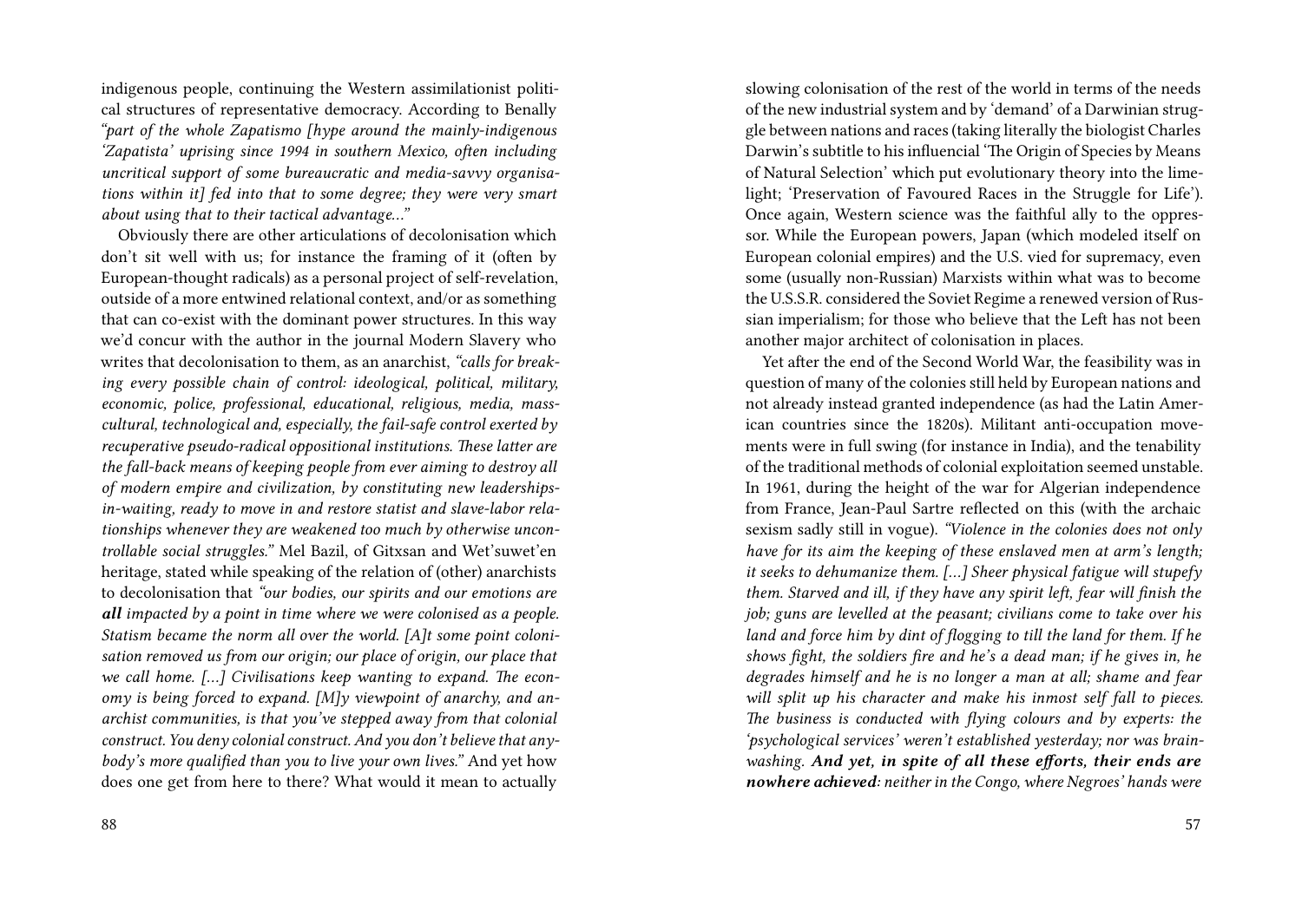*cut off, nor in Angola, where until very recently malcontents' lips were pierced in order to shut them with padlocks. I do not say that it is impossible to change a Man into an animal, I simply say that you won't get there without weakening him considerably. Blows will never suffice; you have to push the starvation further, and that's the trouble with slavery.*

*[…] The native cures himself of colonial neurosis by thrusting out the settler through force of arms. [When his rage boils over] he comes to know himself in that he himself creates his self. Far removed from his war, we consider it as a triumph of barbarism; but of its own volition it achieves, slowly but surely, the emancipation of the rebel, for bit by bit it destroys in him and around him the colonial gloom. Once begun, it is a war that gives no quarter. [T]o shoot down a European is to kill two birds with one stone, to destroy an oppressor and the man he oppresses at the same time: there remain a dead man, and a free man…"* Weakened by the World War II, and disturbed by these series of uprisings, European nation-states began shedding many of their imperial titles. However, the official 'decolonisation' of African and Asian regions during the '50s and '60s was, again as in Latin America before, independence in name alone; also, many were drawn into maneuvers as a proxy of one or another of the Cold War blocs, before the collapse of the Soviet Union. In effect today is a neo-colonialism of 'development' financing and debt burdens, with the ideology of industrial progress universally applauded, with lands and 'traditional' remnants of cultures additionally commodified for the purposes of tourism in some cases.

What the independent nations did was prioritise the very same civilised approach to the land which had first colonised it, and them. Eve Tuck and K. Wayne Yang state that, even today, so-called 'anti-colonial' rhetoric *"often celebrates empowered postcolonial subjects who seize denied privileges from the metropole. This anti-to-postcolonial project doesn't strive to undo colonialism but rather to remake it and subvert it. Seeking stolen resources is entangled with settler colonialism because those resources were nature/Native first, then*

*easily incorporate people's culture into their system. So in our day-to-day life we can decolonise by practicing traditional culture, by not buying corporate products, or growing our own food, building our own communities and networks of support and healing – all those things are a form of decolonising but they don't in-andof-themselves lead to decolonisation or liberation."* Decolonisation, then, must mean not just the liberation of peoples with traditions, but a comprehensive re-understanding of one's place in the world, the establishment of different ways of relating to all beings and presences in the bioregion, and, of course, the ejection/destruction of the colonial forces. **It is, for us, a process of breaking our identity with and loyalty to this civilised culture, and remembering our entwinement with the land where we live; yet, more than an introspective self-therapy, it is simultaneously the move to attack the institutions which keep us and many others as colonised 'resources' of one type or another.**

What we're aspiring to here would, we are well aware, be firmly rejected by certain (often unofficial) boundary-policers – not only white-supremacists, settlers and others more clearly benefiting from colonial regimes, but nationalists (and even some 'cultural revivalists') of all sorts and disguises. **There are those who claim decolonisation to be the exclusive property of those of certain bloodlines, as pertaining strictly to the human animal and not their interplay with the world, or as something limited to the creation of a new 'self-determined' State. Ironically, in these displays of racial categorisation and statism, we can see the continuation of the European project, not its dissolution.** By halting the trajectory of analysis at this point, before the boundaries become muddied and cross-cultural insurrectional moments can emerge (as they have in the past, like mentioned above), a comprehensive assault on the broader structures of civilisation itself is repressed, and liberation remains a buzz-word inhabited by spectres of 'independence', 'sovereignty', 'autonomy'. Some native politicians(-in-thewings) assert that they can speak for all their culture or even all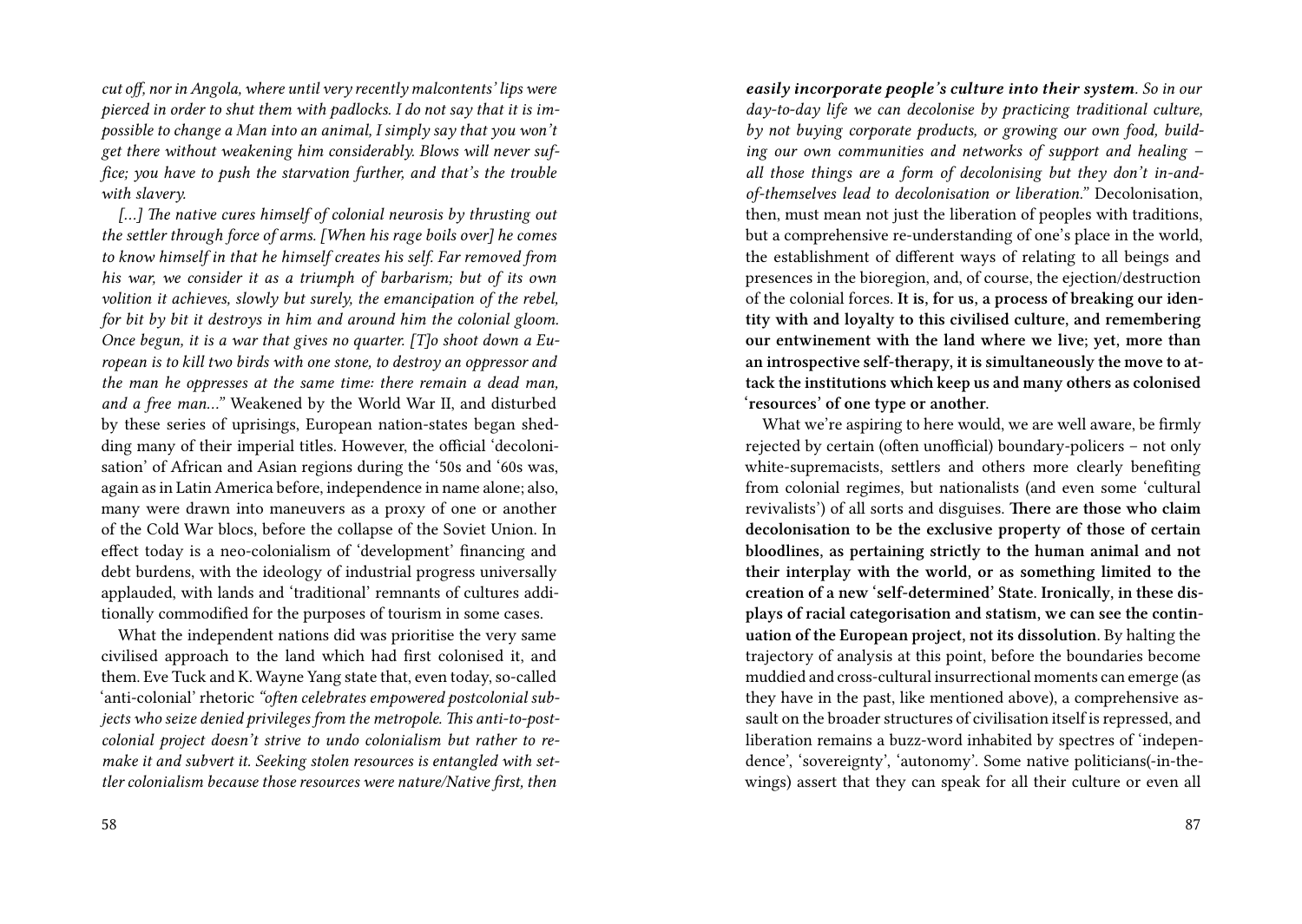Benally, an anarchist of the Dineh, recounts his experiences after some native tribal groups in so-called California had become *"completely removed from their language, spiritual practice, and so forth – not necessarily their land base. And so there are a couple of tribes that we met, or indigenous nations that we met that are just traveling to other indigenous nations, and, through a process that they just sort of developed, basically sharing and learning from other neighboring tribes but [also] other tribes from other areas. And it was quite interesting cause they were just collecting to establish a culture[…] they were up front with other nations, people were sharing. And they're doing [it] in a way that wasn't just constructing something false necessarily, because they are doing [it] with a sense of… not necessarily restoring their connection but… restoring a connection to the land. I'm sure that from an anthropological perspective there is some kind of name for it or whatever. You know, that's just what they are doing to heal."* Lupus Dragonowl suggests that the efforts of anarchists might be seen *"as a form of ethnogenesis: the emergence of a subculture or counterculture which, if able to continue on its line of flight (or détournement), would become a different culture entirely"*, citing Irish Travellers as a historical example.

Gord Hill echoed the need for vigilance as to the recuperable aspects of traditionalism too. *"All people in the world were at one time indigenous tribal peoples – that's just how everybody lived. And it was only with the establishment and the expansion of civilisations, which are always imperially based, that's when you had colonisation going on in different parts of the world wherever you had large civilisations established. So everybody has a need to decolonise from this capitalist, industrial system. […] Anti-capitalist resistance itself is a form of decolonising, and the anarchist movement is a form of decolonising. And indigenous people participate in decolonisation when they are out on their traditional territories or they're practicing some part of their traditional culture, but I think without that resistance aspect to it it's easily coopted. Because if you look at how the system manages populations and culture, they can*

86

*enlisted into the service of settlement and thus almost impossible to reclaim without re-occupying Native land. Furthermore, the postcolonial pursuit of resources is fundamentally an anthropocentric model, as land, water, air, animals, and plants are never able to become postcolonial; they remain objects to be exploited by the empowered postcolonial subject"*. The 'native' governments that replaced the colonial administrators as a rule have discouraged indigenous subsistence outside of the world economy as much as their predecessors, while securing the ongoing internal colonial revenues to the advantage of a small class or caste<sup>14</sup>, and in some places adding new ones such as oil. Furthermore what Europeans left behind in the newly 'decolonised' nations was their creations in classes or racial prejudices they'd fostered between diverse colonised groups, having deliberately intensified divisions and stratifications. For example, almost every current African state and borderline was the creation of the rivalries of distant European powers – majorly contributing to serious internal strife. Meanwhile economic domination achieves similar results for the capitalist West as military power did in the past.

Currently, international coordination of border controls is one of the more blatant systems of apartheid, while as the ecological situation worsens and *"what the colonial British called the "coloured*

<sup>14</sup> *"When thinking about the continuum of colonisation, the consumption or usurpation of land and people by an external force, what is the difference between external and internal colonisation? [Paul] Virilio uses the term 'endo-colonization', meaning colonisation from 'within', writing, 'the colony has always been the model of the political state[…] Decolonization is not a positive sign, it's an endo-colonial sign. If you decolonize without, you'll colonize all the more intensely within.' In essence, if you adopt and accept the premise of the corporate organisation of the state, peace, and progress established by European powers during Renaissance and Enlightenment, then it becomes inevitable that decolonisation becomes the first step towards internal colonisation as a means to continue the trajectory of linear progress. Important is the process of progress – this process is what underlines the construction and practice of peace, development, politics, economy, and the 'other' – tame/wild, black/white, criminal/citizen, documented/ undocumented, and so on"* (Dunlap).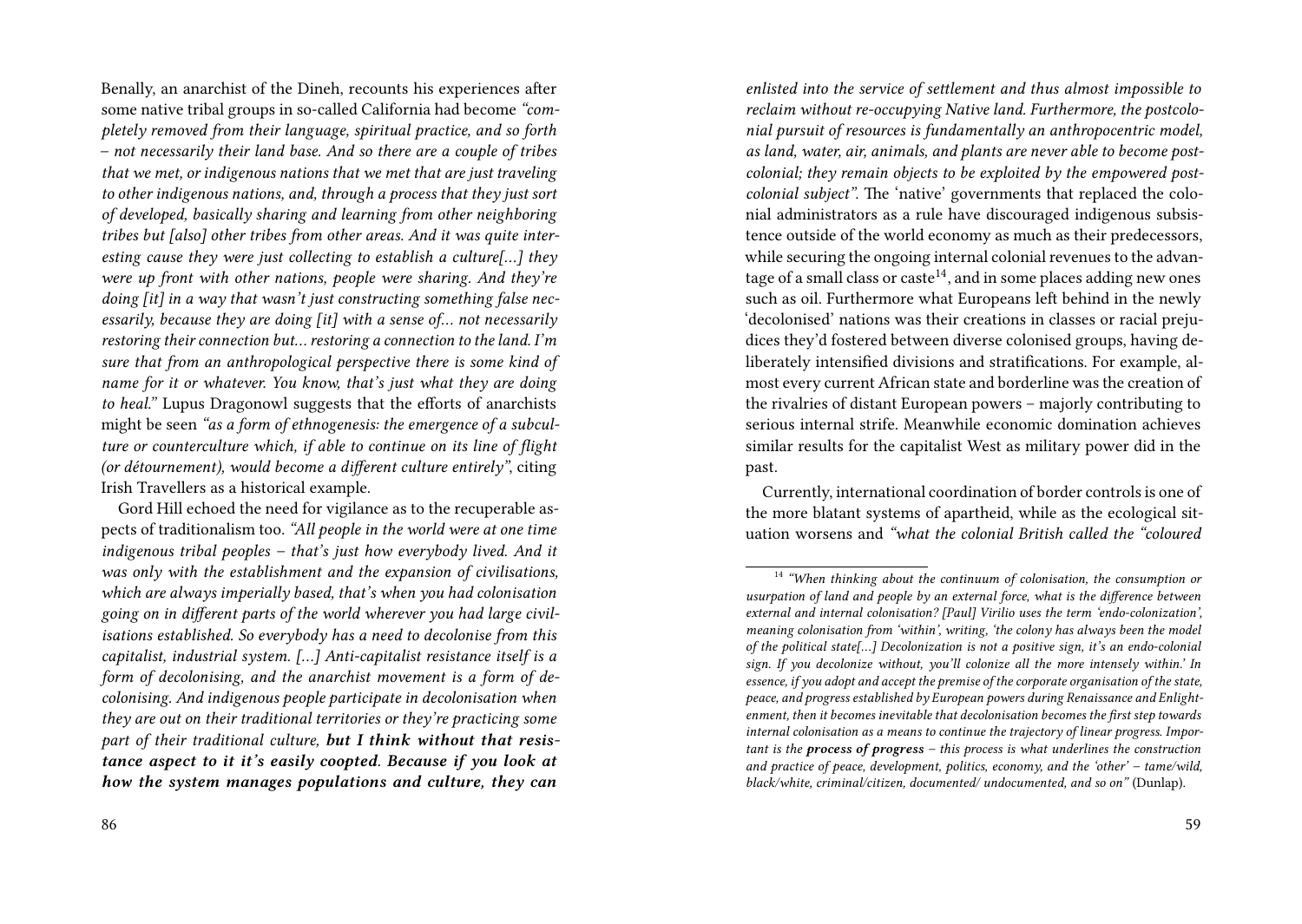*empires" of India and China today compete directly with the traditional colonial West for natural resources. China is buying tremendous swathes of Africa and the United States creating military bases near every bastion of oil, whilst plans have started for massive solar panel farms in Northern Africa to ship electricity straight to Europe. Green capitalism is nothing but a strangely postmodern 'green' colonialism. [C]limate change is expected to lead to a sharp decline in food production as the world population grows to nearly nine billion. Follow the money: the large investments of green capitalism are to construct new border fortifications – the present day of equivalent of Hadrian's Wall<sup>15</sup> – to stop the flow of climate refugees, whose numbers are sure to mount. We don't need a climatologist to tell us which way the wind is blowing"* (Introduction to the Apocalypse). Civilisation has always needed displacement of populations for extraction; where this is not agricultural this has often been mining, quarrying, and today, for the existence of industrialism, smelting, refining, transporting all over the globe etc. (also today for the so-called 'renewable' industrial technologies) – all of which wound the land, spreading the net wider and colonising more 'resources', human or not.

In North America, Australia, etc., where settler colonialism now desires a more benign image, subjugation of native populations increasingly takes a more bureaucratic/legalistic form than the direct police/military force still selectively deployed for actual native resistance, closer in form (if more audacious) to the management of other exploited populations – while still retaining its own specificity. **That is, the aims are still the same; control over territory.** Tom Leubben, once attorney for the Western Shoshone National

*tent with delving into the past of a people in order to find coherent elements which will counteract colonialism's attempts to falsify and harm.*" Where this line is drawn for others cannot be our interest to say, but for those of us who are starting from scratch without any integral cultural background in the ways of relating we desire, Fanon's counsel can serve as yet another hint at the futility of attempting to simply mimic wholesale what we think we know of cultures which came long before or exist in another place.

Indeed, it is hard enough for peoples who have sometimes lived through centuries of occupation and assimilation to even ascertain what things were like 'back then'. Dominique, an anarchist of the Ojibwa, made the point in an interview that when *"talking about decolonization, the problem is… where do you draw the line. What tools are you going to use to decide what things were like before, or who we were before as Ojibwa people. You have to use experts like ethnologists for information. Christian missionaries for indigenous hymn and bible translations. Looking backwards can be problematic for the colonized. Political optimists use the child to represent the future. Natives are often times expected to look back on a lost utopia. We're supposed to already be dead."* How much harder, then, would it be for us in long-since pacified lands to reliably get any picture of tribal lifeways for these territories? Clearly, we will mainly be starting from scratch with whatever inspiration we can get.

Inevitably, in this society of the spectacle, aspects of many different cultures will work their ways into our thoughts and practice (as they already unavoidably do in the modern world; no culture is static, all culture is dynamic, all cultural encounters are 'appropriative'). The challenge for us is to channel that hybridisation in a way which does not diminish the self-determination of another; and not to shirk from the necessity of working so much out for ourselves, in communion with a more-than-human bioregion. In terms of ways that some peoples (admittedly less weighed-down with the colonialist assimilating baggage of many of our acculturations) use such exchange as a weapon against Western occupation, Klee

<sup>&</sup>lt;sup>15</sup> Also known as the Pict's Wall (after the Pictish tribespeoples of Scotland who lived beyond the fortified edifice, which marked the northern limit of the Roman Empire), it reaches across the northernmost part of England, from sea to sea, and was constructed during the reign of Roman emperor Hadrian at a time of rebellion in Roman Britain and its other colonies like Egypt, Judea, Libya and Mauritania.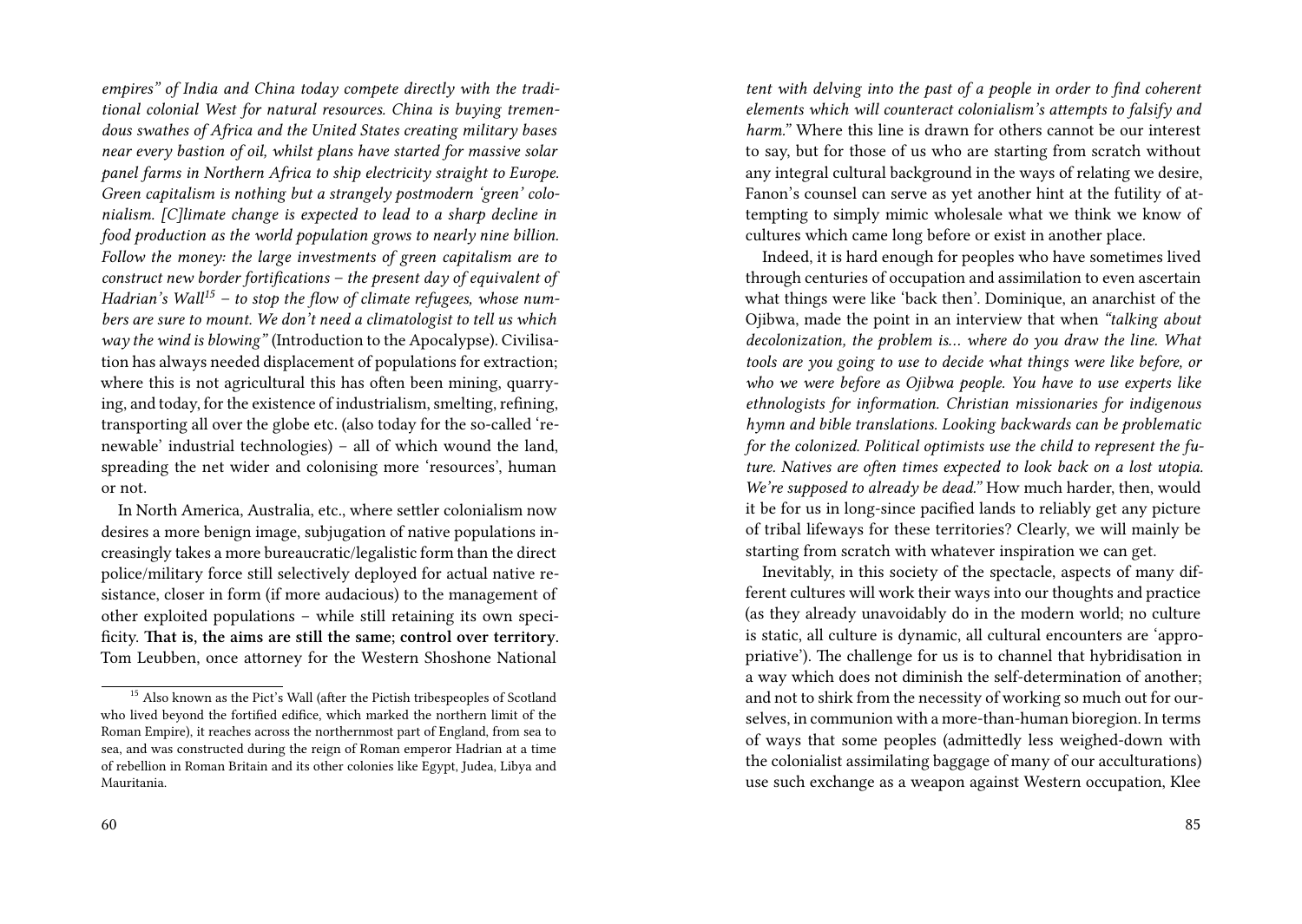there are scattered individuals attempting to kindle non- or lessindustrial lifeways. As laughable as the outlook of permaculture practitioners often is to us (and how many of their ideas which don't just rehabilitate a civilised approach to the world are un-cited and repackaged versions of indigenous horticulture, dressed up as self-congratulatory innovation), for those of us gravitating around a continent without surviving indigenous cosmologies to inspire us, it may be worth paying heed to what developments in that sphere might be appropriated towards de-civilisation. So that we might 'tune in' and adapt, might become truly *native to our places,* rather than importing the means to overcome them through (other) colonised bodies and energies.

Ourselves, we are inquisitive on all these topics, but most of all determined to live such experiments with our bodies. Models are not needed in order to cast out for means to counter and evade coercion, as our own place in the world is unique and stories of 'success' by our measure seem unknown. How can we break the many dependencies that afflict us, as highly-domesticated beings, and learn to rely on one another and an unmediated engagement with our bioregions rather than on the system? **Along this line of flight, 'tradition' rears its head as both a source and an impediment.** Ancient ways can certainly bestow the depth of multigenerational experience in some cases, but in others can excuse undesireable (by whoever in question on the receiving end) or static behaviours in a living world which is really always characterised by flow and change. Fanon, while a strong advocate for the necessity of culture in the anti-colonial struggles of his day (with quite a different end-goal to ours, it must be said), made an interesting distinction between culture and custom. *"Culture has never been the translucidity of custom; it abhords all simplification. In its essence it is opposed to custom, for custom is always the deterioration of culture. The desire to attach onself to tradition or bring abandoned traditions to life again does not only mean going against the current of history but also opposing one's own people. […] We must not therefore be con-* Council, complained that if indigenous people in the U.S.A. manage to win a single case regarding dispossession from their lands, *"the government just loads up its legal guns, adds a new, bigger crew of fresh lawyers, and comes back harder. It's the legal equivalent of what the cavalry did a hundred years ago. […] The government has all the time in the world to achieve its goals. The Indians run out of money, they get tired of fighting, they get old, and finally, after ten to twenty years, somebody says, 'The hell with it: let's take what [pay-off] we can.'"* Meanwhile, Dan Domberg stressed the collaborationist nature of the colonially-installed 'indigenous self-government' authorities in the United States (like the Band Councils, which were in some cases set up directly by missionaries; what has been called 'colonisation with indigenous faces'). *"When the U.S. succeeded in forcing the Indian Reorganization Act (IRA) upon tribes, installing puppet governments, the ultimate U.S. aim was to make Indians a resource colony, like Africa was for Europe. Sometimes the issue is coal or uranium and sometimes it's just open land for MX missiles and nuclear testing. The role of the Indian Claims Commission is to get at the lands of tribes who do not have puppet governments, or where traditional people are leading a fight to keep land and refuse money."*

One of the more tragic affects of the colonisations leading to today has been the rupture of variegated understandings of the world and how we might live within it, rendered obsolete by the dictates of capitalist civilisation. Such a brutalising process, having been so relentlessly carried out within Europe in centuries past, replayed itself first in settler colonialism and today in the economic neo-colonialism across the rest of the world (only largely without external territories that the nations of the Global South can hope to colonise in turn); a theme taken up elsewhere by David Kidner. *"[If] industrialisation fragments the life-world in a fashion that affects all the allegedly separate domains of the life that result from this fragmentation, perhaps we can identify the effects of this process by exploring parts of the world that are in the "acute" stage of industrialization, and where the defensive gloss which industrialism*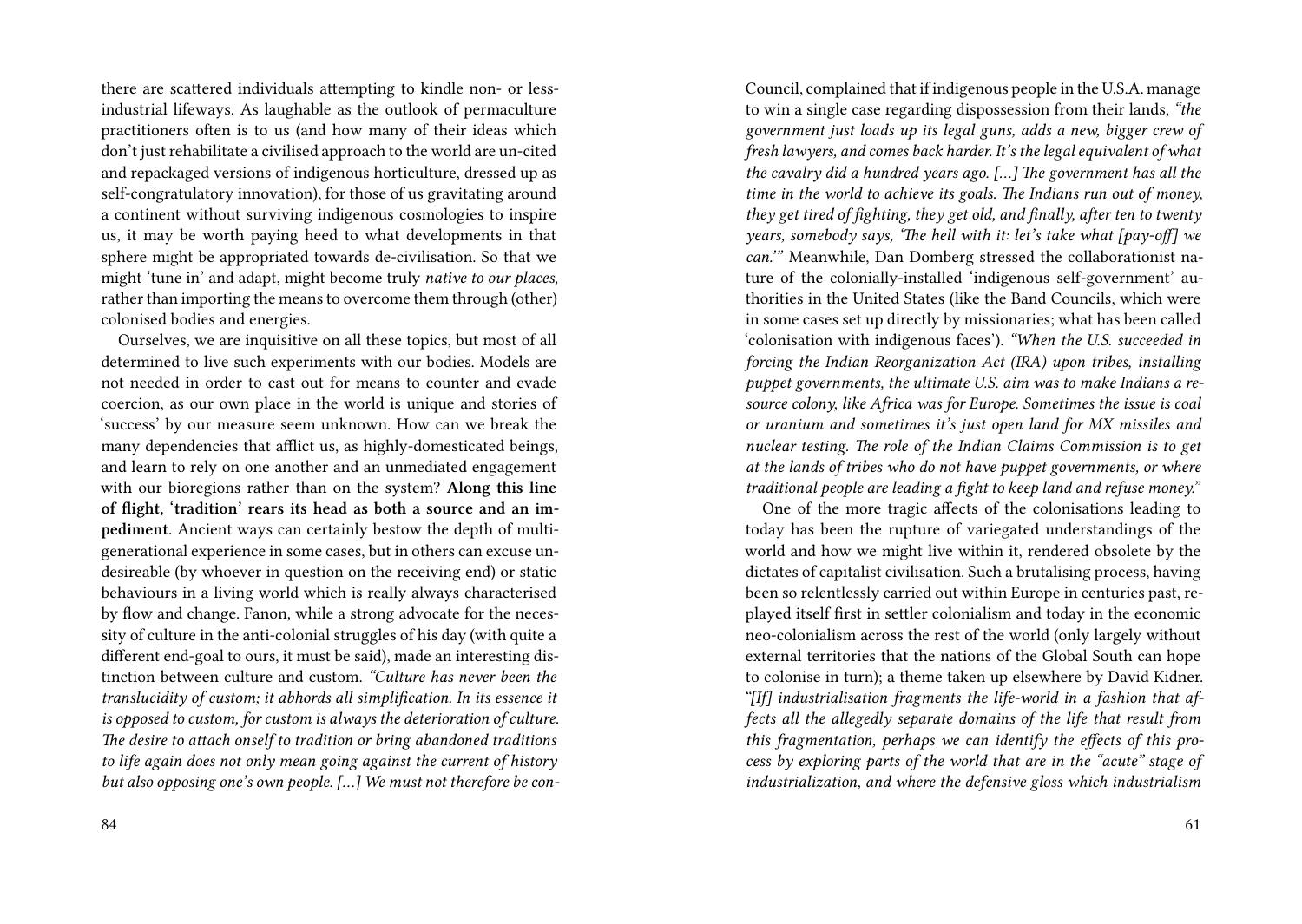*assumes in its more advanced stages has yet to disguise the less acceptable evidence of its "progress." […] One that can serve as an example is "Bom Jesus," the Brazilian shanty-town described in Nancy Scheper-Hughes' Death Without Weeping, and set in the northeast of the country in an area once covered by ancient forest and inhabited by Tabajara and Caetés Indians.*

*[In the 20th century], however, most of the lush forest has been cleared, the Indians are long gone, and the landscape is dominated by sugar plantations. This domestication of the once wild landscape is the setting for, and continuous with, the social and cultural changes that followed. Today, Scheper-Hughes reports, even the peasants' subsistence gardens have disappeared under sugarcane, making them even more dependent on the inadequate wages paid by the sugar companies. The sugar workers are effectively serfs within a feudal system that is violently enforced, suffering chronic malnutrition and weakened by diseases once thought to be things of the past – typhoid, dengue, malaria, Chagas' disease, TB, and many more. As Scheper-Hughes summarizes the situation, "[t]he history of the Nordestino [literally 'north-easterner'; as an ethnic group, typically extremely poor, many being descendants of Portugal's slaves, and discriminated against in the rest of Brazil] sugar plantation is a history of violence and destruction planted in the ruthless occupation of lands and bodies."*

*If this Third World scenario seems a million miles from our own political experience, perhaps we should remember that life in early modern Europe was in many respects similar to that in the Brazilian nordestino today. Furthermore, such otherwise disparate parts of the world are today joined by their complementary roles in the global economic system, which ensure that the violence which is displaced from the affluent world surfaces elsewhere. Today, much of the overt brutality of industrialization in its acute stages has moved to the Third World, and as we buy our air-freighted vegetables from the supermarket we remain oblivious to the exported violence on which this commercial arrangement depends. Equally, our own Euro-* also be seen for example in the way that sedentary agriculturalists adopted a gathering and hunting lifestyle in the hills and mountains of central Mexico in the early  $16<sup>th</sup>$  century to combat the Spaniards. People like Samuel Veissiere are looking into ways that 'emergency foraging' manifests in today's world *"as a livelihood strategy (global south, slums, return to the hills, fourth world [those still living in indigineity], war and conflict, structural violence, etc)"*. While some of these examples would be quite different to what might be somewhat stereotypically thought of as 'foraging life' by avid consumers of European anthropological accounts of the last century (and, truthfully, also quite different to where we ourselves ultimately wish to head), Veissiere's criteria for 'foraging' ways of being still include very important tendencies for our purposes of seeking non-colonial lifeways; several of which he lists in contrasts to *"the increasingly standardized systems of "modernity".*

*1) An emphasis on autonomy, immediacy, and sharing at the level of social organization; autonomy being defined as relational – in contrast to the self-contained, self-interested 'rational' individual of modern societal constructs; relationality being forged through decentralized, established or emerging relationships among humans and nonhumans in a non-finite, complex, and dynamic field of operation. 2) Knowledge derived and kept alive from (not just of) the environment ("natural" or not); collaborative knowledge established through the "fine-tuning" of these "relational contexts" between humans and the world."* (And so on.)

Perhaps this can at the very least complicate the orthodoxy we are fed which firmly states that there is 'no going back' from the adoption of agriculture and permanent settlement; whether foraging were to continue as the chosen strategy once the threat or emergency passed may depend on values developed within the field of relationships which that lifeway bestowed upon its practitioners, and the result of their engagement with a landbase. As for other potential angles to push from to widen out our abilities and perceptions, even here where industrial agriculture is so dominant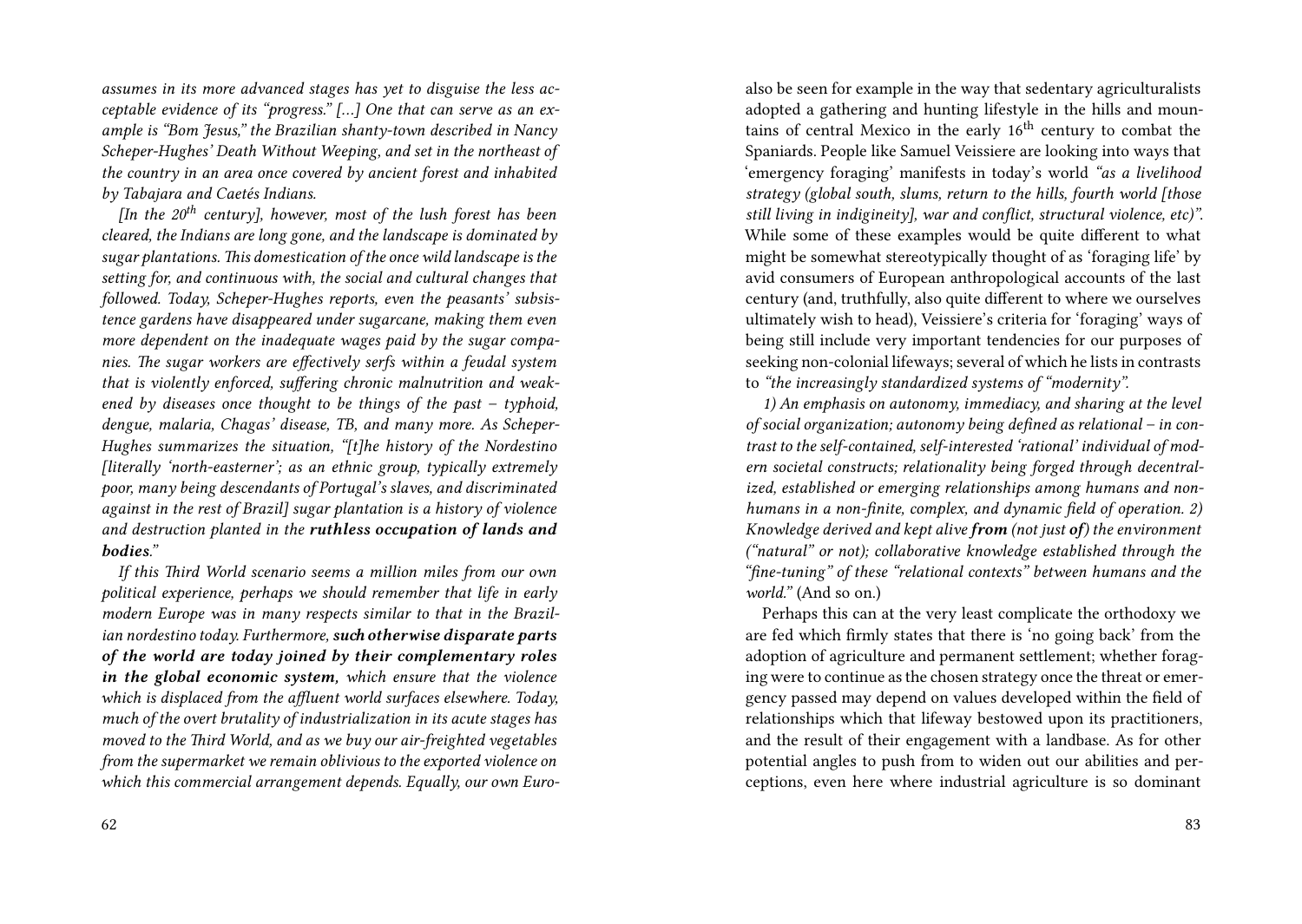*Our intention in this descriptive exercise is not be exhaustive, or even inarguable; instead, we wish to emphasize that (a) decolonization will take a different shape in each of these contexts – though they can overlap – and that (b) neither external nor internal colonialism adequately describe the form of colonialism which operates in the United States or other nation-states in which the colonizer comes to stay. Settler colonialism operates through internal/external colonial modes simultaneously because there is no spatial separation between metropole and colony. For example, in the United States, many Indigenous peoples have been forcibly removed from their homelands onto reservations, indentured, and abducted into state custody, signaling the form of colonization as simultaneously internal (via boarding schools and other biopolitical modes of control) and external (via uranium mining on Indigenous land in the US Southwest and oil extraction on Indigenous land in Alaska) with a frontier (the US military still nicknames all enemy territory "Indian Country"). The horizons of the settler colonial nation-state are total and require a mode of total appropriation of Indigenous life and land, rather than the selective expropriation of profit-producing fragments."*

Doubtless, our own form of decolonisation would unfold quite differently, as the inhabitants of lands from which tribal groups have been long-since eradicated or assimilated, than in the colonial states where (human) indigenous life perseveres. We've no interest to speak of what would be necessary or appropriate projects in another context; but alongside rigorous investigation and experimentation with varied forms of subversion, attack and exodus, we can study pre-existing or previous methods of anti-colonialism we might incorporate; bearing in mind the differing factors. **In marginal zones, within or alongside the stages of colonisation, we could also trace the project of rejecting, obstructing or evading colonialist enforcements of being.** James C. Scott suggests that nomadism or foraging have long been utilised as reactive strategies to counter and evade the coercive forces of agrarian states (using upland south-east Asia as his illustration), and this could *pean landscape has long since been "pacified," its native large animals mostly exterminated, its brutal history covered up by the appearance of rural tranquility in farming communities. In areas such as modern Europe, then, the violence of industrialism is largely implicit within the organizational principles of taken-for-granted bureaucratic value systems which these imply…"*

Whereas once annihilation was often the clear program to suit European economic (and religious/psychological) purposes in many places – the thinking that caused the British commissioner of Kenya to write, in 1904, *"I view with equanimity and a clear conscience [that] the Masai and many other tribes must go under"* – now natives are targeted for 'conversion' to the acquisitive mentality of the industrialist paradigm and urged into 'development', to embrace the role of producer/consumer within a larger economic system. Simultaneously they are now also colonised for the very knowledge that missionaries and explorers, once adequately established, generally dismissed. (Witness the outpouring of homilies to the native wisdom of rain-forest medicinal plants, for example, that scientists might then reductively utilise on an industrial pharmacological scale; profiting only the corporations, and side-by-side with indifference to the threatened extinction, for the needs of the same industrial system, of the people who have lived in relationship with those plants for millennia.) Likewise, as Fredy Perlman emphasised, *"capital is not always 'material'; it can also be cultural or 'spiritual'. The ways, myths, poetry and music of the people are liquidated as a matter of course; some of the music and costumes of the former "folk culture" subsequently reappear, processed and packaged, as elements of the national spectacle, as decorations for the national accumulation drives; the ways and myths become raw materials for processing by one or several of the "human sciences." "*

Meanwhile in the West, capitalist civilisation deepens its pervasive colonisation and shaping of its citizens. Since at least the 1920's, capitalism increasingly felt the need to expand its insinuation beyond the strict sphere of production; and since has been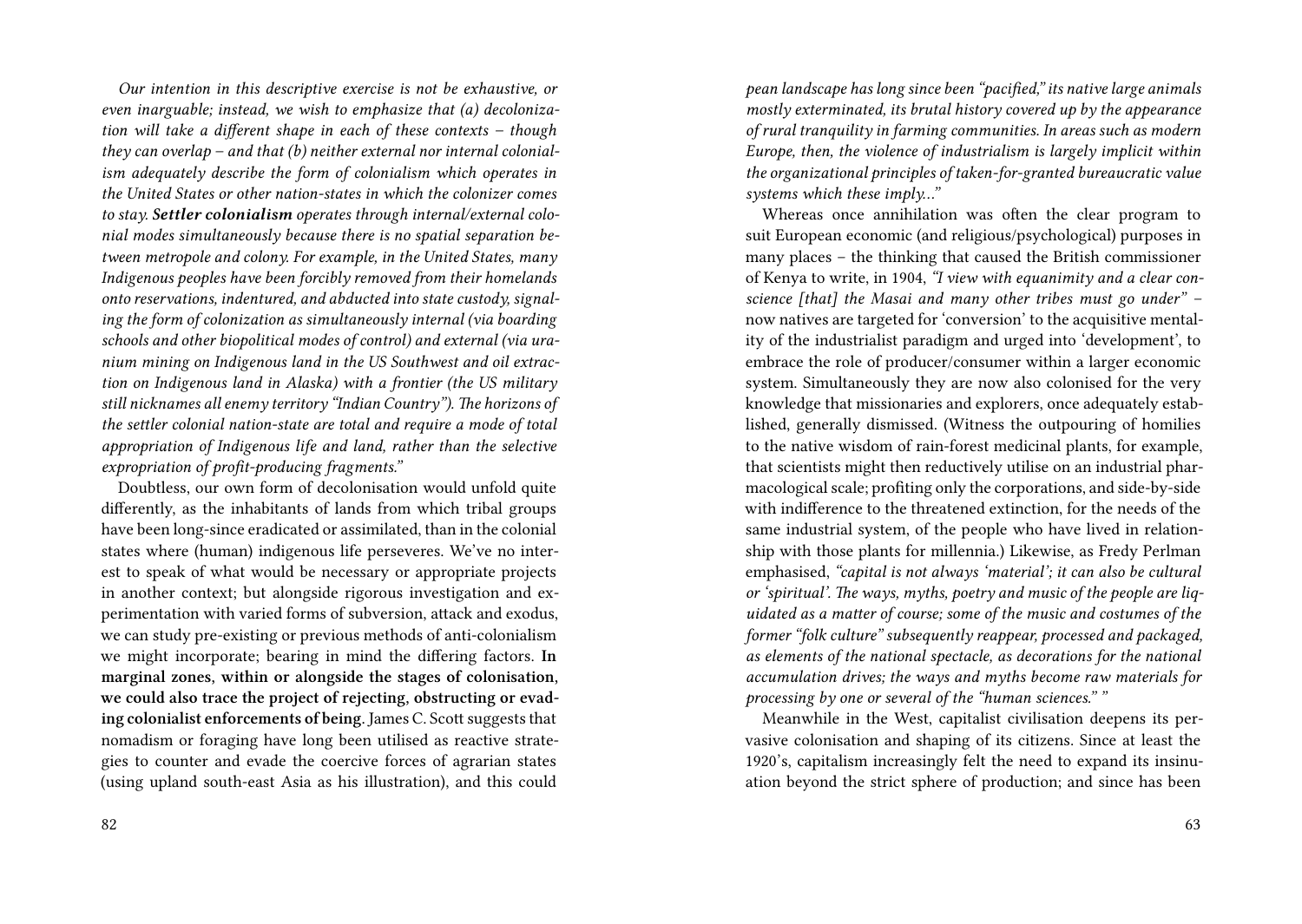in a constant cycle of cultural innovation and renovation of every facet of life it has found a way into, from education to sports, urbanism, media spectacle, food, social space, and more. *"Capitalism is to colonise the totality of our social life precisely to the extent it is able to capitalise any other form of life. One step of this colonisation was depriving the multitude of their traditional form of life in order to put them to work in factories. Yet somehow, after work, workers rejoiced and, shedding their work-day clothes, became human again: playing music in the bar, dreaming in the park, laying in each other's arms. In order to extract perpetually more profit, there became ever-longer hours and evermore perfected assembly lines, with a global division of labour that undermines traditional factory organizing. However, eventually a limit is reached in classical capitalism. To continue the production of endless commodities, capitalism must colonise all of human time and culture. A new and terrible prison of the imagination is imposed upon people via the perfect image of the commodity, transmitted electrically around the world via the mass media. These images of commodities direct our collective human activity, so that our relationships become commodities themselves, the sickening appearance of social capital. This global collection of disjointed images of commodities and super-stars then becomes the abstract unity that binds the fragmented humanity together, masking the very real divisions of power and wealth"* (Introduction to the Apocalypse). Today, whether it's in the 'traditional' workplace or elsewhere that we produce value for the bosses, we are all on the shopfloor of the *social factory*, continually mined for profitability in one form or another.

*One of the most totalising and comprehensive affects of our colonisation is the firm impression carried by many within this culture that 'our' way of life is not only the best way of being in the world (even if we question our specific place upon its hierarchical pyramid, rather than the edifice itself); but that it is in fact the only way of being in and understanding the world. If other cosmologies are acknowledged at all, it is as relics of the past, now more or less competing to gain 'our' level of 'development'. Even looked at from a dissenting angle,*

We have hoped to analyse these sad stories of exploitation, slaughter and rape, so as to be clear that colonialism can mean many things but is in no case something to be intellectualised as a monolithic entity. Let's follow Tuck and Yang in their contention that, in general, *"theories of coloniality attend to two forms of colonialism<sup>18</sup> . External colonialism (also called exogenous or exploitation colonization) denotes the expropriation of fragments of Indigenous worlds, animals, plants and human beings, extracting them in order to transport them to – and build the wealth, the privilege, or feed the appetites of – the colonizers, who get marked as the first world. This includes so-thought 'historic' examples such as opium, spices, tea, sugar, and tobacco, the extraction of which continues to fuel colonial efforts. This form of colonialism also includes the feeding of contemporary appetites for diamonds, fish, water, oil, humans turned workers, genetic material, cadmium and other essential minerals for high tech devices. External colonialism often requires a subset of activities properly called military colonialism – the creation of war fronts/frontiers against enemies to be conquered, and the enlistment of foreign land, resources, and people into military operations. In external colonialism, all things Native become recast as 'natural resources' – bodies and earth for war, bodies and earth for chattel.*

*The other form of colonialism that is attended to by postcolonial theories and theories of coloniality is internal colonialism, the biopolitical and geopolitical management of people, land, flora and fauna within the "domestic" borders of the imperial nation. This involves the use of particularized modes of control – prisons, ghettos, minoritizing, schooling, policing – to ensure the ascendancy of a nation and [its] elite. These modes of control, imprisonment, and involuntary transport of the human beings across borders – ghettos, their policing, their economic divestiture, and their dislocatability – are at work to authorize the metropole and conscribe her [sic] periphery. Strategies of internal colonialism, such as segregation, divestment, surveillance, and criminalization, are both structural and interpersonal.*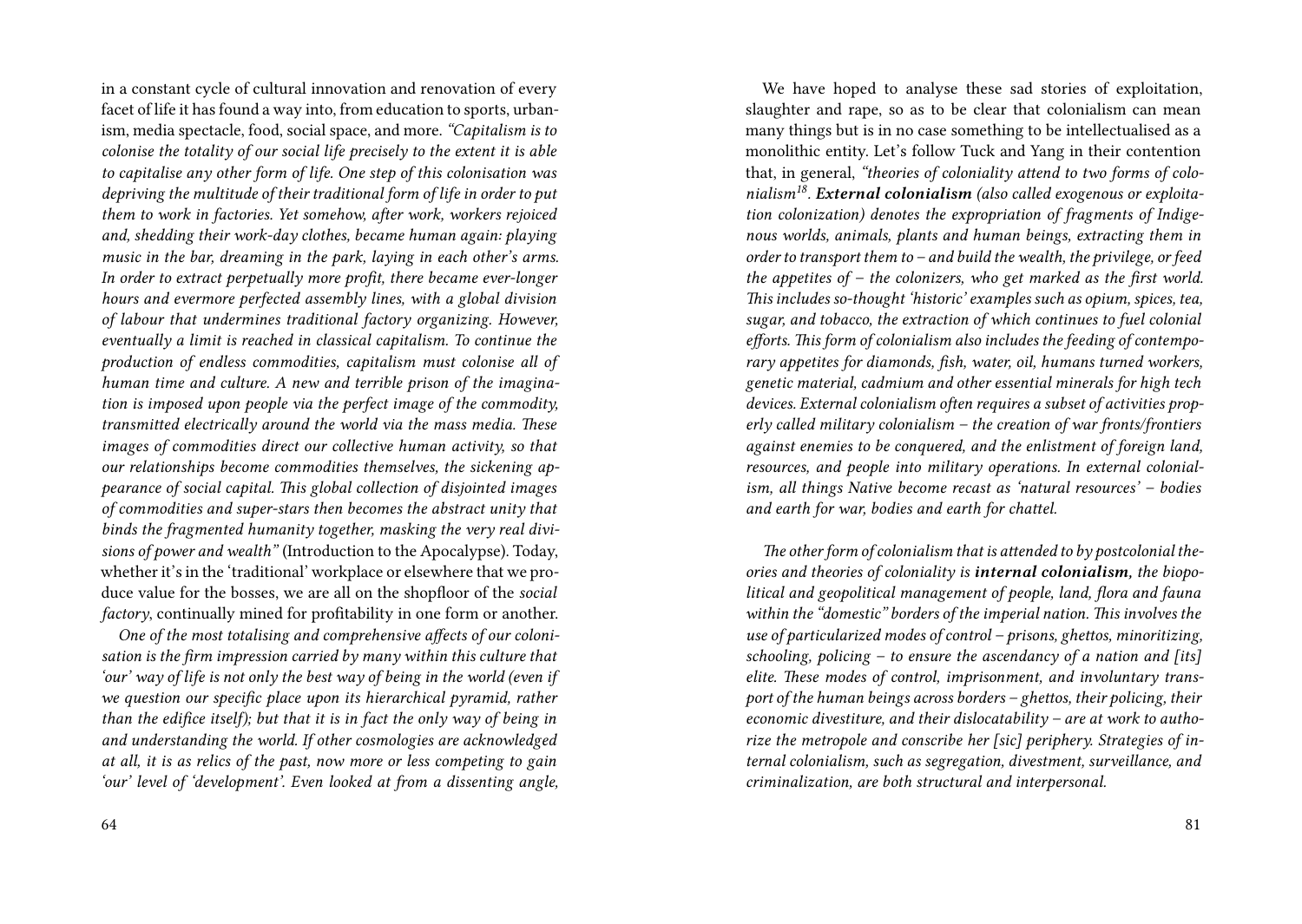of 'decolonisation' to set up their own capitalist-industrial enterprises on the land, perhaps couched in the language of 'autonomy'.

Not infrequently, contemporary dissidents from the dominant colonial culture make attempts to connect with (or emulate) native cultures and activities. Often the results are disastrous. We mentioned earlier the Western tendency to exoticise, and engagement with these situations frequently stems from tokenistic, shallow or essentialist ideas. Starting from a footing within the colonial habit of forcibly relating different cosmologies to one's own frame of reference (language, demands, issues, etc.), interactions easily break down in (mutual) incomprehension. During an anonymous online discussion, the point was made how, for many Westerners, *"solidarity has to be justified by the (false) imputation of an ideological adherence of oppressed people and their defensive (sometimes armed) formations to the ideology of the ones offering said solidarity. What happens is that the un- or non-radical aspects of the oppressed group's formations/projects get ignored or dismissed as irrelevant, while the one or two practices that resemble "direct democracy" or some other horizontal or grassroots form of decision making, perhaps even accompanied by some kind of cooperative and/or nonexploitative economy are labeled "anarchist" or "communist" despite the self-understanding of the people engaged in those projects (that's called ideological colonialism by the way)."* Perhaps this is part of what John Trudell (of Santee Dakota-Mexican heritage) spoke to upon interjecting that *"[w]e want to be free of a value system that's being imposed upon us. We do not want to participate in that value system. We do not want to change that value system. We want to remove it from our lives forever…"*

*the blight of civilisation seems inescapable. While there are certainly places in the world where neither agricultural ordering of lifeforms or capitalist social relations characterise the space, there is nowhere that the wave of ecological destruction that has accompanied the expansion and industrialisation from Europe has not fouled to some degree. "Traces of heavy metals in peats, lake sediments and ice sheets show that by 1700 pollutants released by the metal industries of Britain and central Europe were reaching most parts of Scandinavia. […] Even cores from the Antarctic ice sheet, supposedly the last wilderness on earth and even more remote from the industrial centres of the northern hemisphere, show that lead levels have quadrupled [as of the 1990's] since the eighteenth century" (Ponting).*

#### **X.**

While to us it seems clear that, to concur with Pierre Clastres, *"imperialism and ethnocide are inherent to all States"*, one of the reasons we find a strictly racialised definition of colonialism to be inaccurate is that it ignores the wider (illusory) colonial cleaving off from, and detached gaze upon, the rest of the living world. This seems self-defeating even for the alleged interests of such a humanist definition; because in terms of genocide, we must understand that war on the land *is* war on those humans indigenous with it. (Even the works of Fanon, hardly an ecologist, summarised that in Algeria there was *"the decision to the letter not to occupy anything less than the sum of the land. The Algerians, the veiled women, the palm-trees and the camels make up the landscape, the natural background to the human presence of the French. [C]olonization is a success when all this indocile nature[…] obstinate and fundamentally rebellious[…] has finally been tamed. Railways across the bush, the draining of the swamps and a native population which is non-existent politically and economically are in fact one and the same thing."*)

<sup>18</sup> *[footnote in original] – Colonialism is not just a symptom of capitalism. Socialist and communist empires have also been settler empires (e.g. Chinese colonialism in Tibet). "In other words," writes Sandy Grande, "both Marxists and capitalists view land and natural resources as commodities to be exploited, in the first instance, by capitalists for personal gain, and in the second by Marxists for the good of all".*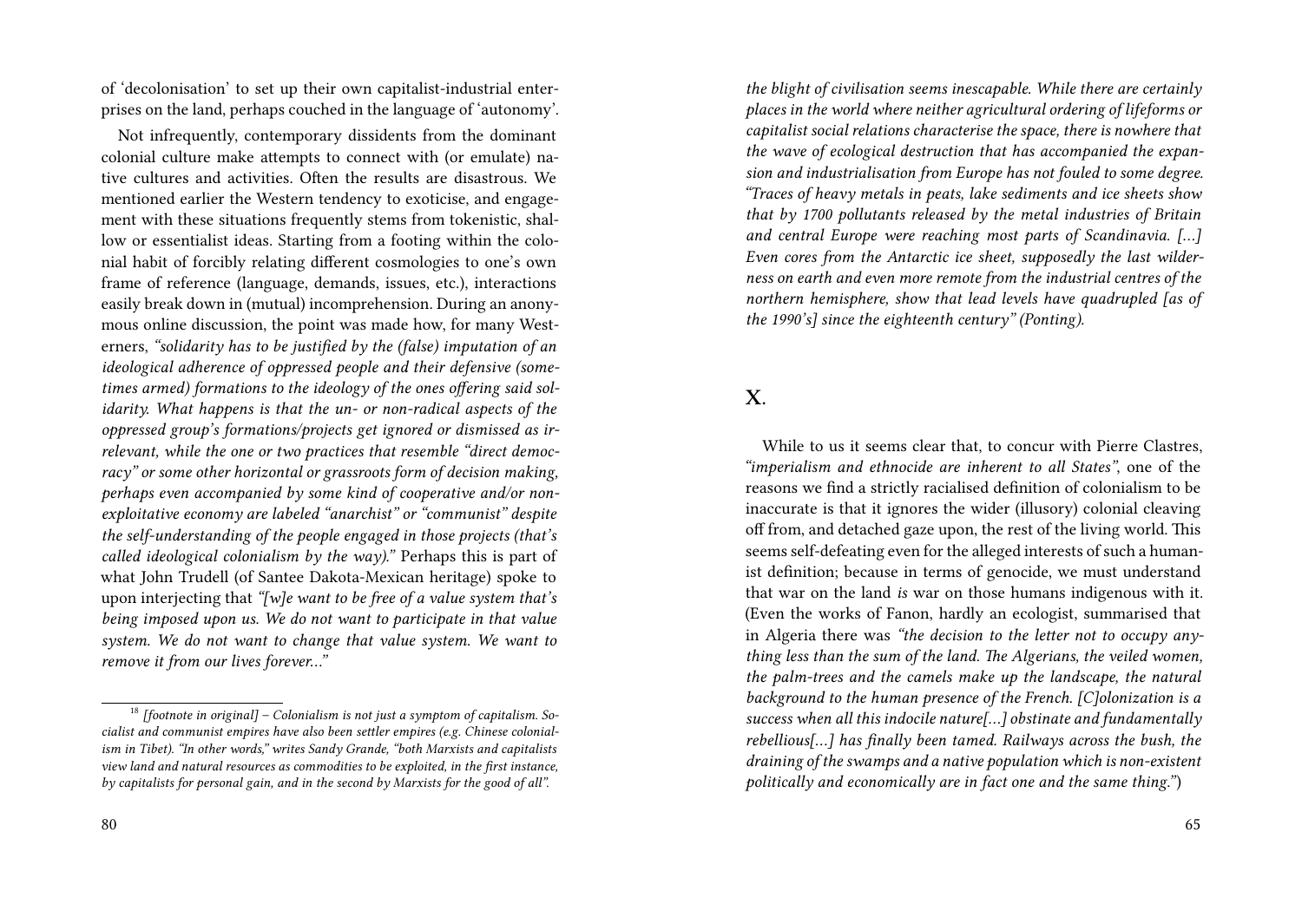**At this point it is worth being clear what we have in mind when we say indigenous.** While there is certainly a common relationship between familial ties and the acculturation of an individual to their world, we don't see indigineity as an automatic product of bloodline; nor as simply the target of a coloniser, as automatically defined in a binary relationship. (Tuck and Yang assert that indigenous peoples *"are those who have creation stories, not colonization stories, about how we/they came to be in a particular place – indeed how we/they came to be a place."*) By that measure, any one of us could lay claim to being indigenous, all having ancestors (however distant) of tribal lifeways embedded in a landbase, and almost all probably coming from a line of people who at some point were invaded and occupied by an outside culture. Where we are now, to personally claim indigineity from this definition seems extremely disingenuous, and quite ridiculous. Rather, what we mean by indigenous is a *certain cultural, economic and spiritual relation to land*; specific land, not land as an abstract concept (as in the alienated nation-state sense), nor one 'piece' of land until it has had its 'agricultural productivity' exhausted and can be discarded for the next; but rather a commitment to the health and diversity of a multitude of beings and energies within a habitat called home.

This is the idea we get of a life deeply tied into a bioregion; the notion of a community beyond the anthropocentric, which does not stop at (imaginary) human boundaries<sup>16</sup>. We wake up in the morning, and we hear certain birds singing. We are struck by certain trees, mountains, oceans. We experience certain weather patterns. We interact with certain other animals. We are profoundly shaped by the ecology of that region in our culture; in our art, play, love, war, food, understanding of 'self' and 'other' or the relation-

there people do just that – sometimes specifically to block proposed developments, to nourish a different way of relating to land, and usually receiving the direct or indirect aggression of settler authorities. Former Canadian Forces officer and lecturer Doug Bland caused some commotion with his report in recent years which identified the threat from the discontented indigenous population (48% of which are under 24 years old), concentrated in areas critically important to national resource industries. Additionally, Canada's export-driven economy depends on sprawling, hard-to-defend key infrastructure like rail and electricity lines; *"A small cohort of minimally trained 'warriors' could close these systems in a matter of hours."* (Alongside the necessity of higher security presence around infrastructure as well as on reserves, and 'comprehensive resettlement' of 'remote' communities, he advises recuperating struggles through offers of resource revenue-sharing, higher levels of 'sovereignty', addressing the soaring incarceration rate, etc.) Industrial development is on the rise in ever-more-northern parts of that continent, and native struggles are brewing apace.

Some elsewhere in the world turn to religious fundamentalisms and vindicate their oppression through slaughters and dogmatic ideologies, or form top-down Marxist militarist structures with the entailing bureaucracy and hierarchy. **In many more areas the dispossessed just try to get by and survive alongside (although sometimes segregated from) the rest of the excluded classes, and like with them, many vie for a greater place at the table of the dominant culture as it is; a form of self-destruction in itself.** Gord Hill, an anarchist of the Kwakwaka'wakw, sees that when indigenous peoples around him in occupied Canada cannot see colonialism as *"the fundamental condition which oppresses them, many not only lack a will to resist, they can even lack a will to live (i.e., disproportionately high rates of suicide among Native peoples)".* Some (formerly) indigenous, especially in places where the imperialist distribution of commodities make it possible for them to at least nominally participate in the Western consumer classes, use the rhetoric

<sup>&</sup>lt;sup>16</sup> Consider for instance that what we think of as 'our' very bodies are really the interaction of 'us' with a multitude of other minute species which pass through us, live on or inside us; or that even aside from this, what are we but earth temporarily in human form, someday to feed back to the soil… which doesn't diminish the seemingly unique experience of our subjectivity, however.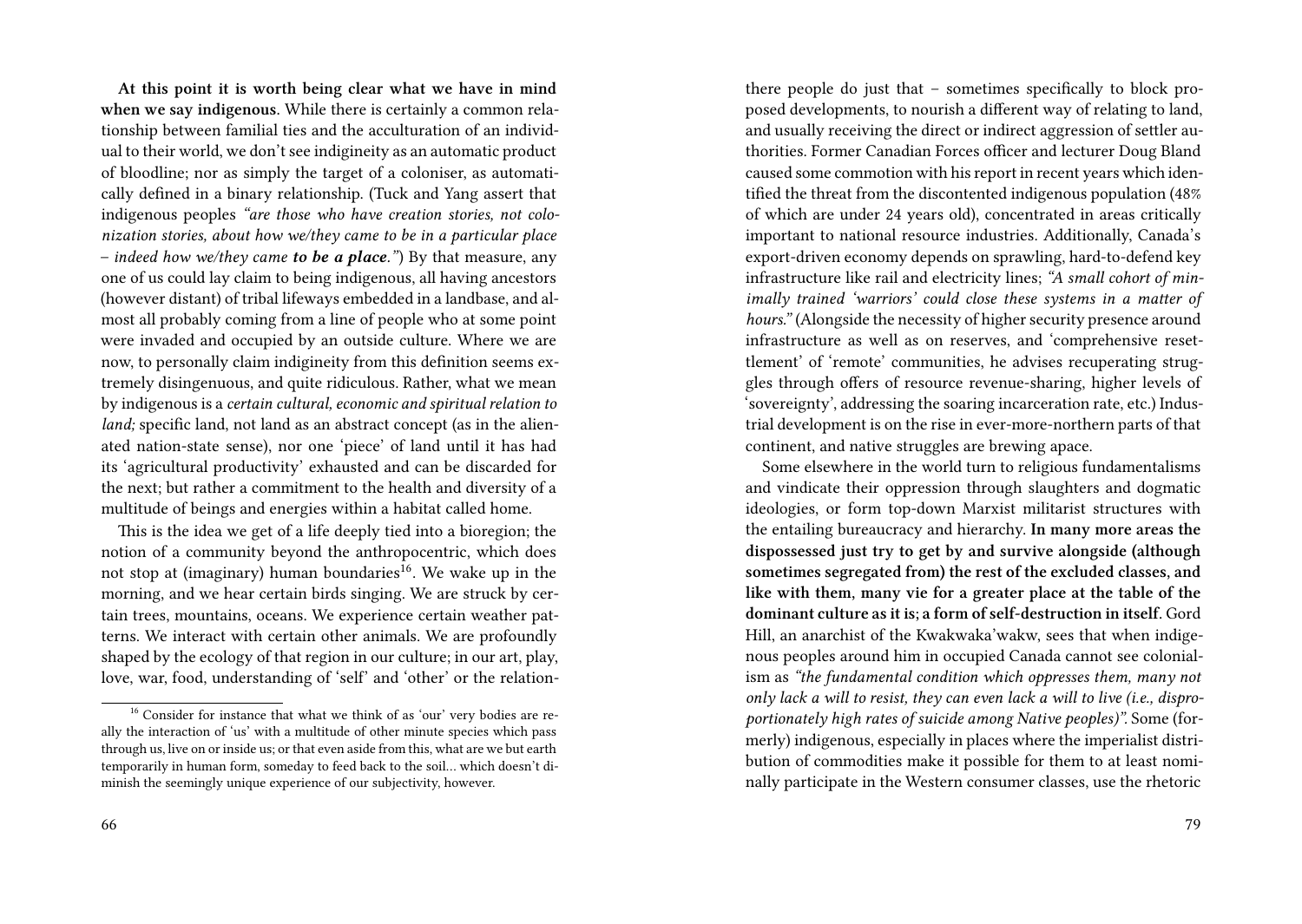up an neglected aspect of ourselves, as repeatedly recommended by indigenous peoples to European-minded would-be-rebels): if anything this would be even more the case in the majority of Western(ised) 'radical' spaces. Meanwhile, people more recently colonised by capitalist or communist powers try a range of activities to counter their (de)socialisation, from establishing ancestral relationships with indigenous flora and fauna where they still exist, armed actions against occupying forces (military, police or industrial personnel), or reinvoking traditional ceremonies, as well as (less comfortably for us) engaging with colonial systems on their own terms through court cases or rights-based discourse to publicise their plight, or appeal for 'reparations'. Opponents of the colonialist capitalist system attack institutions of that order (such as the recent molotov attack on a 'New Zealand' government minister's Whakatane office, at a time of high tensions over signing of the neo-colonial Trans-Pacific Partnership Agreement trade deal) or highly-resonant symbols of ongoing genocides (such as the daylight smashing of the flagship store of Hudson's Bay Company<sup>17</sup> during the media spectacle of the 2010 Winter Olympics on unceded Coast Salish territories), while every night in the ghettos of the urban world the children of forcibly-assimilated land-based folk gather with their friends to cast stones and bottles on the police or military occupiers.

Freda Huson, seeing Unist'ot'en territory decimated by industry and farming, declared that *"my dad always told us that our best ammunition is just to reoccupy the lands"*, and in areas like

ships which blur the two. The land shelters, nourishes, engages and defines us. To find or co-create that spirit which animates a place such as we might call home; to know the terrain, what is edible or craftable, what is affected by what, and in what way – this is the challenge of becoming *native to a place,* to become part of that spirit rather than an invader upon it. Max Cafard was speaking to this when he asserted that, contrary to the nationalist understanding of 'homeland', the spirit of regional presence doesn't take place in *"Washington, Moscow, and other seats of power. Regional power does not sit; it flows everywhere. Through watersheds and bloodstreams. Through nervous systems and food chains. The regions are everywhere and nowhere. We are all illegals. We are natives and we are restless. We have no country; we live in the country. We are off the Inter-State. The Region is against the Regime – any Regime. Regions are anarchic."* And of course none of this is static (at least for too long), whatever a 'traditionalist' may tell you, but a constant dance and re-discovery of life.

This feels painfully far from what we who are writing deeply experience in the industrialised environment (urban or rural), or can find space in which to develop today, due to precisely the same civilisation that is eradicating surviving indigenous peoples and ways of being. Yet this relation is what we strive to nurture, embryonically; as the beginnings of a non-colonial approach to the world. And while it may be a greatly distant time that peoples of our personal family histories or even the landbases we inhabit were indigenous in that way, by this metric it is not inconceivable for that to be *what we become.*

This notion is important because, beyond any cultural essentialism or static notions of 'race' and boundaries, it brings into focus the relation between humans and the more-than-human, humans and their habitat. This is the relation which cannot bear scrutiny within civilised cultures, whatever rung of the hierarchical ladder or geographical location/flux we find ourselves within. Of course, whether we of the civilised West are in fact capable yet

<sup>&</sup>lt;sup>17</sup> The Hudson's Bay Company was one of the first Chartered Companies (multi-national corporations created by European powers to colonise the world, often the spearheads of colonisation by sussing out regions under the guise of trade, carrying out reconnaissance and mapping), and the only one that has been in continuous operation to this date. It was appointed by the British crown as the colonial administrator of that Canadian territory on their behalf, in 1670, and invented the 'Points Blanket' to entice indigenous communities to enter into trade relationships with them. Their small-pox innoculated blankets were later given to the indigenous in the first recorded case of biological warfare.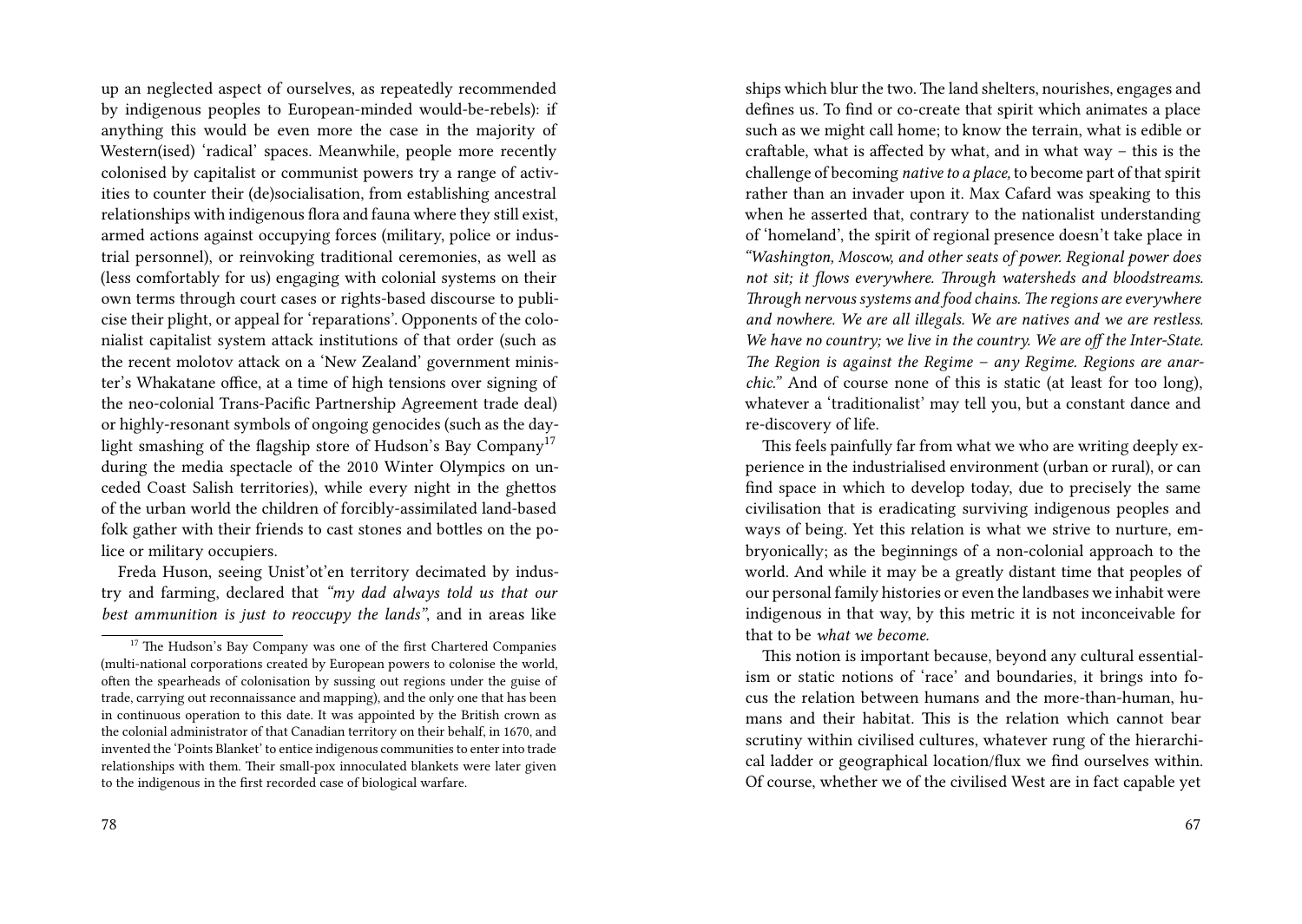of establishing such a relationship, even in more favourable socialenvironmental conditions, even over the course of a few generations' successive trial-and-error, is open to debate. The rationalist, civilising logic has worked us over on more levels that we can imagine, and it is truly a tragedy that, here, we do not have surviving members of peoples raised into such a culture with whom to learn and develop, let alone lands wild enough on which to establish a comparable practice unmolested. In this world we inhabit, the restrictions of private property, State expansion, the carnage wrought by 'resource' extraction and a changing climate profoundly complicate or prohibit attempts to exist on the fringes of now-global civilisation without seceding to its logic; as the remaining indigenous well know. But this is the path we chose to walk, and, we would like to believe, even reaching for the fragments (outside of any formula) seems an adventure worth undertaking, and one which others have pursued in many different fascinating directions.

Anyway, what would be the alternative: to resign to bounce around within the confines of 'our' civilised (in this case European) logic, and expect to create anything different than the nightmare defiling the Earth? Or to pronounce our intentions to destroy 'everything', as if a purist void of values and relationships were achievable from which to somehow create the engaged coexistence we crave? Neither feel appealing to us. But we can have no illusion – the chance to achieve such an elaboration of relationality can ultimately only result from the collapse of at least a proportion of civilised structures (physical as well as conceptual) in any one part of the world we had previously been industrially-hardened to, and a corresponding falling-away of ingrained habits and certainties which may indeed feel on some level like losing 'everything'. (*"Decolonisation,"* according to Fanon, *"is, obviously, a program of complete disorder."*) For us, all the more reason to push for that collapse/ escape in whatever ways we could experience them, while search-

#### *the other becomes either a threat to be destroyed or a resource to be exploited.*

*[…] While colonizing structures are often abstract and relatively simple (as in the replacement of forest by monoculture) what is lost is often complex and usually unrecognized – at least by the colonizers. Uniformity and standardization, and thus the absence of micro-detail, are essential conditions for the existence of industrialism; and variation and particularities are the "brush" that must be cleared away for the industrial process to proceed smoothly, the diversity that constitutes unwanted deviation, like the unwanted "associations" that interfere with rational thought. Industrialism requires monocultures, not biodiversity – in materials, products, people; and it selects those particular characteristics out of many possible ones that are consistent with its structures, so that these structures will appear as the only possible ones. The price we pay for the products of industrialism thus includes a gross simplification of the most significant structures of our lives, and consequently, an enormous loss of meaning. In contrast, it may be significant [that] nonindustrial cultures typically abstain from complex abstract schemes, preferring to emphasize a thing's individuality and uniqueness to a greater extent than we do. For example, Veronica Strang notes that Australian aboriginals, if working on a cattle ranch, "did not count horses as they were brought in, but could tell whether any were missing because they knew them all individually[…] meanwhile, the white stockmen would be trying to count the horses." "*

## **XII.**

While we can see the fighting spirit of many tribesfolk battling against assimilation, it is these aforementioned aspects of our own occupation which seem the most challenging to see a clear path to counter. Doubtless a major part of it would seem liable to be ridiculed by Western rationalist culture as too 'spiritual' (opening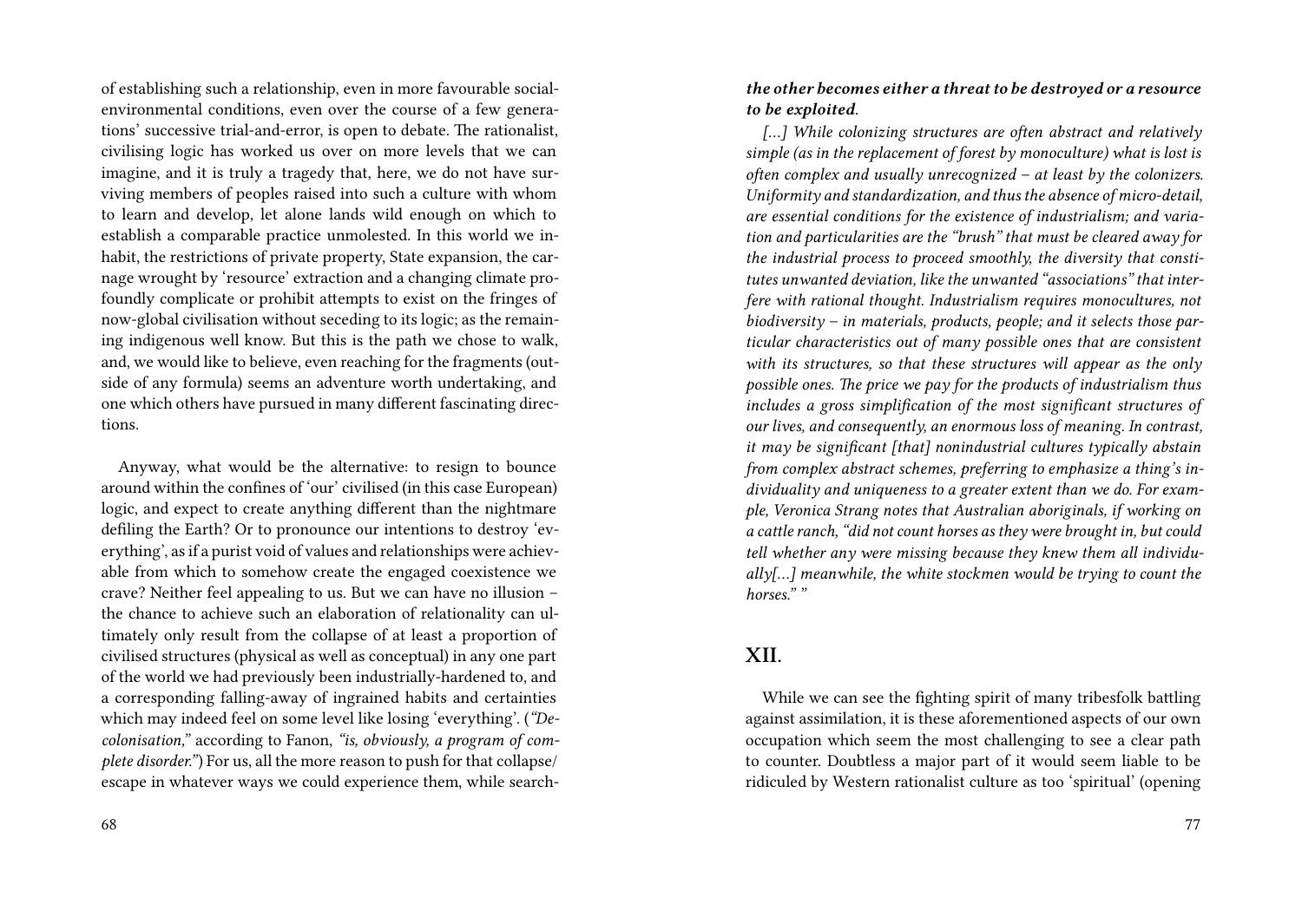erhouses of China and India as they rise; or, more accurately, return). What we are trying to do is work through some of the impetus that drives the acculturation of the latter and their hostility to the former; and in the process reveal that the indigenous under assault today are not the *first* human communities to face such treatment, but the *last.* Western culture, far from facing its own monstrosities, is instead globalising them via its reproduction and emulation/imposition. And the scars do not heal. While discussing the trauma and maladies induced in the Dineh peoples by their forced relocation by the U.S. government, Cisco Lassiter acknowledges that *"[w]e, too, are now finding ourselves increasingly vulnerable to the kind of "psychopathology" experienced by Dineh relocatees: homelessness, disorientation, rootlessness, alienation, loneliness, depression, and despair. In a society driven by the pursuit of an ever-increasing material standard of living, often at the expense of home, rootedness, and membership in the biotic community, these forms of suffering are probably inevitable. Many of the common illnesses of contemporary society suggest experiences which parallel the relocation of Dinehs from their homeland."* Also, colonisation is in every case the imposition of a certain human-supremacist ordering onto a more-than-human world. Coupled with rationalism today it denies most phenomena of the world as *subjects,* as anything with which we might enter into meaningful relationship and be influenced by (or even constituted by) rather than simply act upon from a detached position as a separated entity. It denies communication beyond the human, and leaves us closed in upon ourselves. Once more we'll return to David Kidner. *"Alterity is not a psychological problem if the other is also part of the same shared cosmos; but in a fragmented cosmos in which the relation to the other has been lost, alterity is feared, so that native populations become "savages," animals become machines or "organisms," nature becomes an assortment of "things," and feelings become the sometimes incomprehensible impediments to rationality. In each case, depending on its capabilities,*

throughout.

and we don't claim all their lifeways to be 'good' or to appeal to us personally even within the definition we offered. Instead a vast diversity exists (matching the diversity of lands) of ways of maintaining social relations between individuals, clans, and neighbouring peoples. Some land-based cultures formed what seem easily identifiable, to we who are writing, as bureaucratic structures (like the Iroquois Confederacy stretching inland from the eastern seaboard of North America, which apparently inspired a large part of the text of the U.S. Constitution). Most seemingly did not. There are also many differences in how each particular culture was/is affected by colonialism. The terrible thing, from an anti-colonial perspective that is comfortable with the idea of radical decentralisation and thus very divergent spreads of diverse cultures (some of which inevitably seem antagonistic to another somewhere), is that the overwhelming of so many cosmologies corresponds to a flattening and reduction of possibilities for all our lives within the dominant culture. **It is no exaggeration to describe the current 'world war' as one against the indigenous wherever they stand, by the forces of industrial 'economic development'.** Unlike in places like the U.S.A. or its modern overseas colonial holdings (like in Micronesia), with their refined and legalistic methods of continuing the expropriations, *"in much of Southeast Asia, China, Tibet, and parts of Africa, South America, and Central America, the outside political and economic intrusions on native peoples are blatantly violent, as is the resistance to it"* (Mander). In many of the 200-odd countries which claim sovereignty over the thousands of tribal groups, this battle is reported in the mass media as 'civil wars' or 'ethnic conflicts', rather than the attempts of tribal cultures to rid themselves of nation-state dominion.

ing for something – however ephemeral – to cherish and defend

All indigenous cultures, it should be clear, are far from the same,

Many may be familiar with outcry over the contemporary ecocide of the Amazon rain-forest and corresponding slaughters of its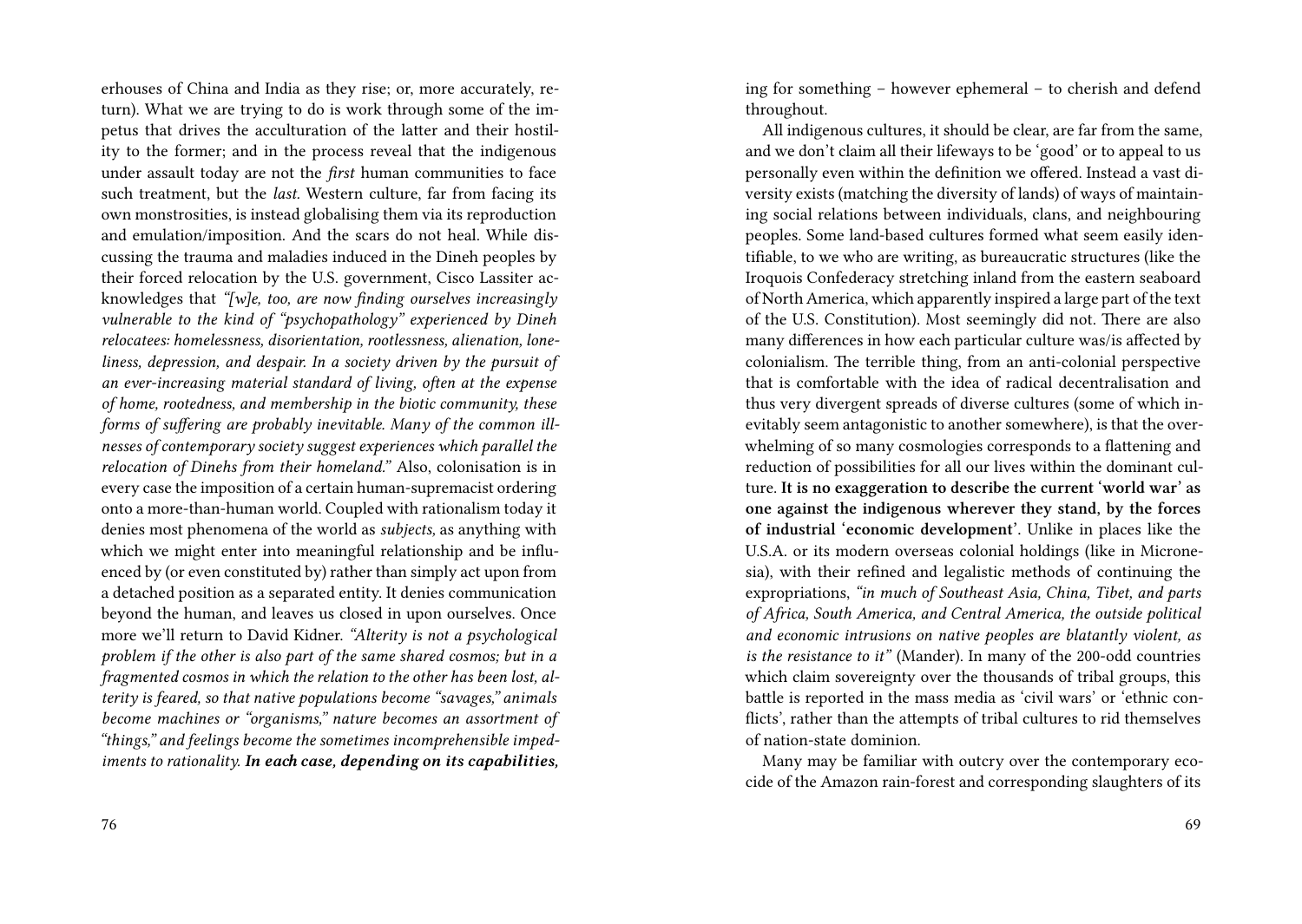resident cultures (by police or loggers bullets, dams, or diseases deliberately introduced by governmental 'Indian protection' agents), where not much has changed since a Brazilian official spokesman asserted that *"[w]hen we are certain that every corner of the Amazon is inhabited by genuine Brazilians and not by the Indians, only then will we be able to say that the Amazon is ours."* But less known is that the deforestation of Indonesia has now overtaken it as the fastest on Earth; and also in a vital zone for global biodiversity. As land is 'cleared' for palm oil plantations and for mines, thousands upon thousands of indigenous people have died fighting and many more forced to flee their ancestral bioregions, as populations from the sprawling cities are transplanted onto the newly 'vacated' lands. An Indonesia minister of transmigration had long since made their intentions clear: *"The different ethnic groups of Indonesia will in the long run disappear[…] and then there will be one kind of man [sic]."* A campaign of unrelenting persecution is pursued in their occupation of neighbouring West Papau against its indigenous peoples, who are discriminated against on sight – armed resistance fighters make guerrilla strikes from the highlands and jungle against the colonial advance, but again, out-gunned and out-numbered, are steadily losing ground. Comparing the situation to other occupations in the modern world, Julian Burger wrote that one could *"with legitimacy to talk about genocide elsewhere – the Mayans in Guatemala, the Ache in Paraguay, the Chakma in Bangladesh – but even in the context of such violence the destruction of the West Papau people has few parallels[…] The invasion of the Americas and Australia are being reborn in West Papau."*

### **XI.**

Our purpose hasn't been to sanctify the particular groups of people facing this onslaught, past or present, and feel ourselves in a position to impose ourselves as their 'advocates', without having ship group, individual, or the community beyond the human, but must produce value for Capital and Empire. The parts of ourselves which are as much poets, dancers, dreamers and lovers as are intellectual beings are as endangered as the other species which these faculties of our selves have so often played off and intertwined with. Jon E. Graham reminds us that *"[a]nalogy can connect body and mind, objective space and subjective space, and the animal, plant, and mineral realms in a way that logic cannot. […] The relationship between the disappearance of the great mammals like the blue whale and the great rebels of times past is the same insidious and pervasive decay as the depreciation and adulteration of language and the genetic modification of the foods we eat."* Similar concern led Annie Le Brun to claim that the ecological catastrophe of our era is rooted in *"the growing impossibility to imagine the symbolic exchange that never stops occurring between ideas, beings, and things. […] In the natural rhythm of the returning seasons, children slip between their dreams each morning, still able to fold like a handkerchief the reality awaiting them. The very sky reflected in a mud puddle is close enough for them to touch. So why are there no longer any adolescents wild enough to instinctively refuse the sinister future that is being prepared for them? Why are there no longer any young people impassioned enough to stray beyond the restricted vistas that they are taught to mistake for life? Why are there no longer any individuals determined enough to oppose by all possible means the system of cretinization from which our era draws its consensual strength?"*

**To be clear, we're not asserting all the affects of colonial outlooks to be equivalent in how they inscribe themselves on living bodies. (To say 'we are all colonised' is not to say that we do not, even indirectly, in some ways colonise others.)** The genocide against non-industrial peoples whose social, economic, familial, ethical and spiritual structure is still intimate with a specific landbase, or has until recently been, is qualitatively different from the inherited dispossession of an inmate of the Western metropolis (and indeed one of the urban 'middle classes' in the global pow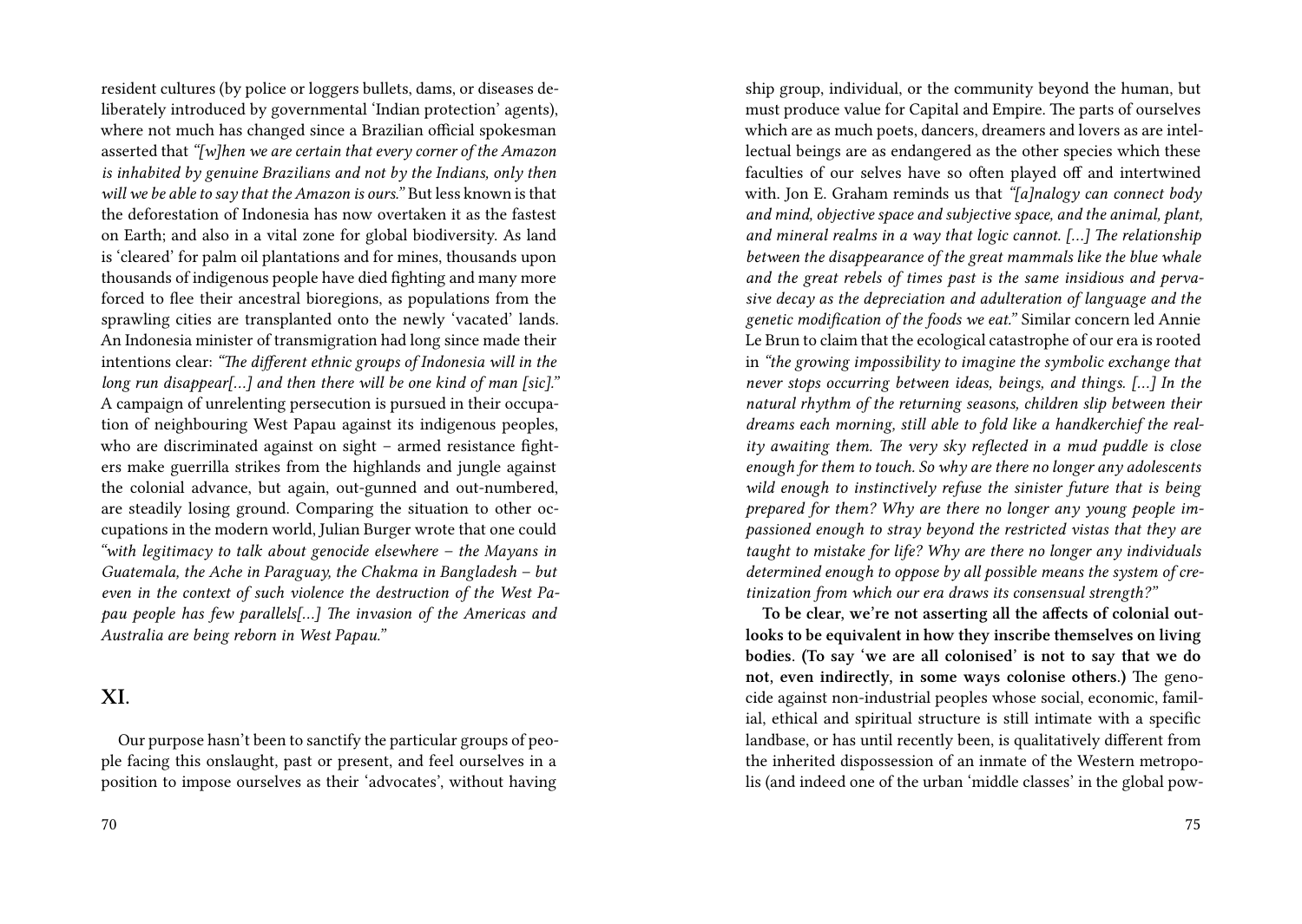in the cause of the situation and the ideological drivers of the response, the current of colonisation flows strong.

We could take institutional psychology as another deep colonialism in the modern world; in many ways harking back to the illusory mind/body split proposed by the philosophy of René Descartes in Western culture, but also more fundamentally to a human/nature split. A creeping reduction of possibilities within the psyche has accompanied the advance in influence of these disciplines; forms of thought, expression and action not deemed 'rational' are invariably denigrated, and a conscious rationalism is imposed upon them. Tellingly, the arch-rationalist Sigmund Freud compared this cultural aspect of his psychoanalytical method to the damming, draining and thus 'making docile' of the Zuiderzee (a large shallow inlet of the North Sea) by the Dutch authorities, and asserted that he was *"by temperament nothing but a conquistador."* An enormous loss of context and meaning is the price; not coincidentally for the industrial order which needs their suppression, it is precisely the unquantifiable, intuitive, visceral, spiritual aspects of ourselves which sense the deep connections between the myriad beings and presences which industrial civilisation must sweep aside. *"[W]e are taught to keep "cool," to think rather than feel, to despise intuition as "unscientific," to argue logically rather than emotionally. Just as what we define as the "natural" world is both denied methodologically and destroyed in physical reality, so the forms of personhood that could and, at least within indigenous populations, often have resonated with and defined themselves through this natural world are themselves repressed and obliterated. Today, the psychologist and the industrialist are as closely allied in the transformation of the world as the conquistador and the missionary were in Colombus' era"* (Kidner).

We are the generations who have grown up rootless, ancestorless, and uncentred, untethered to any bioregional relationships. Side by side, our own lives must be divided into measurable units, and our skills or aspirations no longer left in the service of the kinmet them, related with them, understood them. Rather, this exploration has aimed to connect the threads in the dominant ideologies of the current stage of civilisation – both to identify where we might carry parts of it within us, where we are bound up in the same colonising snares, and to see where we might be able to subvert and undo the knots holding the armoured edifice together. **To recap, these are the characteristics we are attributing to the colonial mindset,** aside from the historical specifics in each case: colonialism is the drive to expand; not just via physical force, but, having predicated its project on perceived superiority based on difference, via the suppression of any structure that differs. Hence the 'other', seen as deviant, is annihilated, or is seen as a source – but only one to be assimilated to familiar structures of understanding. So the colonial mindset cannot so much allow itself to experience the discovery of something as new, but rather processes it into a reproduction, into something that in some way reinforces the assumptions of the colonialists' specific worldview. It simplifies, reduces and homogenises its surrounding. **Ultimately, it is a war for territory; the territory of the cultural and imaginative, certainly, but always also the land. This is true as much where we stand, upon bioregions long-since paved over and built-up, skewered with pylons and pierced with mines, as it is in the stillwild forests and mountains being invaded and reduced.The operation is ideological, but with a material basis: generating surplus production and a flattened world.**

Using this approximation, we can see how we are in many ways colonised by the monolithic institutions of civilised life – the market, traditional and modern religions, the nation-state, law, class, materialism, gender, aspirations of endless 'growth', morality, racial categories, mass society and its 'common good', education, human separation and supremacy, scientific realism, technologic, totalitarian agriculture, and the conceptual tyranny of the industrial system. In giving life to these spectres, people violently enforce their image onto others in their world, while simultane